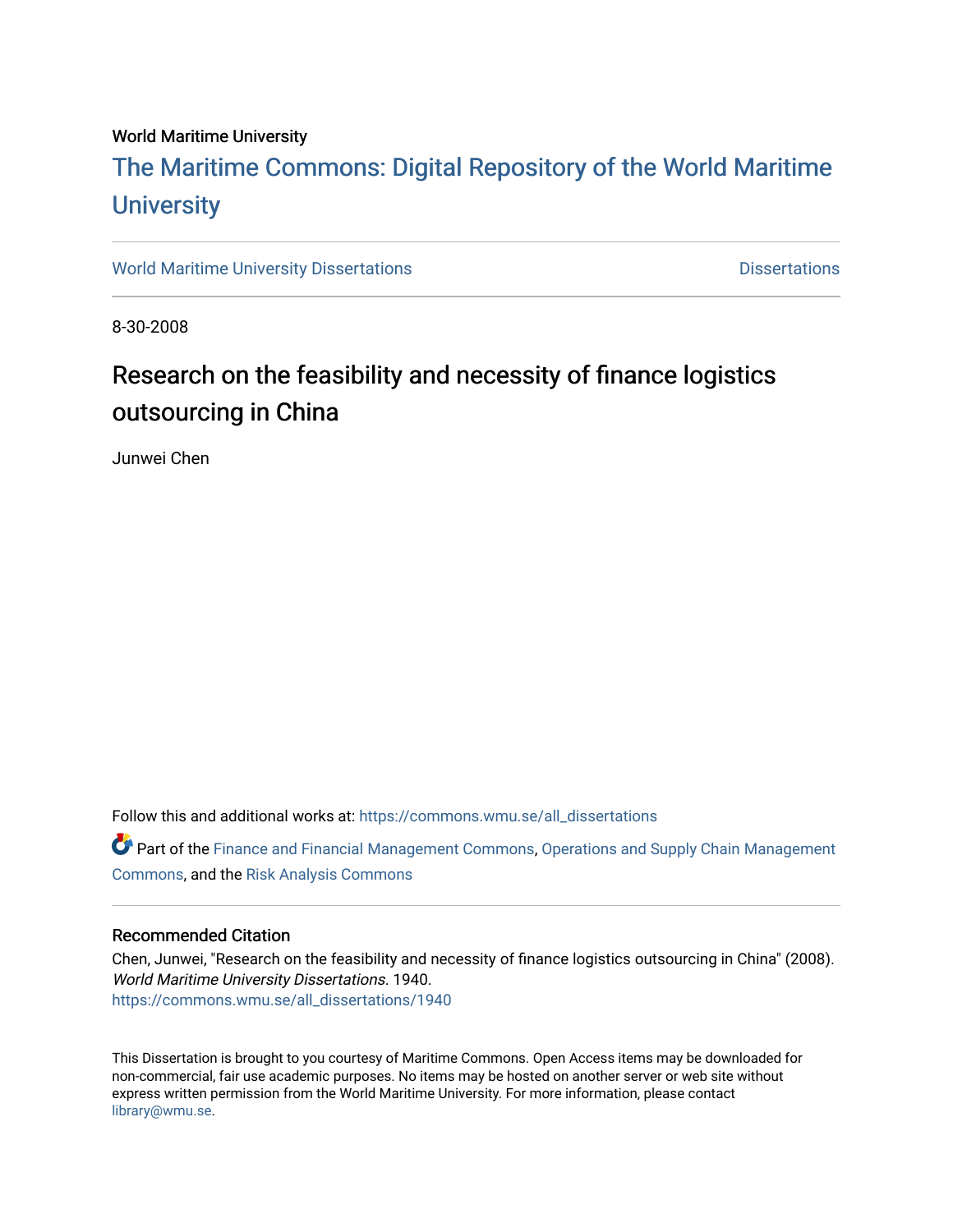

## **WORLD MARITIM**E **UNIVERSITY**

Shanghai, China

# **Research on the Feasibility and Necessity of Finance Logistics Outsourcing in China**

By

## **CHEN JUNWEI**

### **China**

A research paper submitted to the World Maritime University in partial

fulfillment of the requirements for the award of the degree of

### **MASTER OF SCIENCE**

**In** 

## **INTERNATIONAL TRANSPORT AND LOGISTICS**

**2008** 

Copyright Chen Junwei, 2008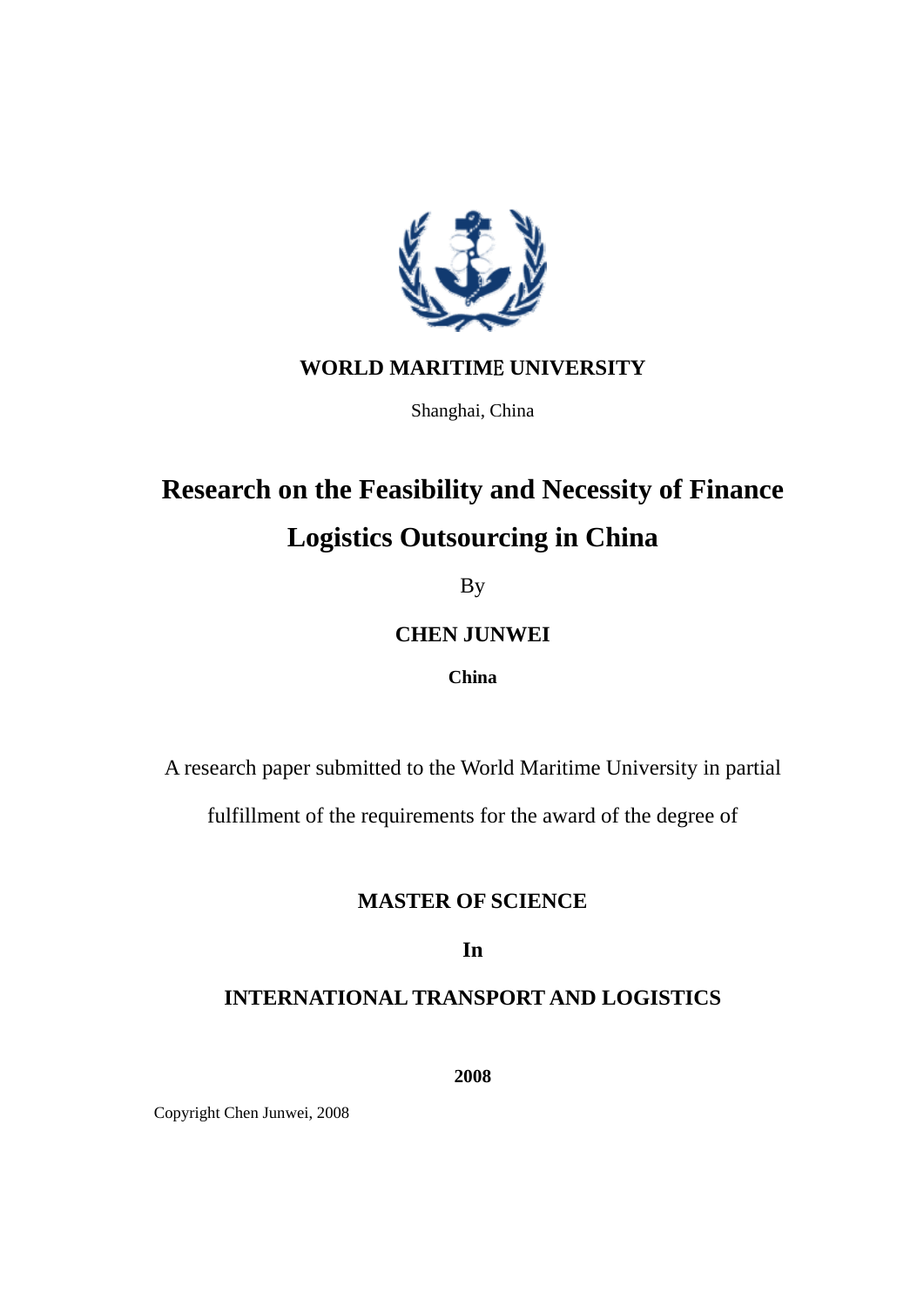### **DECLARATION**

<span id="page-2-0"></span>I certify that all the material in this dissertation that is not my own work has been identified, and that no material is included for which a degree has previously been conferred on me.

The contents of this dissertation reflect my own personal views, and are not necessarily endorsed by the University.

…………………….

**Supervised by** 

Professor Shi Xin Shanghai Maritime University

**Assessor**  World Maritime University

**Co-Assessor** 

Shanghai Maritime University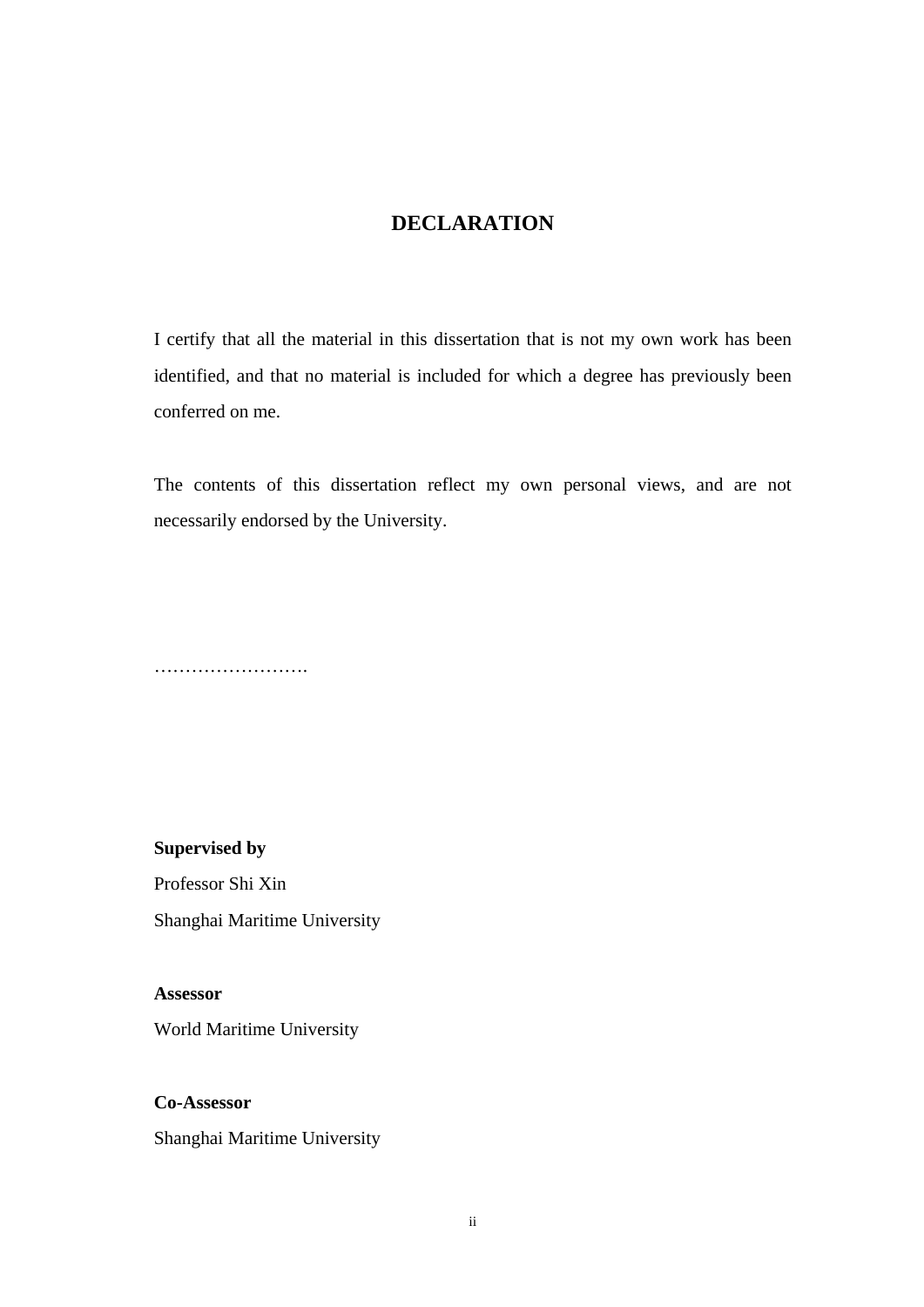### **ACKNOWLEDGEMENT**

<span id="page-3-0"></span>After great efforts of more than half year, my dissertation of Research on the Feasibility and Necessity of Finance Logistics Outsourcing in China has finally come to an end. This dissertation is completed under the direction of my supervisor professor Shi Xin.

First of all, I am thankful to the World Maritime University and Shanghai Maritime University for this opportunity to study. I really learn a lot in these 2 years.

I also gratefully thank my supervisor Professor Shi because of his invaluable advice and insight into the subject matter. His influential personality and uncompromising attitude towards principles as well as details with regard to academic study will benefit me for the rest of my life.

Furthermore, to my dear friends who work in banks, I would like to express my appreciation for their kind assistance in writing the dissertation.

Last but not least, I am going to thank my beloved parents who give me strong support and encouragement both in life and study during these two years.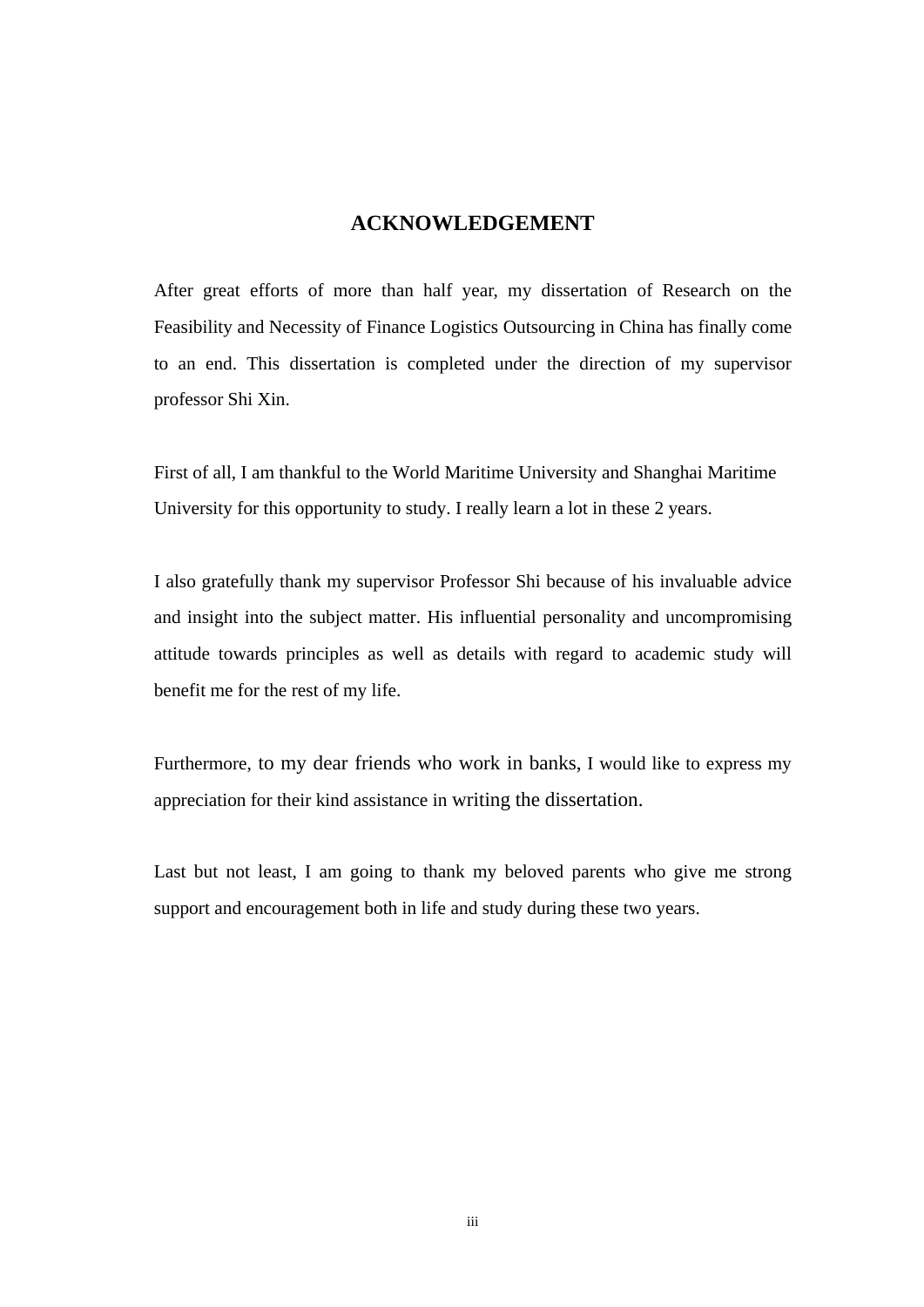### **ABSTRACT**

# <span id="page-4-0"></span>Title of Dissertation: **Research on the Feasibility and Necessity of Finance Logistics Outsourcing in China**

Degree: **MSc** 

**Abstract**: Due to China government carried out the policy of financial market opening, Chinese banks are facing challenges from these coming foreign banks. So, if they keep the pace with others in the intense competition, they should focus on their main business and put more effort on it, to provide new financial products, therefore, they have to outsource some non-main business to other industry to take, specially, the cash escort business. Shenzhen Vpower finance Security Company has set an successful example, it saved tremendous resources including human and material resources in last few years. The operating model benefits both sides – bank and logistics company.

This dissertation is analyzing the feasibility and necessity of finance logistics outsourcing in the view of logistics company. Chapter 1 to chapter 4 are all about the feasibility and necessity, they are analyzed more in theory; And chapter 5 and chapter 6 are talking about the operating models and cost-control method after set up a company like Vpower, in these two chapters, it is analyzed more in practice with the figures from Vpower.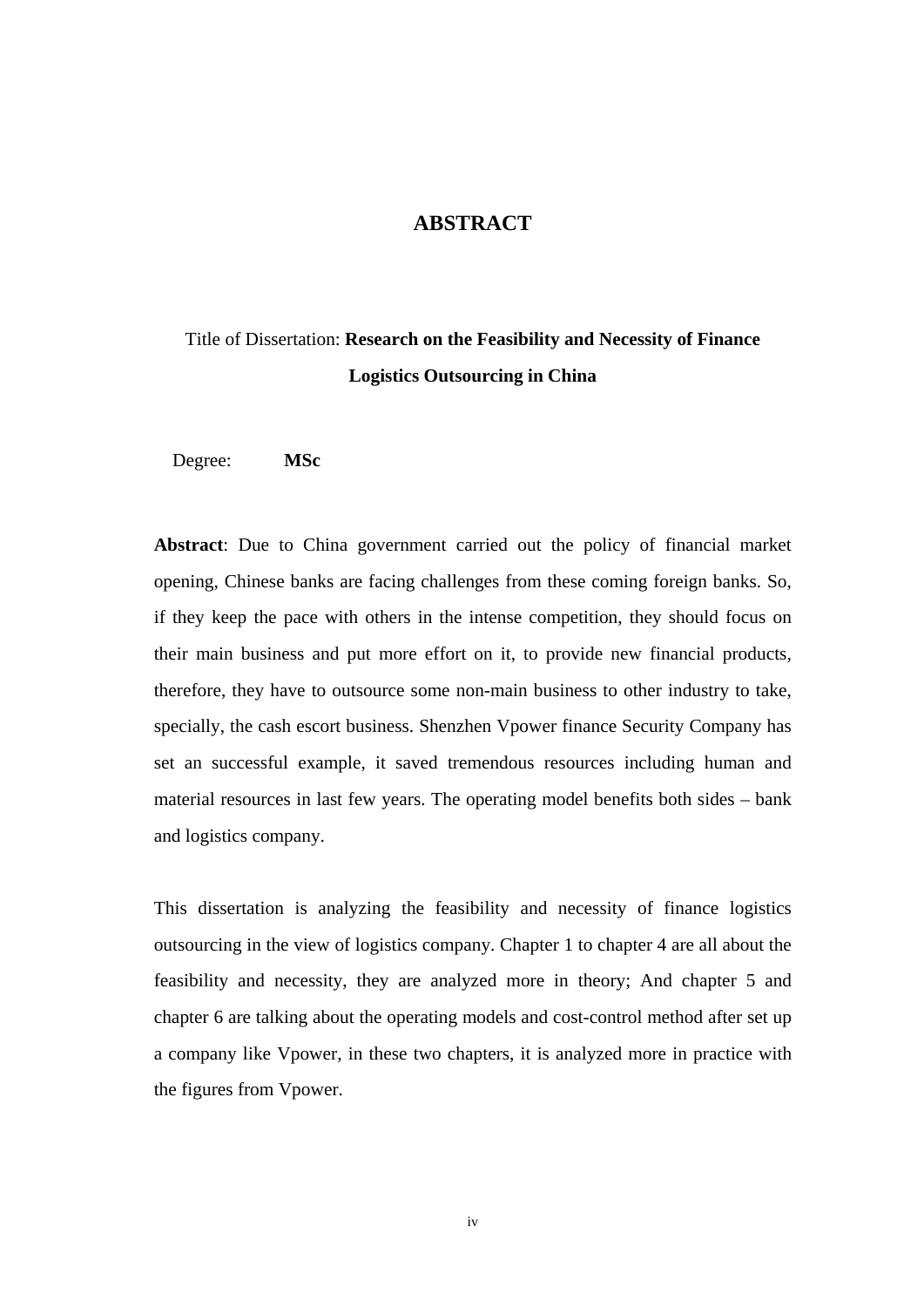**KEY WORDS**: Financial Escort, Outsourcing, Cost Control, Financial Escort Model and Risks,

Position-Chosen, optimal stowage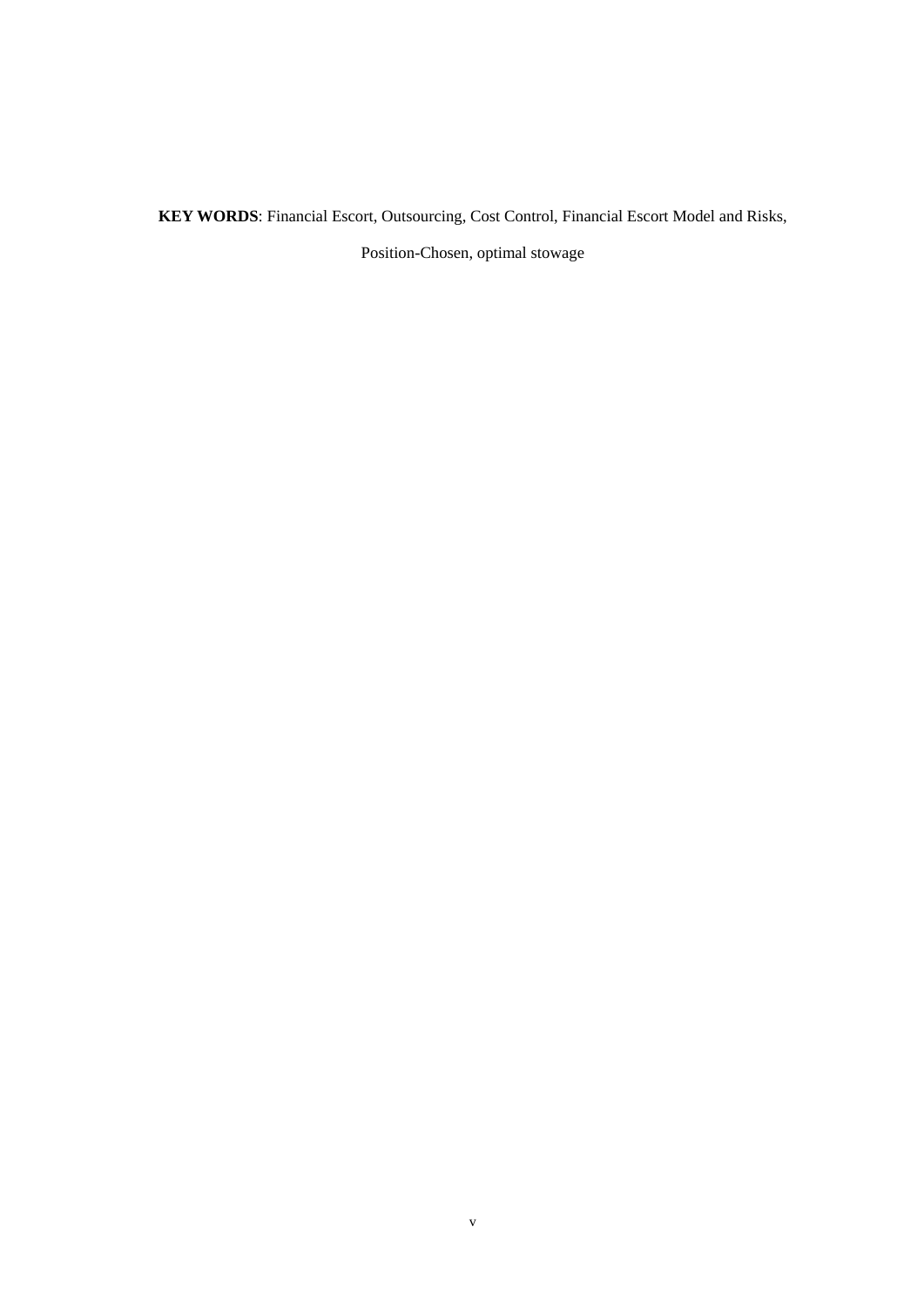## **TABLE OF CONTENTS**

<span id="page-6-0"></span>

| CHAPTER 2 RELATIVE INFORMATION ABOUT FINANCIAL ESCORT                                     |
|-------------------------------------------------------------------------------------------|
|                                                                                           |
|                                                                                           |
|                                                                                           |
|                                                                                           |
|                                                                                           |
|                                                                                           |
|                                                                                           |
|                                                                                           |
|                                                                                           |
|                                                                                           |
| 2.4.1 to Enable Enterprises to Focus Limited Resources on the Development of Main         |
|                                                                                           |
|                                                                                           |
| 2.4.3 To Enable Enterprises to Accelerate the Goods Turnover, Reduce Inventory, Lower     |
|                                                                                           |
|                                                                                           |
| 2.4.5 To Lower Management Difficulties, and Enhance Management Efficiency11               |
| <b>CHAPTER 3 THE FEASIBILITY OF FINANCIAL ESCORT OUTSOURCING12</b>                        |
|                                                                                           |
| 3.1.1 Publication of Regulations of Using Firearm for Full-time Escort Personnel by State |
|                                                                                           |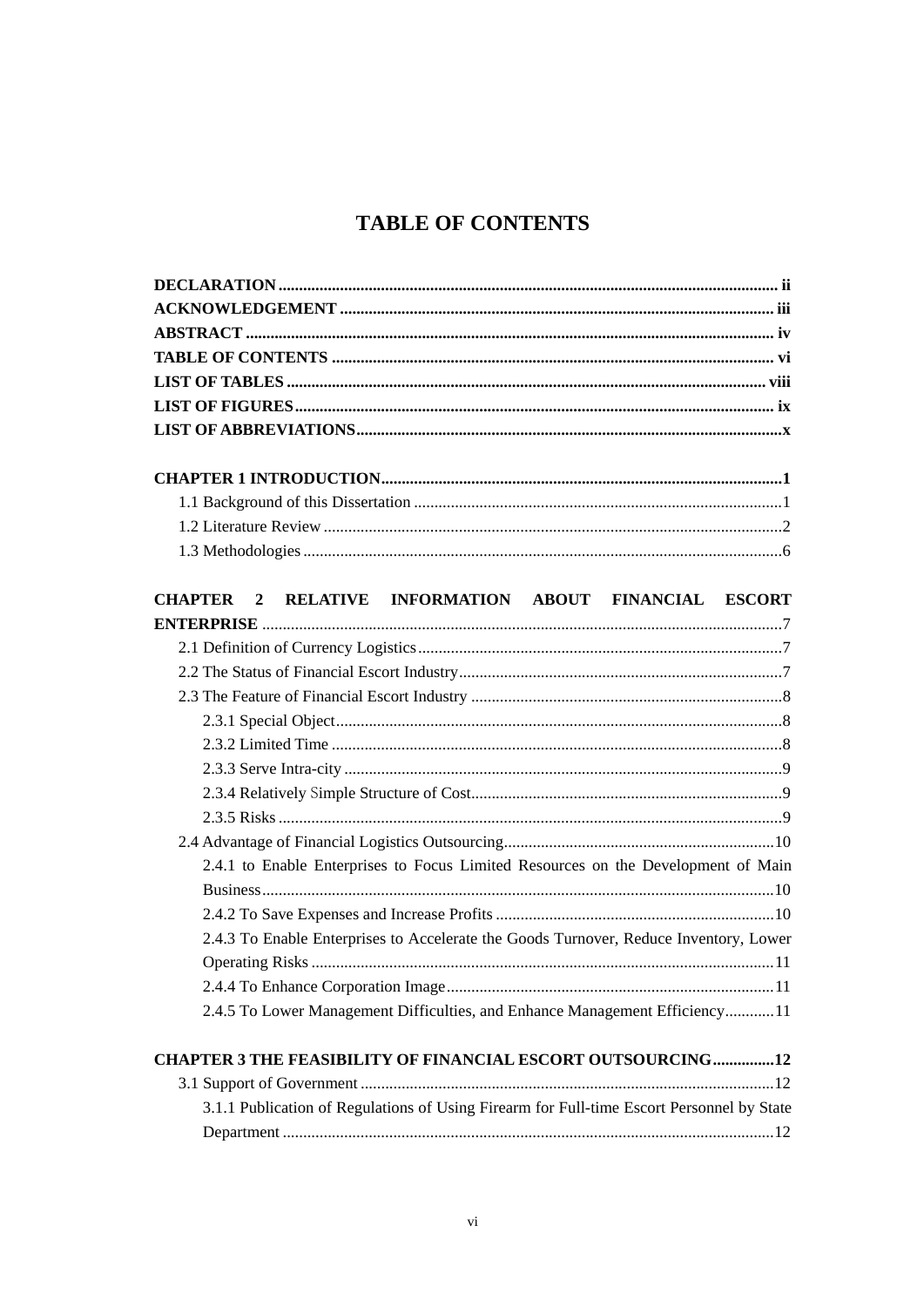| 3.1.2 Publication of Regulation on Establishment and Management of Security Escort |  |
|------------------------------------------------------------------------------------|--|
|                                                                                    |  |
|                                                                                    |  |
|                                                                                    |  |
|                                                                                    |  |
|                                                                                    |  |
| <b>CHAPTER 4 THE NECESSITY OF FINANCIAL ESCORT OUTSOURCING - FROM</b>              |  |
|                                                                                    |  |
|                                                                                    |  |
|                                                                                    |  |
|                                                                                    |  |
| <b>CHAPTER 5 OPERATING MODELS OF FINANCIAL ESCORT ENTERPRISE AND</b>               |  |
|                                                                                    |  |
|                                                                                    |  |
|                                                                                    |  |
|                                                                                    |  |
| CHAPTER 6 METHOD OF LOGISTICS COST CONTROL IN FINANCIAL ESCORT                     |  |
|                                                                                    |  |
|                                                                                    |  |
|                                                                                    |  |
|                                                                                    |  |
|                                                                                    |  |
|                                                                                    |  |
|                                                                                    |  |
|                                                                                    |  |
|                                                                                    |  |
|                                                                                    |  |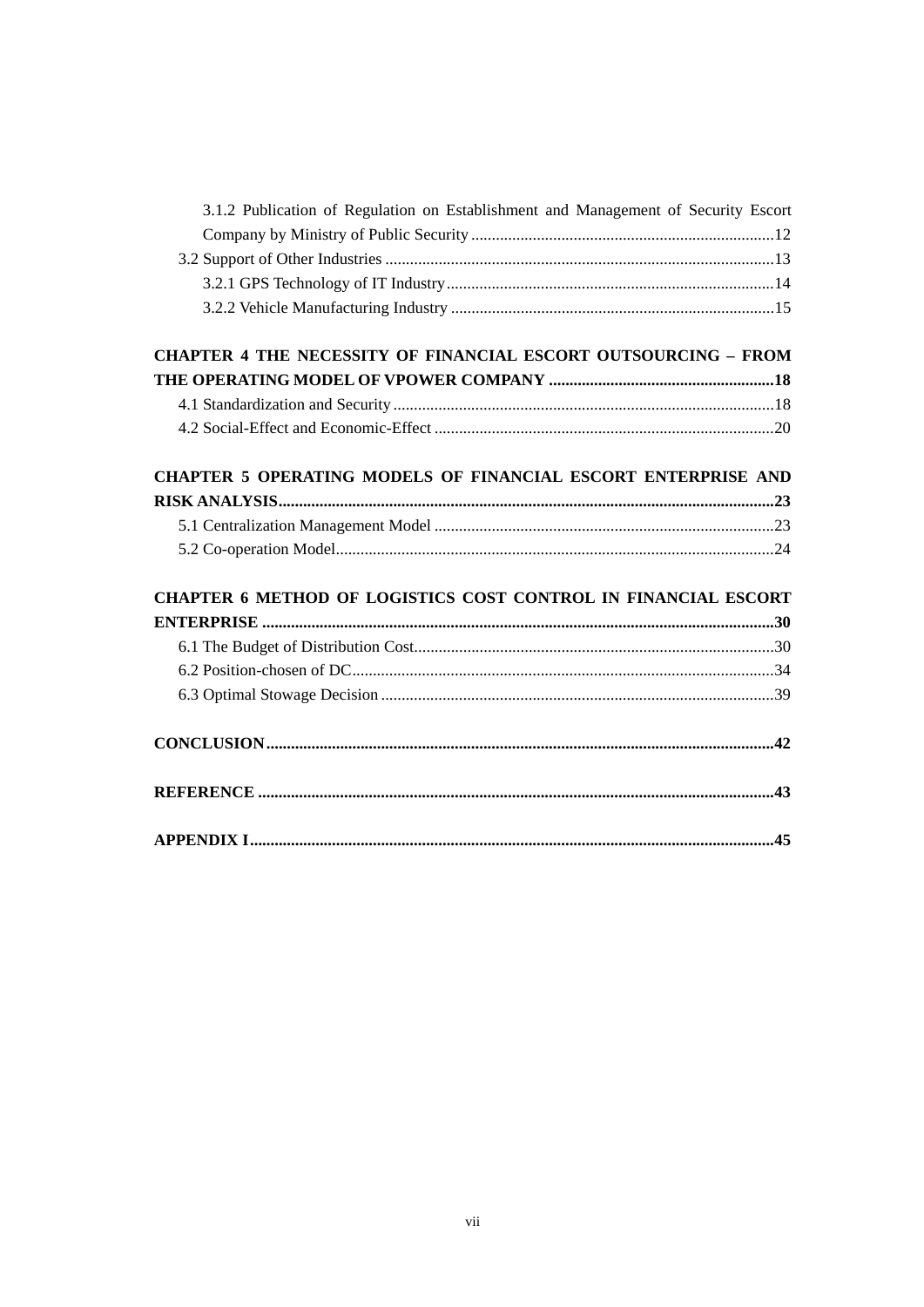## **LIST OF TABLES**

<span id="page-8-0"></span>

| Table 4.1- the accident happened in Whenzhou and Shenzhen in 200719    |  |
|------------------------------------------------------------------------|--|
| Table 4.2 - comparison of Vpower model and bank self-carrying 21       |  |
| Table 6.1 – the main expenses structure in a escort enterprise31       |  |
| <u>Table 6.2 – cost budget in Vpower by flexible budget approach33</u> |  |
|                                                                        |  |
|                                                                        |  |
|                                                                        |  |
|                                                                        |  |
| Table 6.7 – the number of mixed carton stored in DC37                  |  |
|                                                                        |  |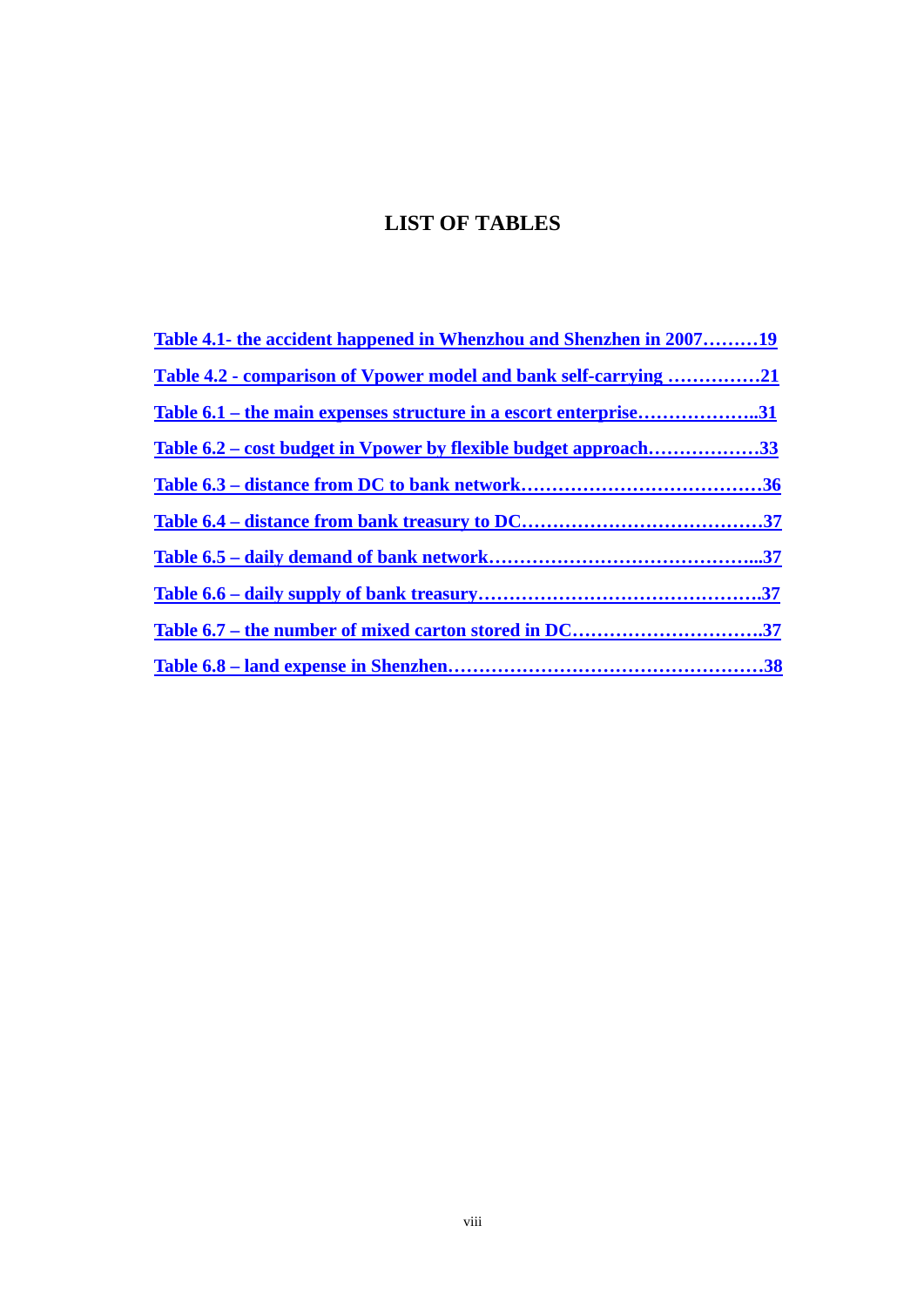## **LIST OF FIGURES**

<span id="page-9-0"></span>

| <b>Figure 6.1 – a part of Shenzhen's map and some bank network location36</b> |  |
|-------------------------------------------------------------------------------|--|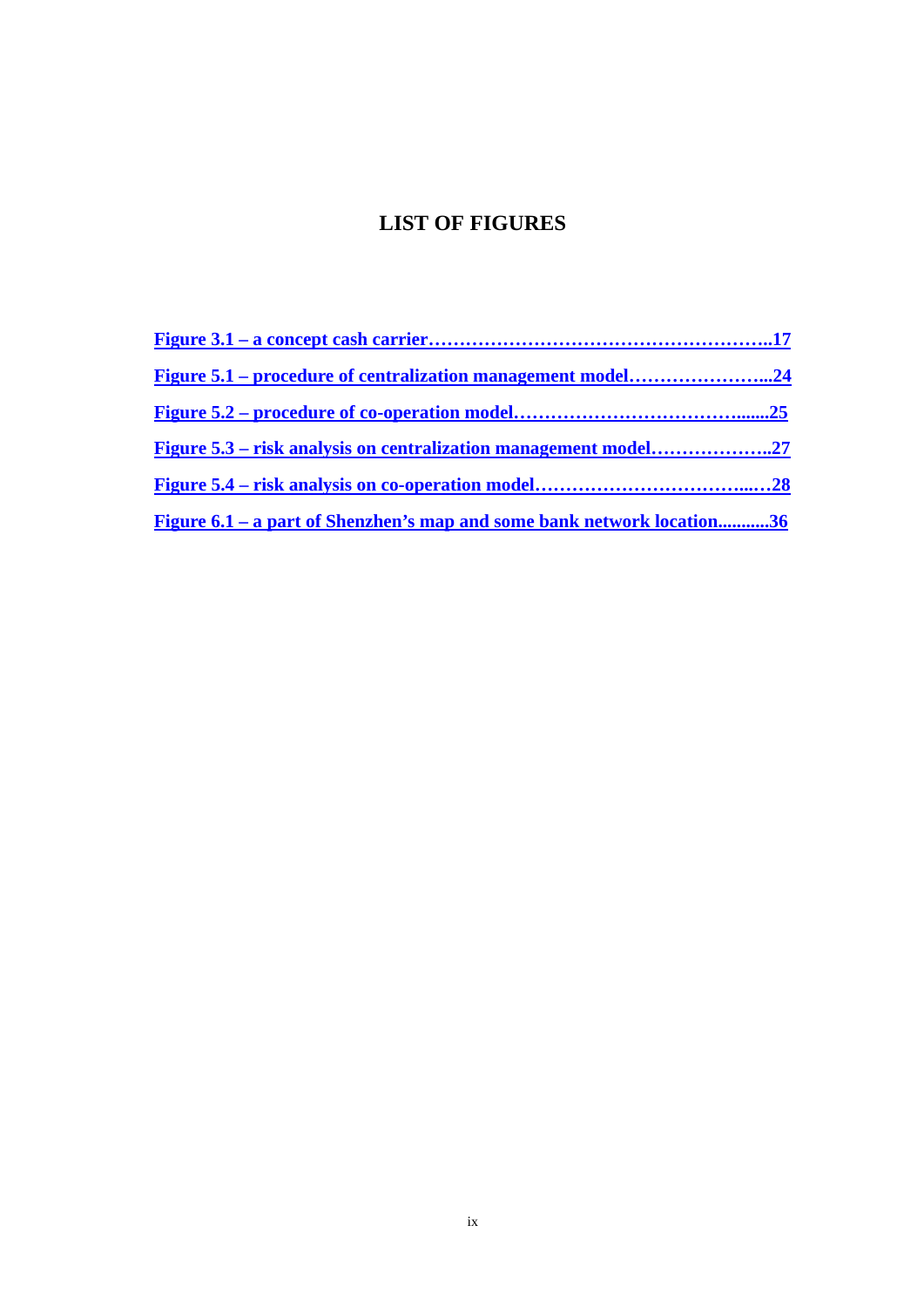## **LIST OF ABBREVIATIONS**

<span id="page-10-0"></span>

| <b>WTO</b>     | World Trade Organization                                |
|----------------|---------------------------------------------------------|
| <b>RMB</b>     | Renminbi (Chinese currency)                             |
| <b>V</b> power | <b>Shenzhen Vpower Finance Security Company Limited</b> |
| <b>BCM</b>     | <b>Bank of Communications</b>                           |
| <b>CCB</b>     | <b>China Construction Bank</b>                          |
| <b>ICBC</b>    | Industrial and Commercial Bank of China                 |
| <b>ABC</b>     | <b>Agricultural Bank of China</b>                       |
| $\mathbf{CMB}$ | China Merchants Bank                                    |
| <b>BOC</b>     | <b>Bank of China</b>                                    |
| <b>ZBB</b>     | <b>Zero-based Budget</b>                                |
| DC             | <b>Distribution Center</b>                              |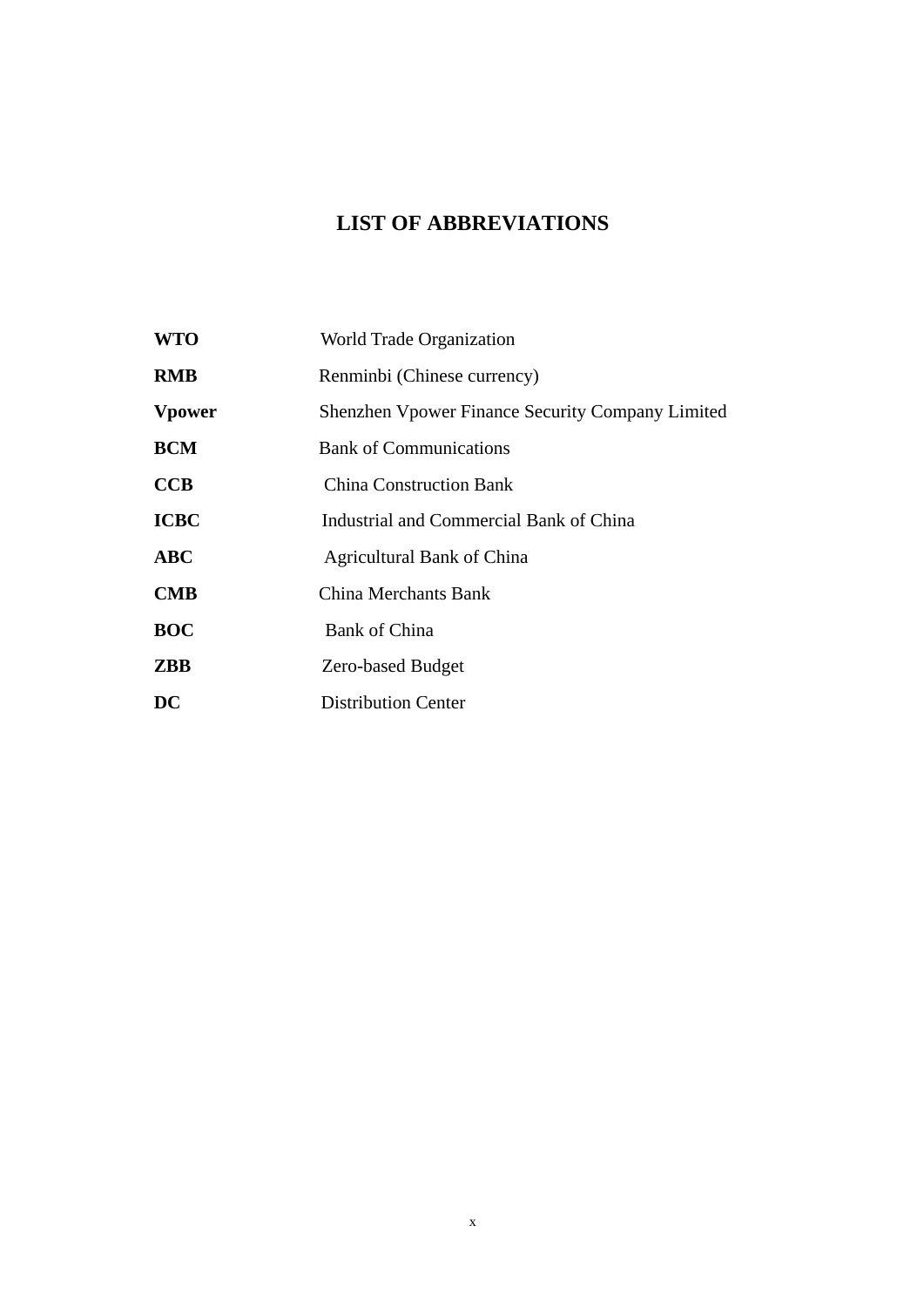### **CHAPTER 1 INTRODUCTION**

#### <span id="page-11-0"></span>**1.1 Background of this Dissertation**

After the WTO Entry of China, domestic commercial banks face the more intense competition. According to the statistics published by China Banking Regulatory Commission, as the end of May 2007, there are 75 foreign banks from 42 different countries operate business in 25 cities of China, and it is must be mentioned that 16 foreign banks are allowed to become legal entity banks. The original "2-dimension" competition between state-owned banks and joint-stock banks changed into "4-dimension" competition among large state-owned banks, small and medium-sized joint-stock banks, city commercial banks and foreign banks. From now on, with more foreign banks transiting to legal entity banks, deepening the process of localization and showing services advantages gradually, they will push bigger and bigger competitive pressure to China local banks.

Compared with the banks from developed countries, China local banks are inferior in terms of capital, management system, operational model and personnel quality. However, the development tendency of bank is to cut down the operating cost, improve operating efficiency and enhance core competitiveness. Thus, non-primary business outsourcing--one of effective ways to enhance core competitiveness has become a useful weapon for bank development.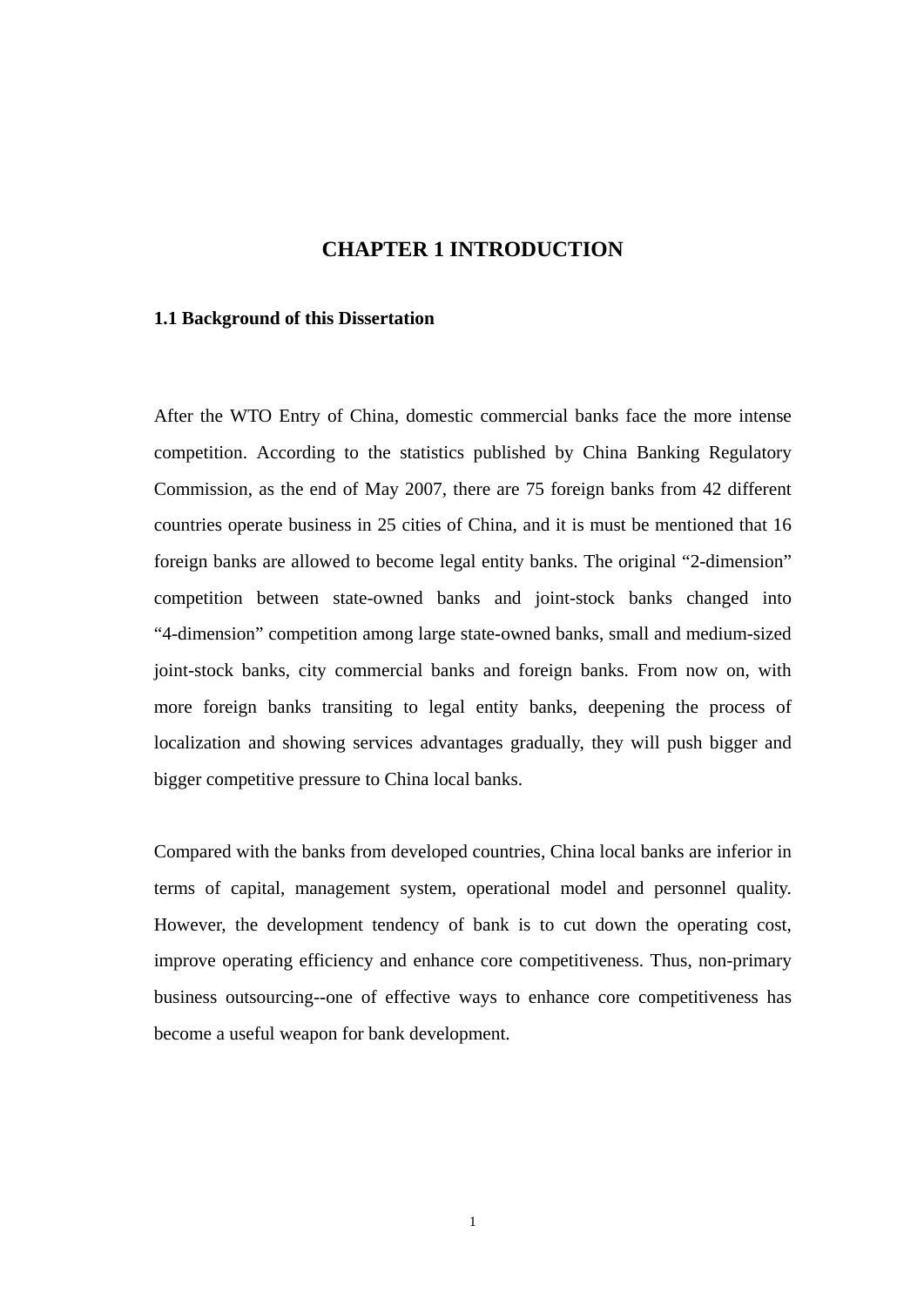<span id="page-12-0"></span>Recently, a new outsourcing model - the cash-escorting business outsourcing is more and more concerned by banks. For a long time, China's banking industry spent a lot of human, material and financial resources in the cash-sorting, which not only increased the bank's operating costs, but also to some extent affected development of the bank's main business. If banks outsource it to the professional company-the  $3<sup>rd</sup>$ party logistics company, banks will put more money and effort into the core business expansion and innovation, so as to continuously improve their core competitiveness. In the other side, financial convoy companies undertake cash-escorting businesses instead of just cash-convoying business, it will bring changes in the operational system and business innovation, improve the quality of personnel and management and improve and upgrade their hardware and software capabilities, so that to become a more professional and more skillful novel financial logistics companies. Under the tide of development of social economy, cash-escorting outsourcing is an inevitable trend, therefore, it is worthy to explore and research.

#### **1.2 Literature Review**

There is no much works on it, and most of these works are published in these 3 years, because financial escort industry is novel industry in China, all the works I found want to tell a truth, cash-escorting outsourcing is the inevitable tendency. And very little works talk about whether china banking should adopt the new outsourcing model, and how to operate.

Through 20 years reform, China's financial system structure has been changed significantly, gradually forming to a new one that China central bank as the leader,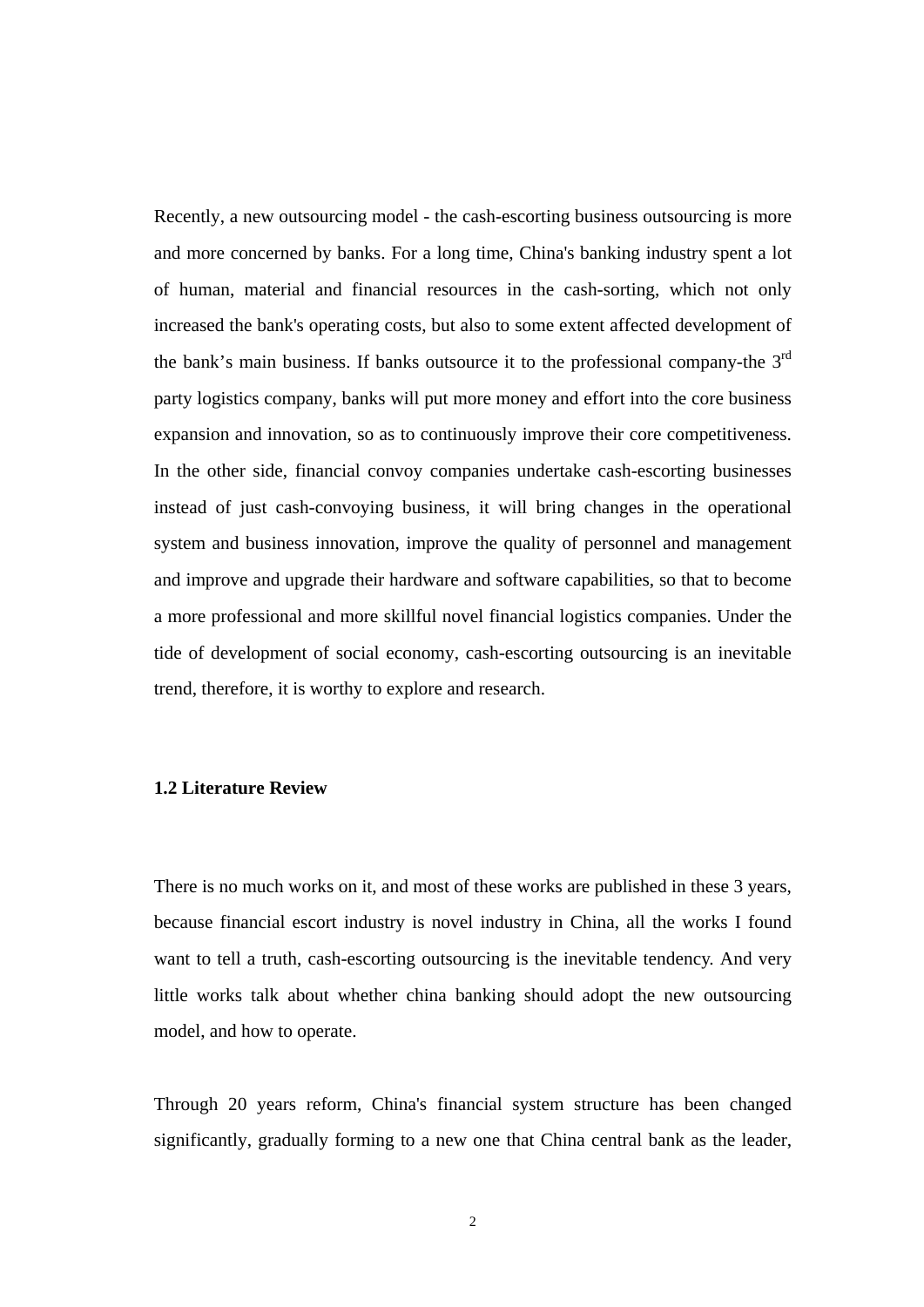commercial banks as the main entities, existence of diversiform of financial institutions at the same time. And by the new century, the domestic economic structure and financial market structure are constantly adjusted. Since China's accession to the WTO, the domestic commercial banks are facing ever more intense competitive environment.

Liu MingKang, president of China Banking Regulatory Commission, who pointed out the priority of banking industry is to enhance the core competitiveness. With the free-entry of foreign banks, how to enhance the core competitiveness, explore new customers and retain exiting customers, which are the keys to lead banks' sustainable development.

According to the promise of China's entry into the WTO, the banking industry allows foreign banks to operate RMB business for domestic enterprises in two years; allows foreign banks to free access in five years. From the WTO Entry of China in December 2001, there are more than six years till now. So, lots of foreign banks from different countries have entered into China's market.

With the increasingly fierce market competition, banks are all trying to increase revenue, at the same time; they consider reducing operating costs. Cash handling, it is a heavy workload for banks, if banks outsource cash-handling business, can greatly reduce equipment purchase and maintenance costs, but can also reduce the cost of management and supervision of staff, furthermore, the most important thing is to transfer risk out.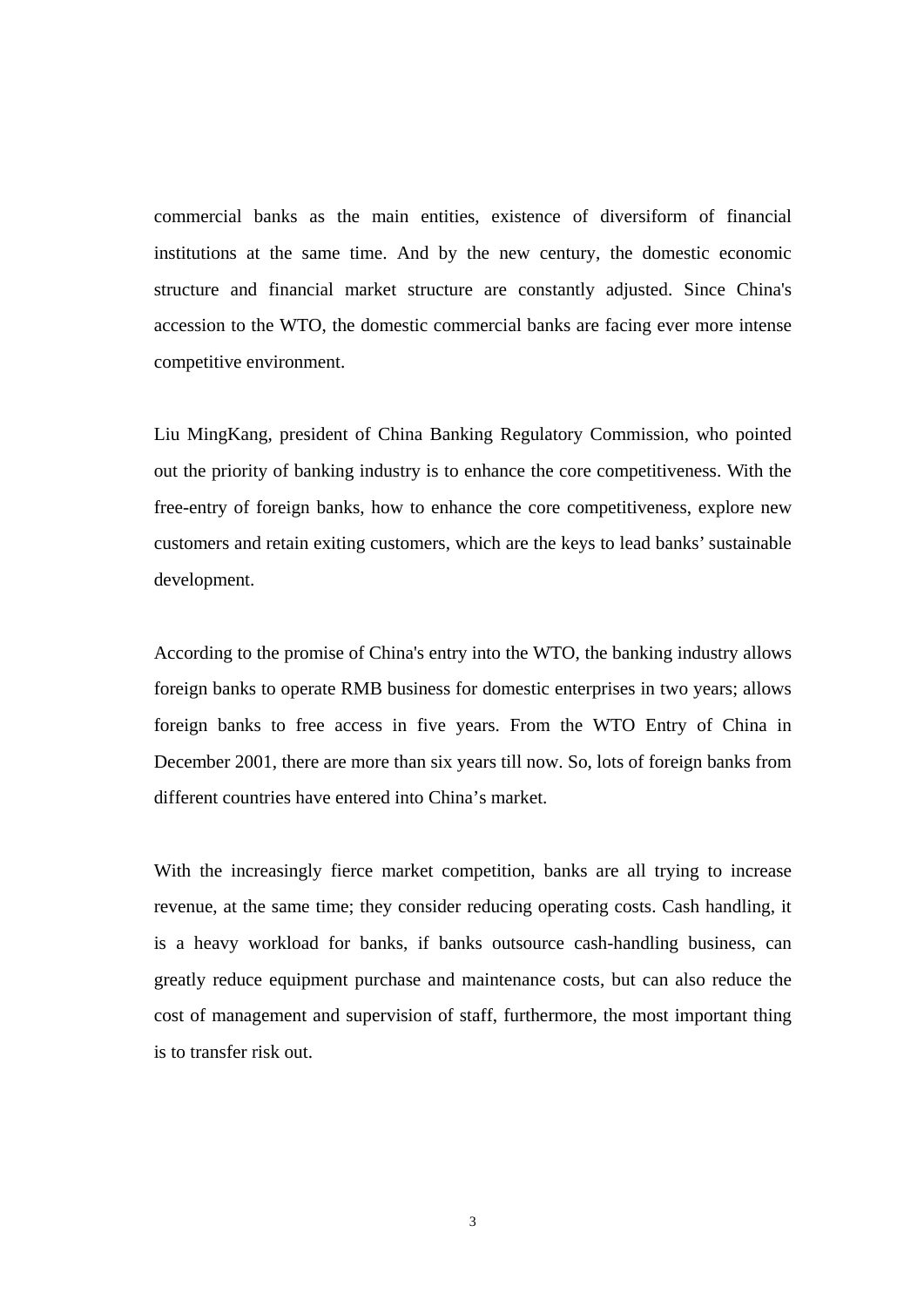To decide whether outsourcing logistics business, confirmed their core competitiveness, is the product development capability? Or service? After banks identify logistics is not the core competitiveness of enterprises, so that to decide to outsource logistics business.

Tang Xu explains how to enhance core competitiveness, he says:" To enhance a bank's core competitiveness, firstly, you should make sure the primary business. After that, you should put the resource focus on it, to form a model which cannot be imitated by others." What is more, *China Security* suggested that bank's primary business is currency operation, and it should not pay too much attention on other non-main business. It also indicates:" For a long time actual situation, China's banking industry has been put a lot of human and financial resources on working cash-escorting which is non-main business to bank, that has a serious impact on the banks' intensive scale operation."

So, cash-escorting outsourcing is the trend in banking industry, and it has been adopted by some banks and some region of China, such as Shenzhen, Shanghai, etc. They all approved that the result of cash-escorting outsourcing is: cost-reducing, more safety, more efficient. Ren Wenchao describes that compared with the commercial banks deal with currency logistics themselves, to outsource their non-main business to professional logistics companies; there are great reduction in costs, better condition in security, and remarkable resources-effectiveness and economic efficiency. Xiao Dao lists comparable figures to illustrate the result of escorting-outsourcing, in 1997, Shenzhen's commercial banks had a total of 460 cash-escorting trucks with 4400 escorting workers, the total expense of cash-escorting was 280 million RMB. Now, Vpower Company just owns a escort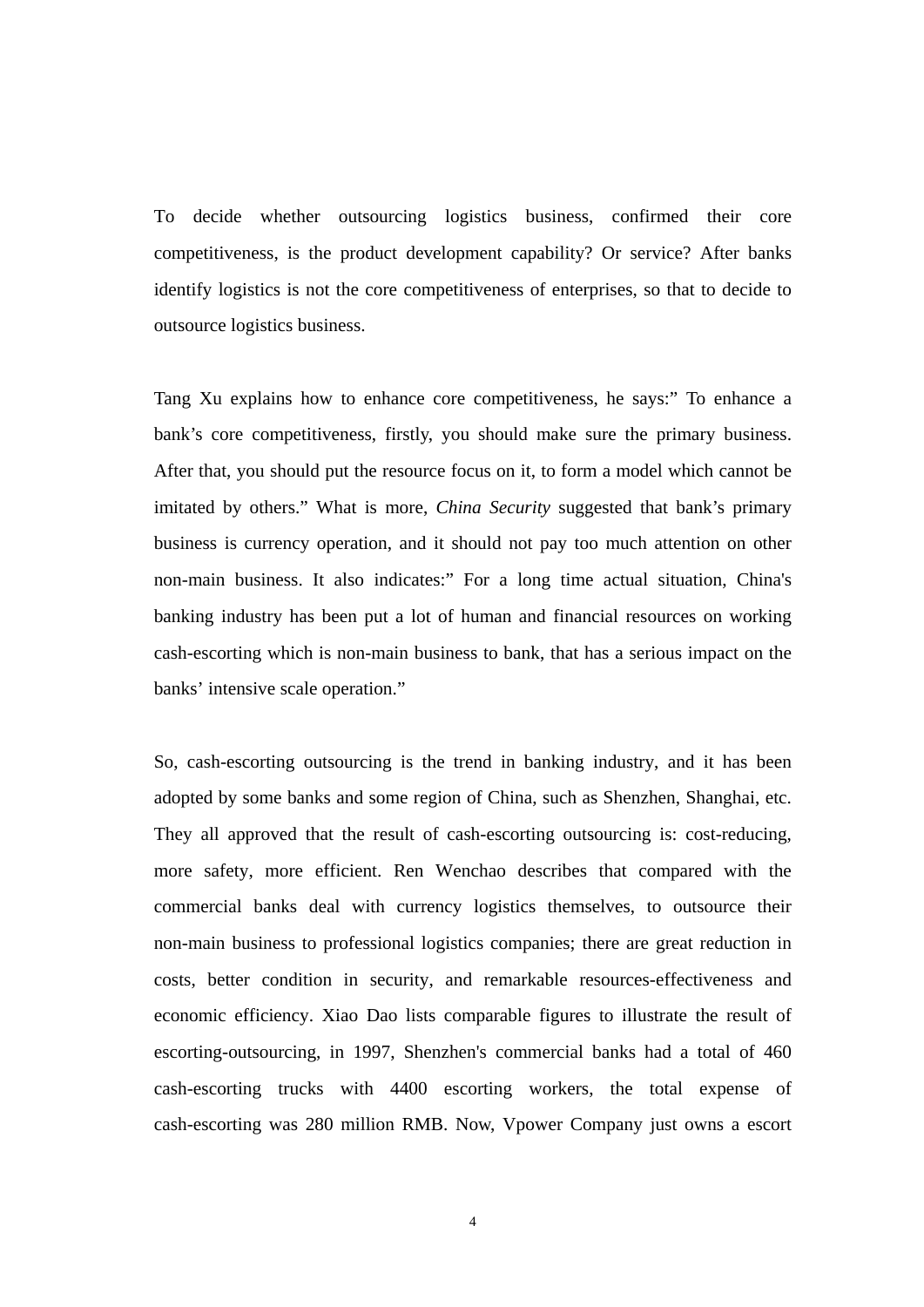team with 1000 workers, 220 escort vehicles, to take much larger amount escorting than 1997, and it reduces the cost to 100 million RMB, which brings enormous benefits to financial industry in Shenzhen.

In the other side, the opening of security market also provides the support for cash-escorting outsourcing. Miss Peng mentioned that as the end of 2006, China government would keep its promise to WTO: any eligible individuals, units or groups can run a security company. Therefore, it provides a platform to carry out the cash-escorting outsourcing for banks.

Tan, Liu and Lu also believe that cash-escort outsourcing is the best feasible choice to avoid risks for banks, and it is the necessary way to globalization. Zhang Hong points out that Shenzhen, Shanghai, Hefei, Wuhan, Chongqing, Fujian and Gansu have set up professional finance-escort companies. He also forecast there will appear a lot of similar companies in all regions of China in next two years.

There are little articles discuss the model of operating a finance escort company. Zhang Hu lists four models, firstly, Shenzhen model which is to set up a escort company by co-operating between all the financial organization in share-holding form, and the escort company is charge for all the financial organization's escorting business. Second one is to set up a stocking center. The purpose of it is to reduce the storehouse, reduce the storage risk. The third one is RMON (remote monitoring), but this one is most risky, there is no authority to confirm. The last one is set up escort team by co-operating between Security Department and Banks. As Zhang's view, he thinks the first one is the ideal model, it is hard to achieve. And second one is one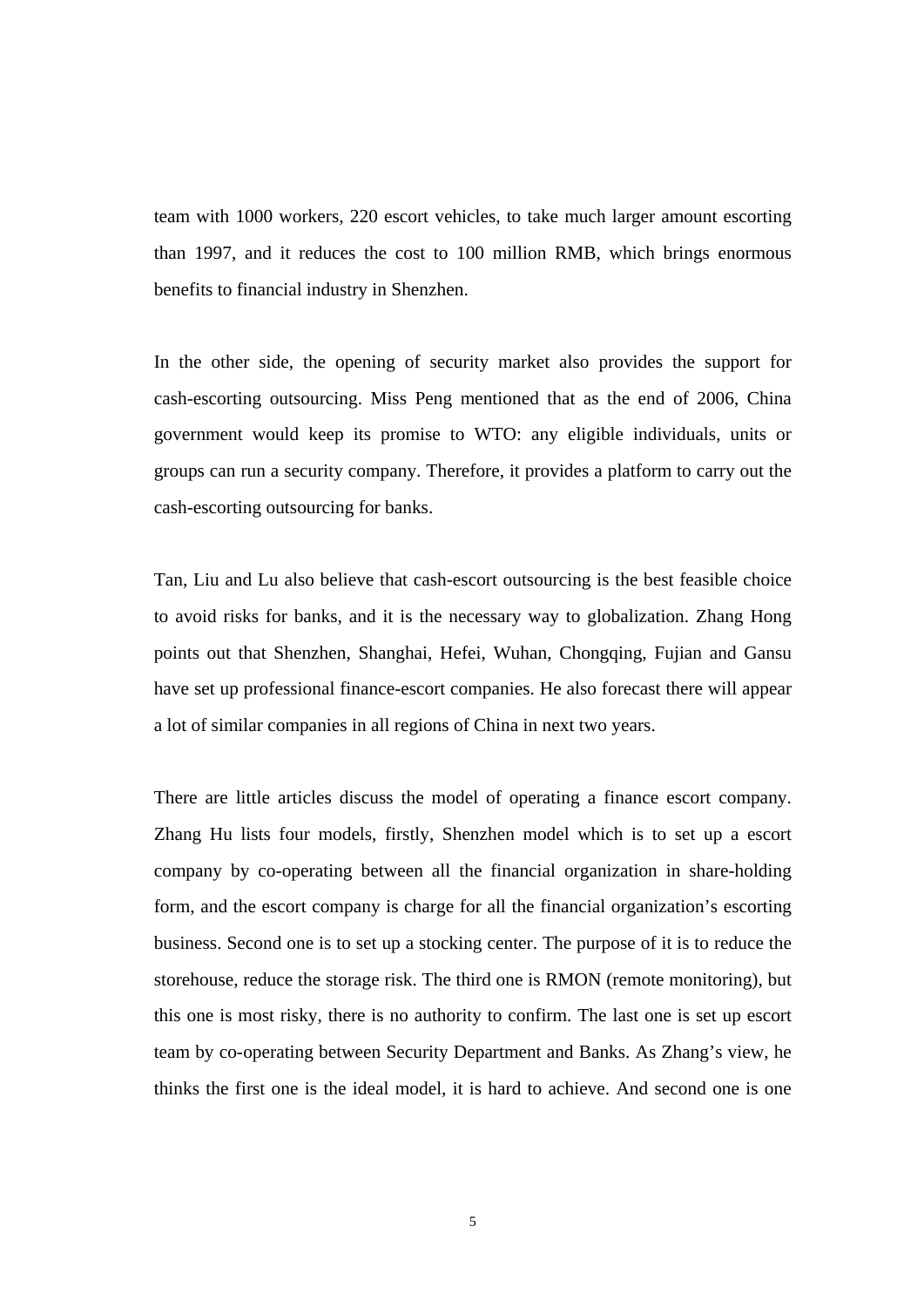<span id="page-16-0"></span>have improvement on avoiding of risks. He holds the forth one is the feasible one, because of the advantage of Security Department in escorting.

By reviewing of all of these works, it need time to verify which model to be chosen in Chinese financial escort industry. But, banks outsource their cash-escorting business to professional 3<sup>rd</sup> party logistics company which is feasible and necessary.

#### **1.3 Methodologies**

This dissertation is aimed at pointing out the problems and disadvantages in present bank cash-escorting business, bringing in new operating model—outsourcing to professional  $3<sup>rd</sup>$  party logistics company, then to use successful example to analyze the advantages of specialization of cash-escorting, so that to make sure that it is necessary and feasible to adopt the model instead of traditional one in Chinese finance industry.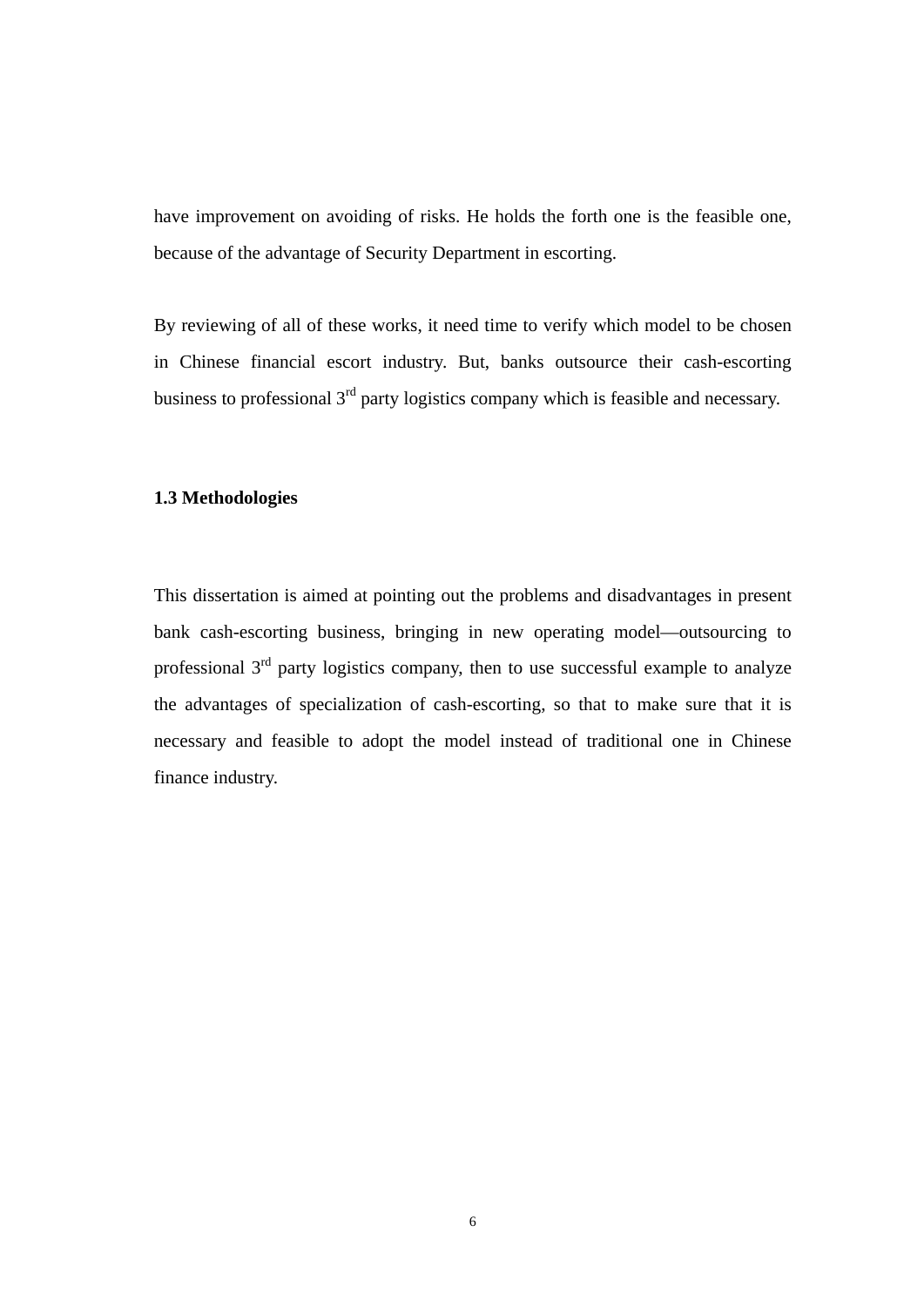# <span id="page-17-0"></span>**CHAPTER 2 RELATIVE INFORMATION ABOUT FINANCIAL ESCORT ENTERPRISE**

#### **2.1 Definition of Currency Logistics**

Currency logistics refers to the dynamic currency cash flow process as the main research object, and reveals the links between all cash currency logistics activities (transport, storage, packaging, handling, clearance points, and currency logistics information, etc.). In detail, it is a physical process which refers to the printing of money, allocation, custody, put in circulation, and repeated circulation, from new to the old, from a block to the residue, until it finally withdraws from circulation and destroyed. Broadly speaking, the currency logistics, including cash logistics and information flow logistics and information flow of anti-counterfeit RMB while the narrower currency logistics refers to the general physical mobility of currency. Research here is talking about China's banking system cash currency, belongs to the scope of narrow one.

#### **2.2 The Status of Financial Escort Industry**

In abroad, the storage of cash, dangerous cargoes and high-value cargoes, and the transportation of bank's deposit, jewelry and artworks are all protected by professional escort enterprises, to prevent these properties from robbing and stealing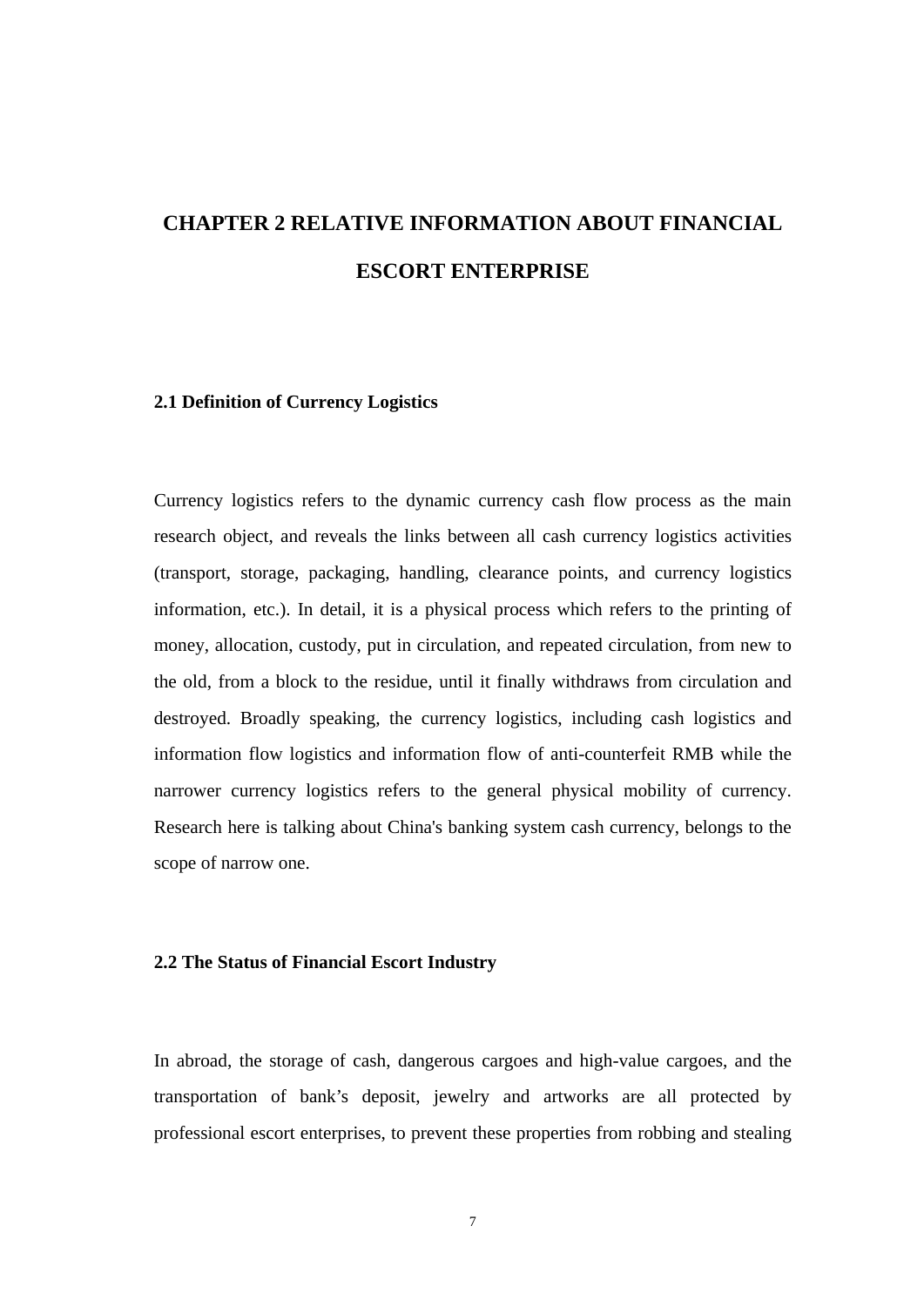<span id="page-18-0"></span>in the procedure of storage and distribution. With the economic development in China, and the creasing of crimes, a large mount of cash and jewelry become the object for criminals. In recent few years, there happened more than ten accident about bank cash-escorting, under this situation, more and more people realize that the importance of financial security. And the professional escort enterprises have been established in Wuhan, Chongqing and Shenzhen, etc, which shows the advent of specialization of cash-escorting.

#### **2.3 The Feature of Financial Escort Industry**

The financial escort industry is special and novel due to the special features as following:

#### **2.3.1 Special Object**

The cargoes which are escorted are all high-value, such as cash, bank deposit, stocks, gold, jewelry and artworks, etc.

#### **2.3.2 Limited Time**

Banks have strict request in distribution time of high-value cargoes, so the escorting time is controlled by banks. It will affect the operation of banks if the escorting time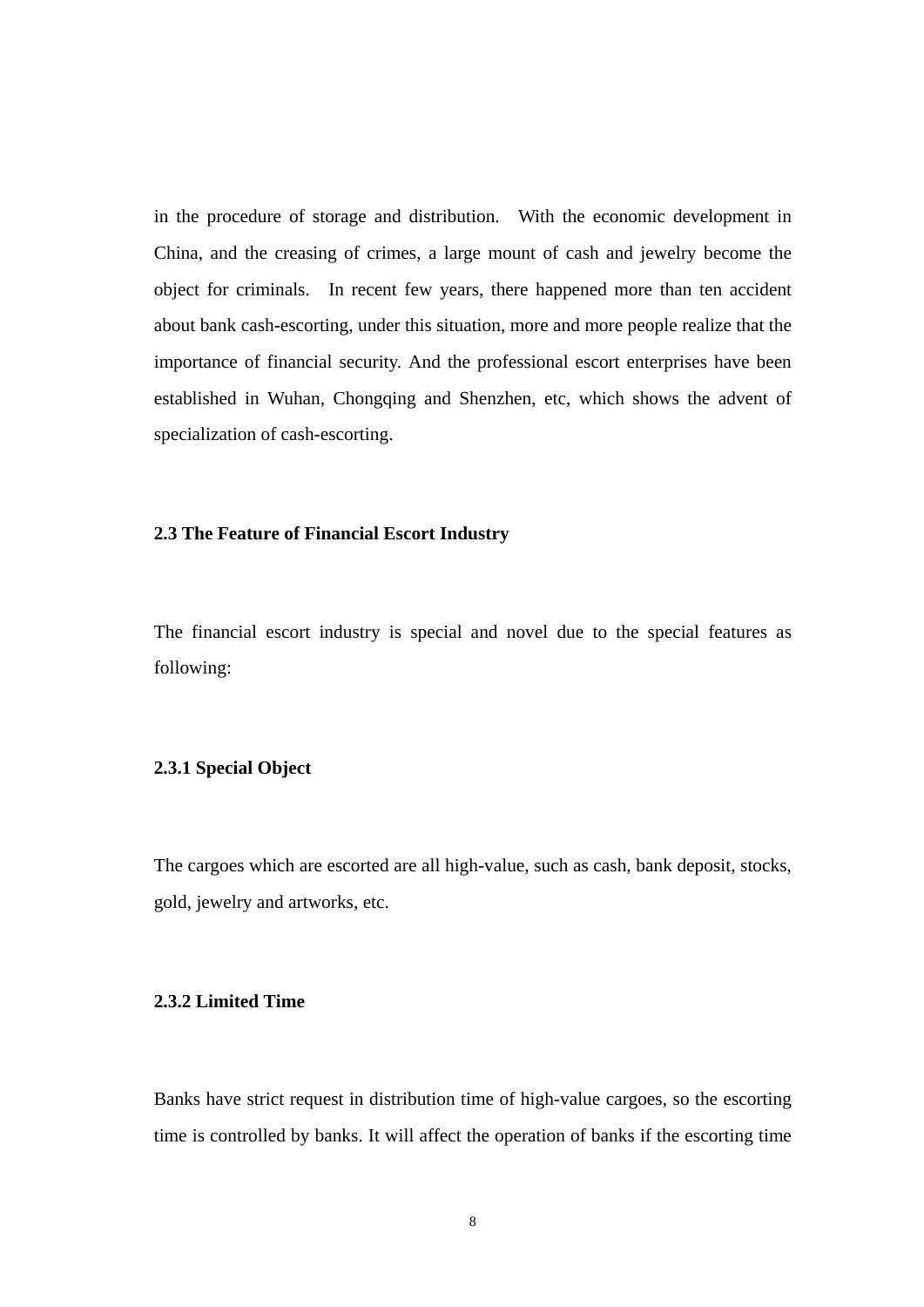<span id="page-19-0"></span>is delayed.

#### **2.3.3 Serve Intra-city**

Normally, escort enterprises are organized by banks which located in a same city, therefore, it provide services in a fixed city. However, it is should be mentioned that the route selection of distribution has to consider the traffic condition and safety besides of distance of the route.

#### **2.3.4 Relatively** S**imple Structure of Cost**

General logistics companies have complex structure of cost, which including storage cost, transport cost, package cost, distribution cost and handling cost. But, because of the intra-city service, escort enterprises are focusing on cost of distribution and storage.

#### **2.3.5 Risks**

There are many risks existing in the procedure of escorting because of the cargoes are high valued, such as, transfer risk, operational risk and security risk. Transfer risk refers to the rob when money is transferring was robbed, operational risk means the in the course of dealing currency with the risk of errors, also known error rate risk;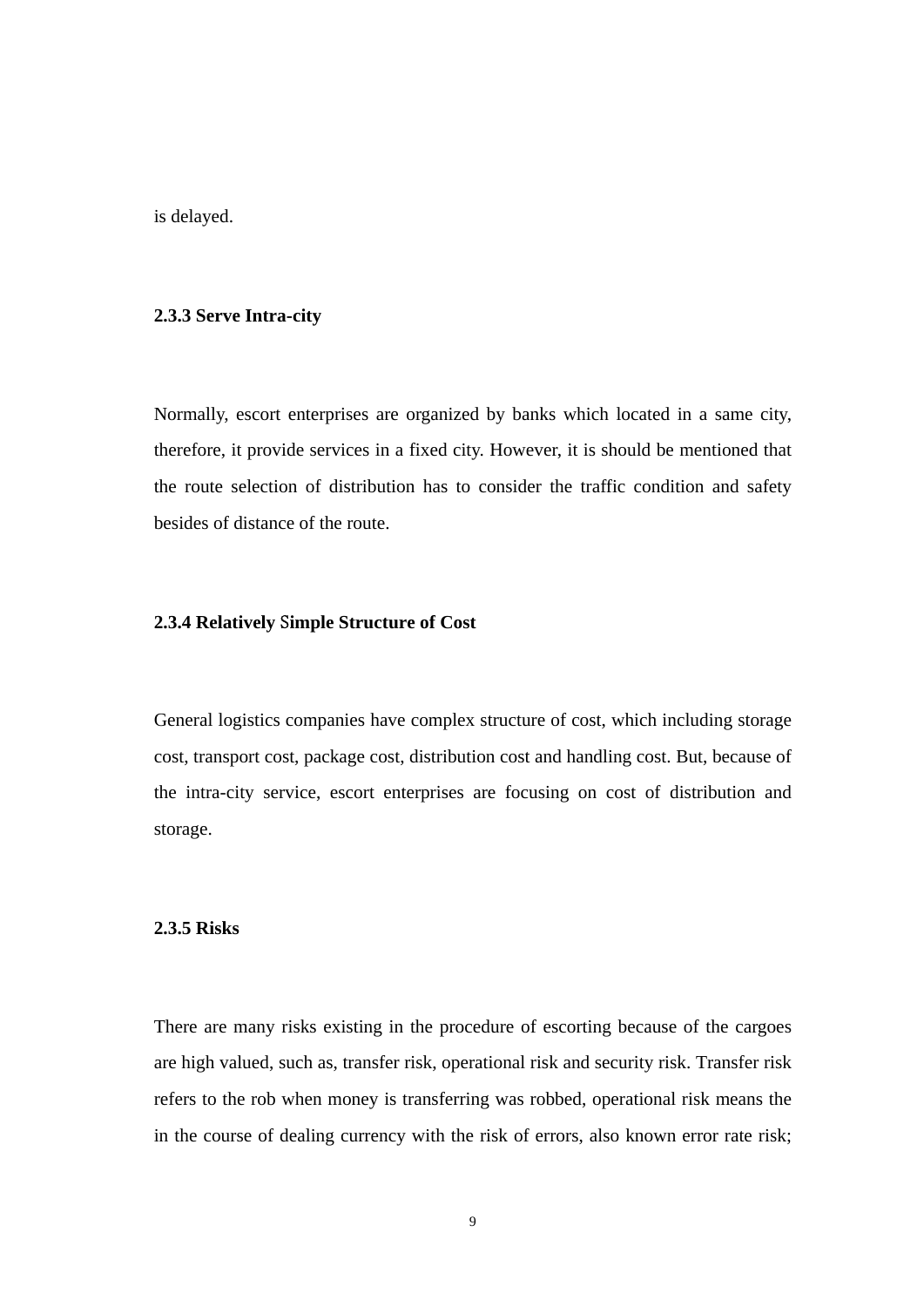<span id="page-20-0"></span>security risk is the currency in the storage and usage will face robbery risk.

#### **2.4 Advantage of Financial Logistics Outsourcing**

# **2.4.1 to Enable Enterprises to Focus Limited Resources on the Development of Main Business**

Enterprises outsource Logistics business to third-party logistics companies, which can achieve the optimal allocation of resources, reduce vehicles for logistics operations, warehouses and labor input, so that can concentrate limited human and financial resources on their core business.

#### **2.4.2 To Save Expenses and Increase Profits**

The third-party logistics enterprises have its professional scale advantages and cost advantages because of scale operation. They can improve the utilization of all links and achieve cost savings, so that enterprises can benefit from the cost of separation. .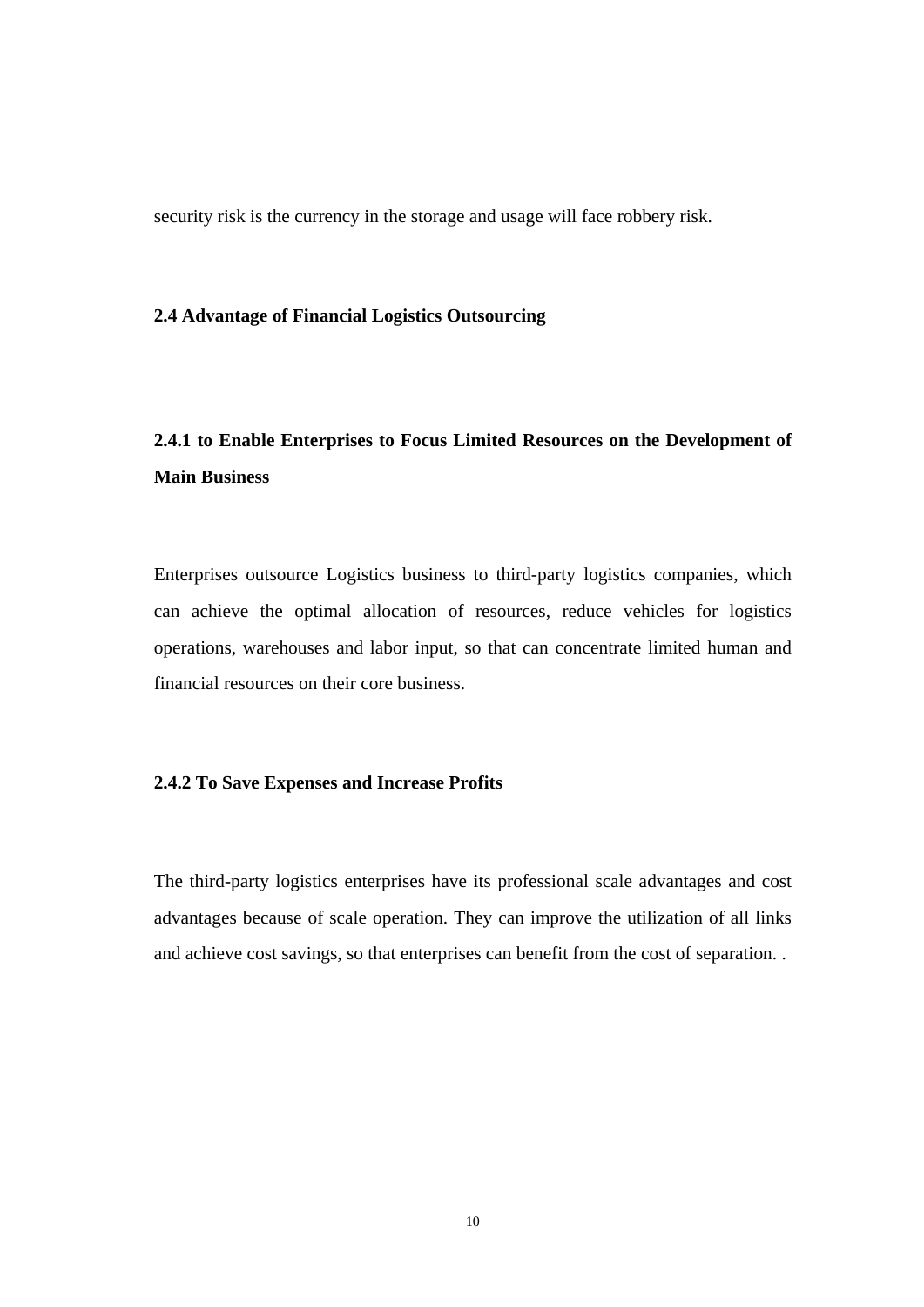# <span id="page-21-0"></span>**2.4.3 To Enable Enterprises to Accelerate the Goods Turnover, Reduce Inventory, Lower Operating Risks**

Third-party logistics companies provide meticulous logistics plan and timely transportation, which can accelerate stock turnover in maximum extent, reduce inventory and reduce operational risks for enterprises.

#### **2.4.4 To Enhance Corporation Image**

Third-party logistics providers use improved facilities and trained staff on the whole supply chain to achieve complete control, and help customers improve their services to establish their own brand image.

### **2.4.5 To Lower Management Difficulties, and Enhance Management Efficiency**

Logistics Outsourcing can bring professional management efficiency and effectiveness to enterprises, but also change internal management activities into external contractual relationship, and change internal management responsibility into external liability, which is favorable for simplifying management.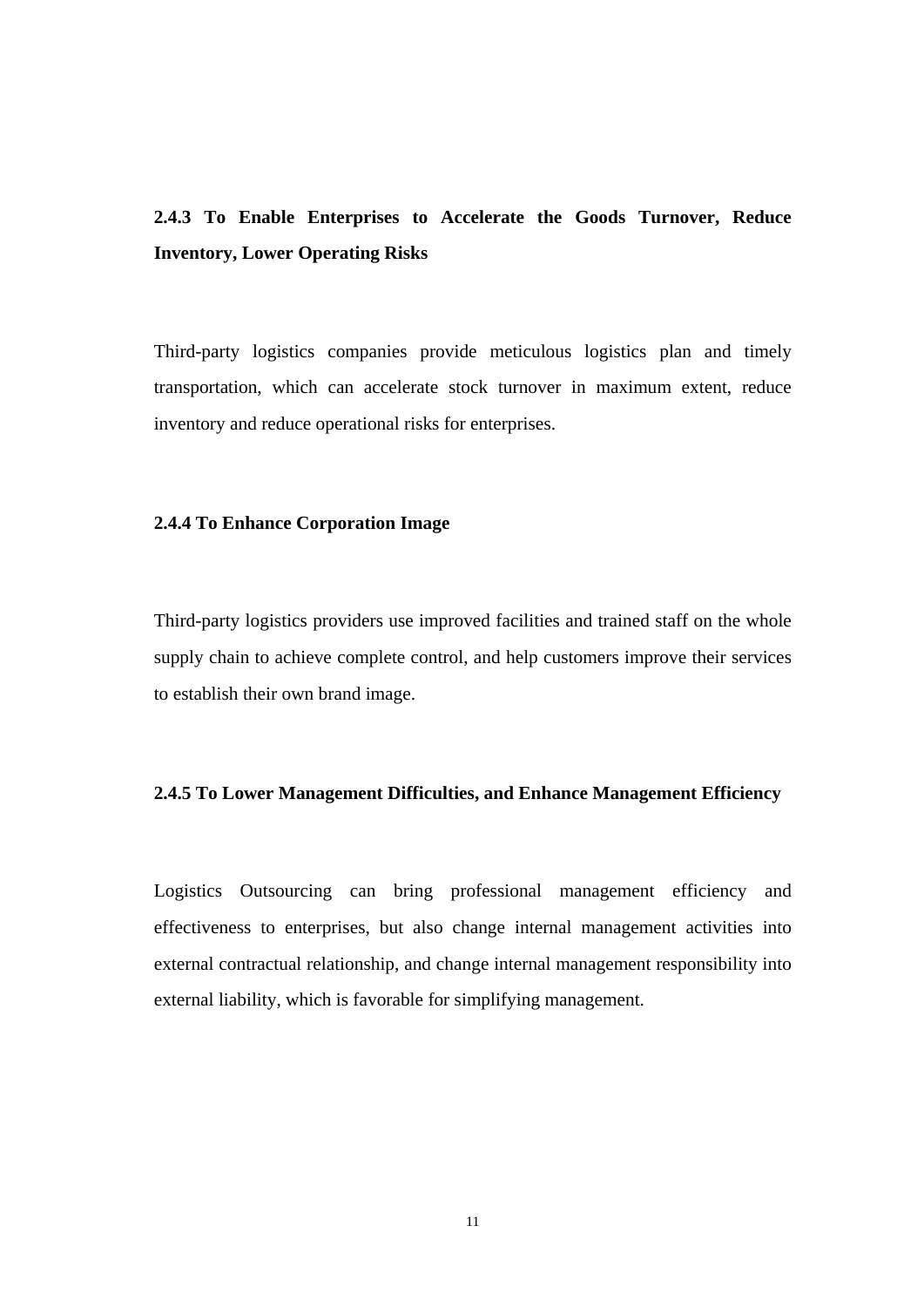# <span id="page-22-0"></span>**CHAPTER 3 THE FEASIBILITY OF FINANCIAL ESCORT OUTSOURCING**

#### **3.1 Support of Government**

## **3.1.1 Publication of Regulations of Using Firearm for Full-time Escort Personnel by State Department**

August 2, 2002 the State Council promulgated the *Regulations of Using Firearm for Full-time Escort Personnel*.

The regulation aims at reinforcing the management of usage of gun for guard, escort official, make sure use gun properly, which includes eighteen rules.

The alleged full-time security guard and escort personnel, refers to those who equipped with gun according to law, such as official military, financial, and the state's important storage, large-scale water conservancy, electricity, communications engineering, as well as the full-time guard, escort personnel allowed by provinces, autonomous regions public security organs and municipal people's governments.

**3.1.2 Publication of Regulation on Establishment and Management of Security Escort Company by Ministry of Public Security**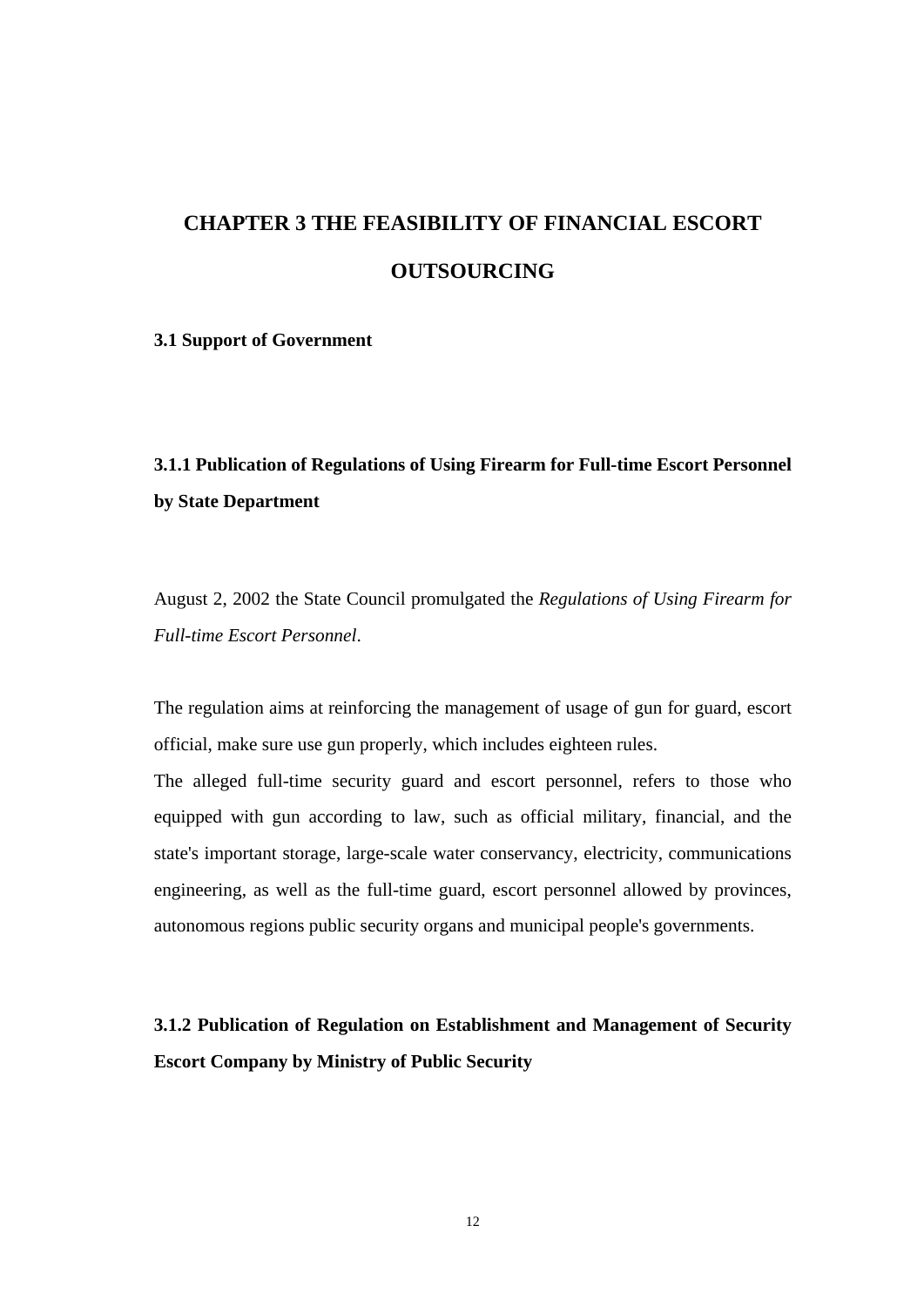<span id="page-23-0"></span>The regulation was promulgated by Ministry of Public Security in 2005, which includes twenty-seven rules.

In recent years, the national public security organ to meet economic and social development and the need to maintain social order, and vigorously promote the development of security services, security escorted actively expanding services business, and effectively protect the safety of the service units. However, because of security escorted the company management was not standardized, some localities in carrying out security escorted the process of a lot of problems, and some have even caused serious consequences and negative impact on society. Security escorted to further regulate the management, the Ministry formulated the "security escorted Interim Regulations on corporate governance.

The above two publication of documents on escort present government's attitude, the China government supports to set special escort enterprise. The two documents are the platform for those enterprise, they do not know how to organize to run escort business if without these two document, in other works, China government set a standard for them, maybe because of the success operation which done by Vpower in Shenzhen. The government hopes other provinces and regions can learn from Vpower to set a systematic escort procedure, and advocates banks should focus on their main business, outsource their non-main business, in order to save the whole social resources and reduce cost.

#### **3.2 Support of Other Industries**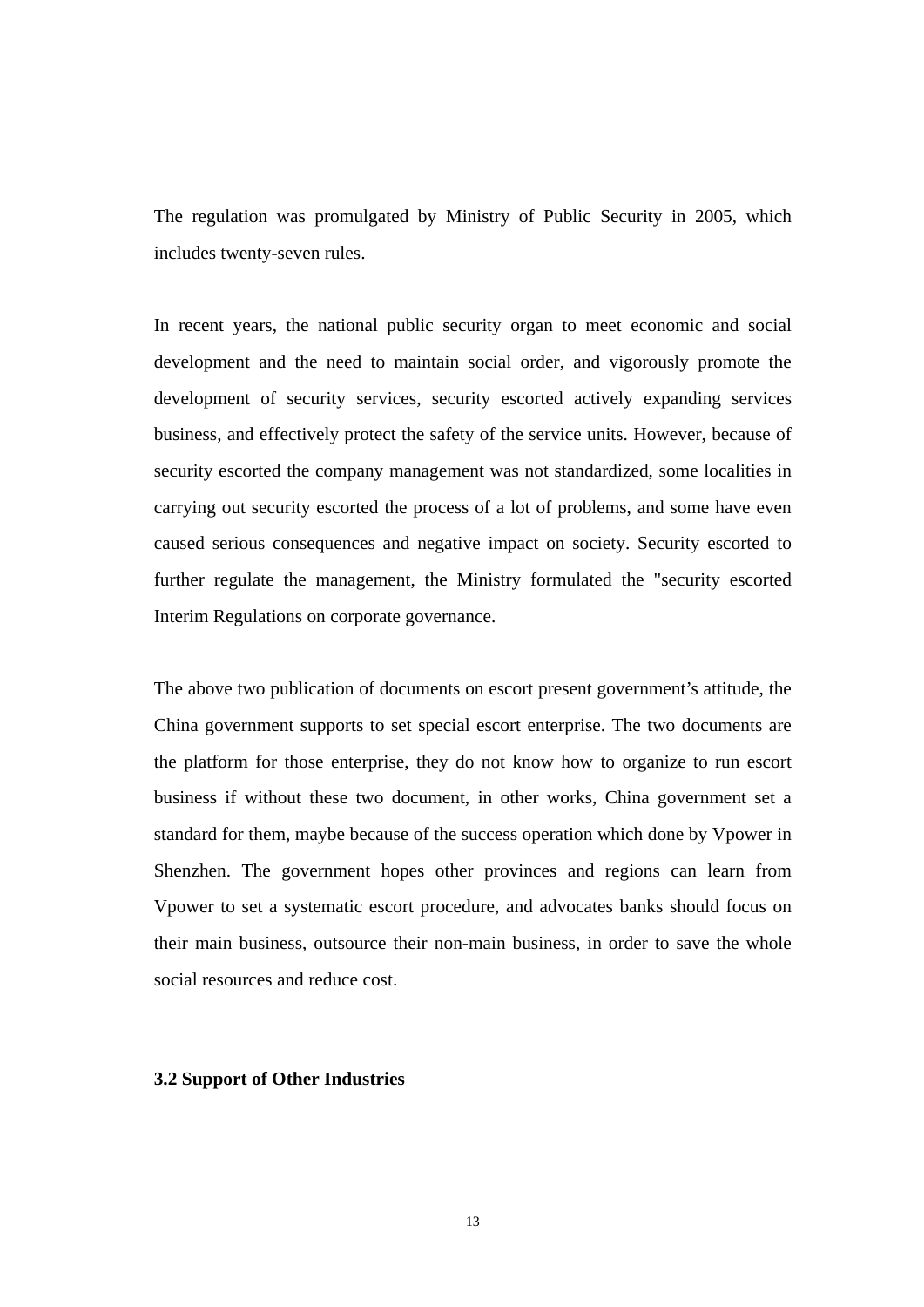#### <span id="page-24-0"></span>**3.2.1 GPS Technology of IT Industry**

One of GPS' the greatest contribution is to monitor the whole process through the logistics transportation. Customer can get information about the delivered cargo at any time by using this system, and work out the time to destination, which solves the traditional logistics problem, "Nothing about the cargo after it issued".

Secondly, it solved the bottlenecks on scheduling and management of logistics. It solves the difficulty which troubled logistics scheduling for a long time, GPS can not only improve efficiency, but also lower the fuel consumption and other costs. It defaults transport routes, sends information and data package back to monitoring center. Customers will be able to have real-time monitoring of goods sit at home, and ring emergency alarm if the cargo is not transported along the default routes in the electronic map. It has a anti-robbery security function. When encountered robbers, the drivers just press the alarm switch, the center will be timely access to emergency state.

According to the application of practical business statistics, primarily reflected as followings:

#### **3.2.1.1 Cost Savings**:

3.2.1.1.1 With the alarm on over-speeding and overtime, real-time monitoring, emergency calls, it can reduce the cost of security by 30 percent, reduce the accident rate by 50%.

3.2.1.1.2 The monitoring of actual mileage statistics, average speed and route, engine control and air conditioning monitoring make fuel costs decreased by 10%.

14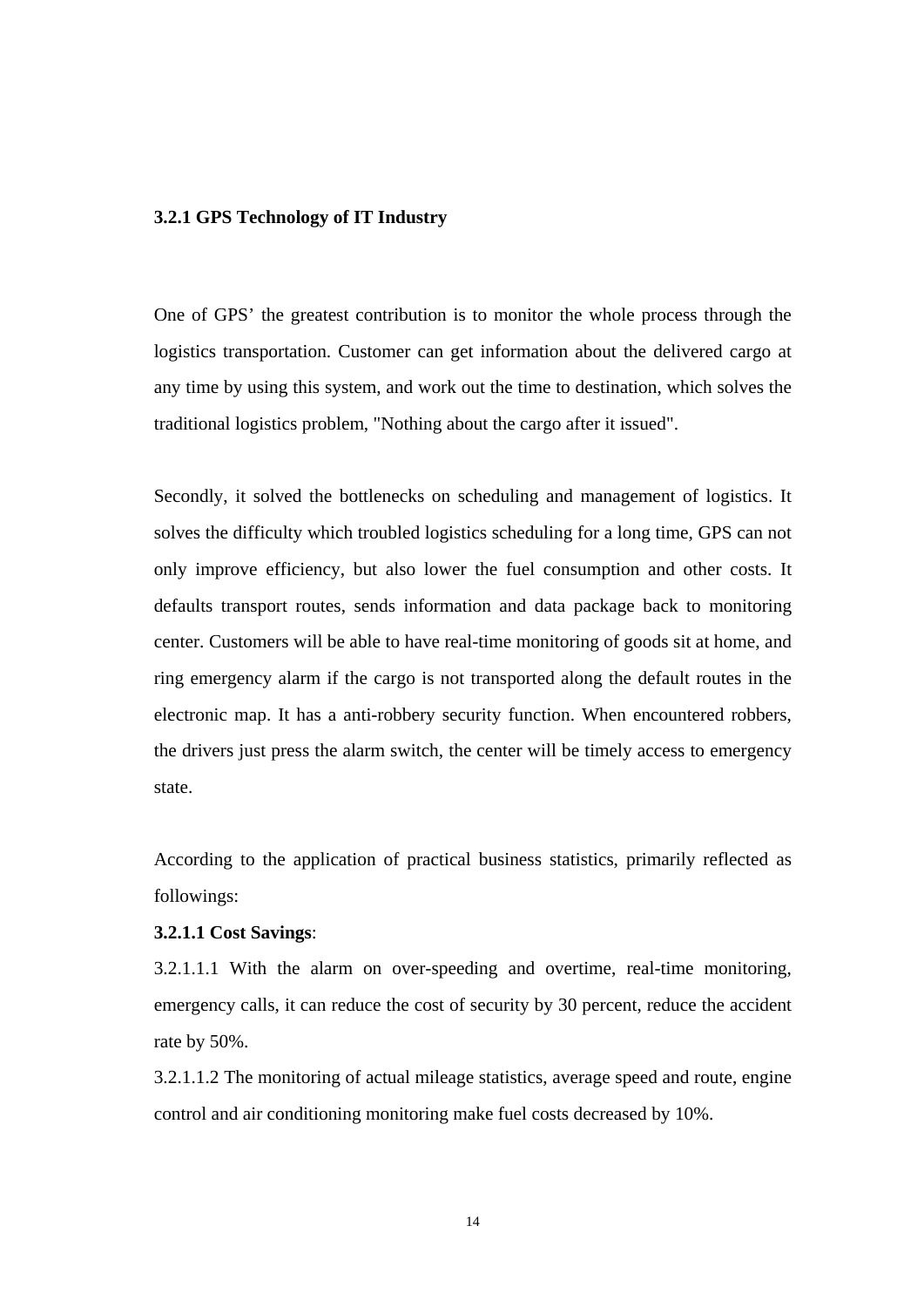<span id="page-25-0"></span>3.2.1.1.3 To improve and standardize the driving habits, which reduce maintenance charges by 15 percent.

3.2.1.1.4 Route monitoring and management reduce the toll fee by 10 percent.

3.2.1.1.6 Real-time monitoring, estimated time of arrival, it reduce communications costs and scheduling cost by 20%.

3.2.1.1.7 Parking time monitoring, parking place monitoring and route monitoring make cargo lost rate reduced by 50 percent.

### **3.2.1.2 Increase Revenue**

3.2.1.2.1 Real-time monitoring, estimated time of arrival and route planning, make vehicles turnover rate increased by 20%, equivalent to the same vehicle capacity increased by 20%.

3.2.1.2.2 Location, estimated time of arrival, to command vehicles arrived quickly and accurately which improve service quality, customer satisfaction increased by 30%.

3.2.1.2.3 To meet customer demand which helps to win new customer, so that new orders increased by 20%.

#### **3.2.2 Vehicle Manufacturing Industry**

The development of escort industry can not neglect the effort and development of escort carrier industry. In previous time, cash escort carriers are refitted from some passenger or cargo carriers, like Jinbei seven-seat cars and IVECO cars. But, now, cash escort carrier is considered as a special car by vehicle manufacturers, and they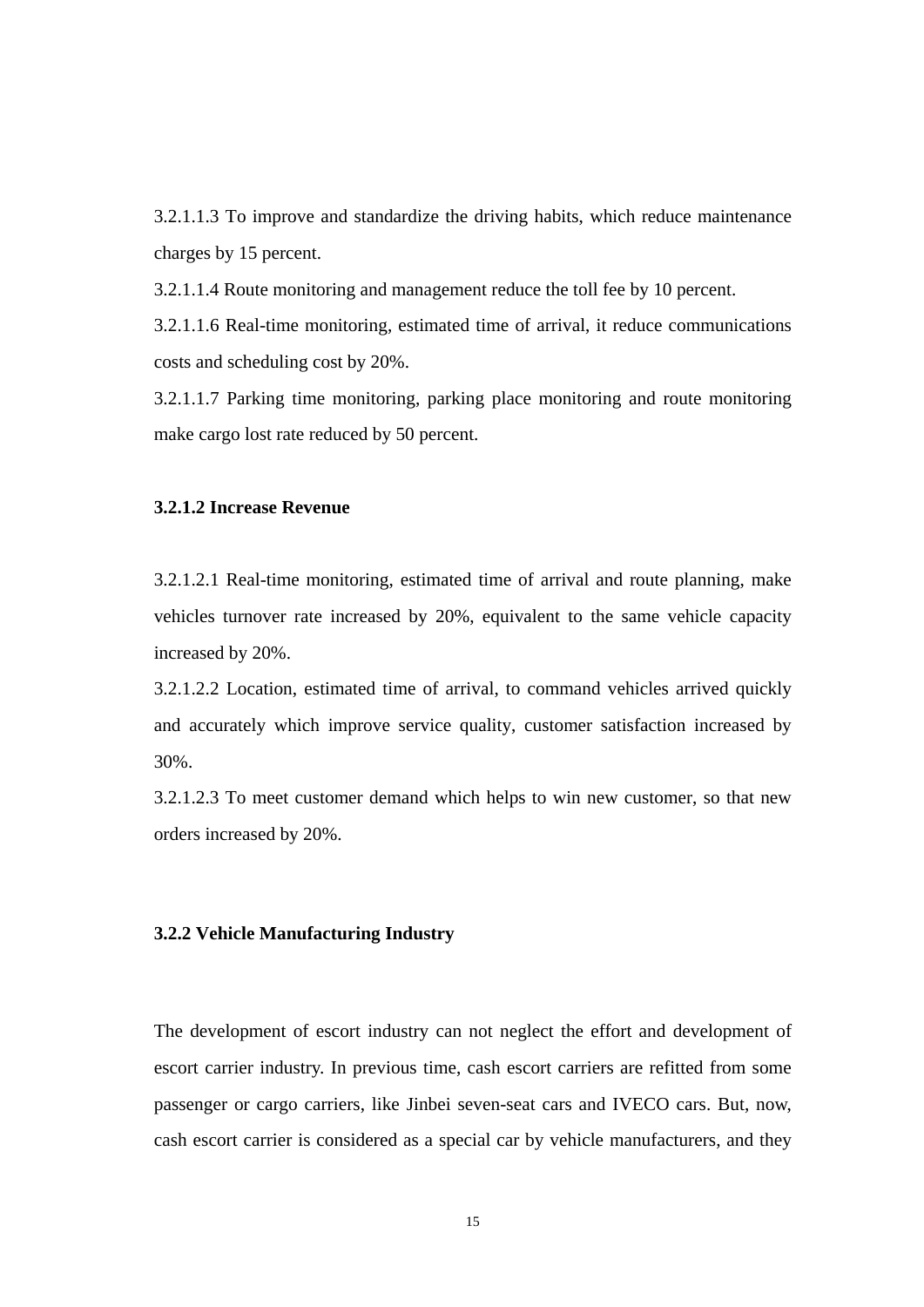bring in all kind of advanced technique into the manufacturing of cash escort carriers.

The first element of a cash escort carrier should have is the ability of bulletproof. Equipped with 6.0 mm bulletproof steel can resist the 7.62 mm bullet shot by Tommy-gun 56 in speed of 710 m/s, the same effect as equipped with 12mm normal steel, but the weight of carrier is much lighter. If the steel is replaced by a new bulletproof material which is made of solid ceramic, it can resist the shot by snipe-gun 79 in speed of 838m/s, and the weight is lighter than steel. These material and technique all insure and provide a carrier work smoothly and safely.

Nowadays, the carriers are equipped with remote-controlling, burglar alarm, Wireless communications, video and other electronic equipment. The cockpit and escort slot are all equipped with shooting holes, and escape skylight on the roof, and fire-fighting equipment, tear gas bulletproof jackets and helmets. Because of the carrier has a certain extent of anti-violence ability, although the carrier can not move, it is not easy to rob cash from its slot which is so-called delay crime, to win the time for the arrival of police.

The cash escort will be equipped with more and more functions and equipment to fight for violence. Such as the following one, although it is a concept cash escort carrier. It is not only equipped with those function which mentioned above, but also can anti-fire, which cause by petrol bombs, petrol bomb is harmful to the carrier's tank, pipelines and exhaust pipe, if seriously, it will cause whole car burning and exploding. It is a new subject and technique researched in car manufacturing field.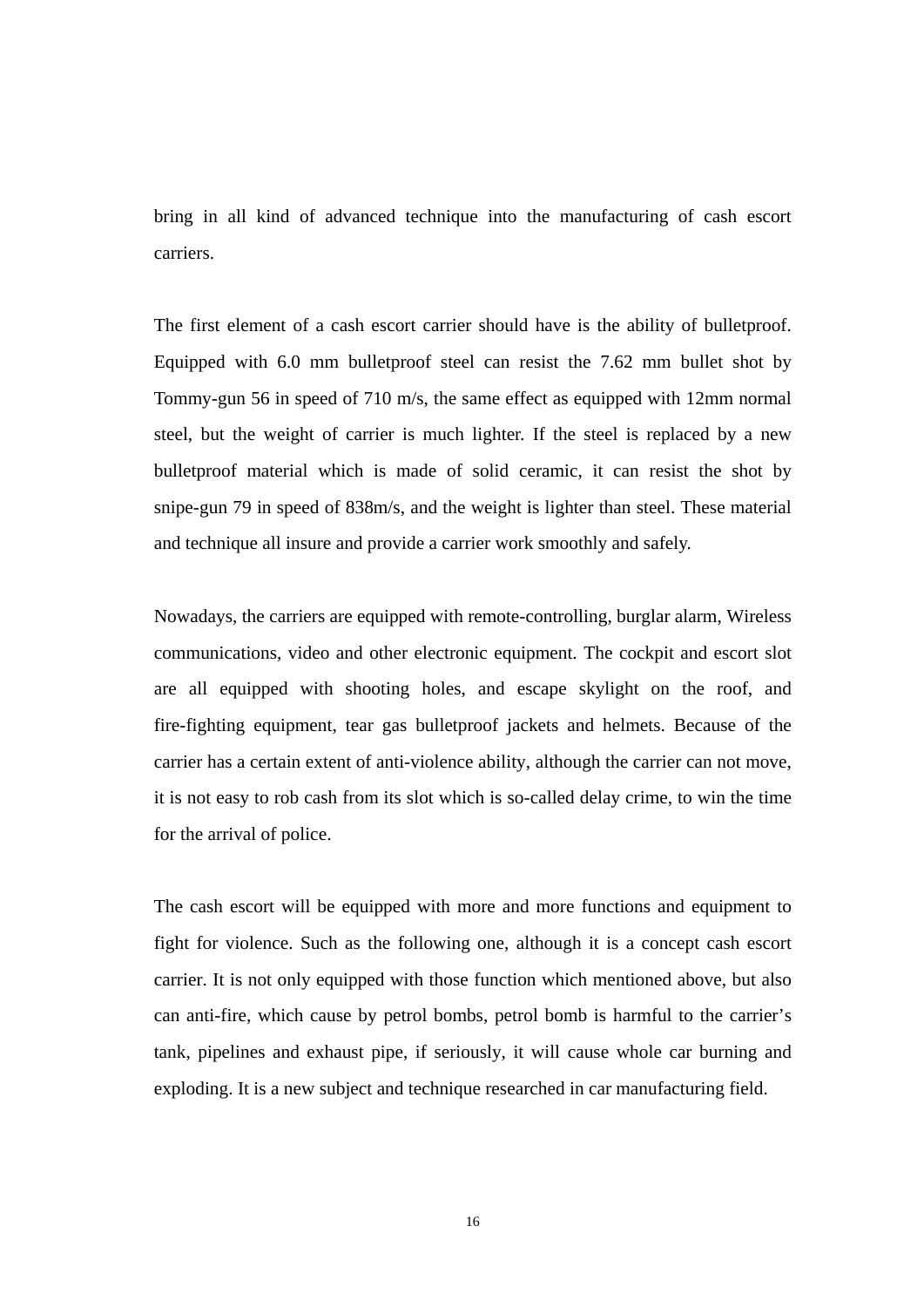<span id="page-27-0"></span>Figure 3.1 a concept cash carrier

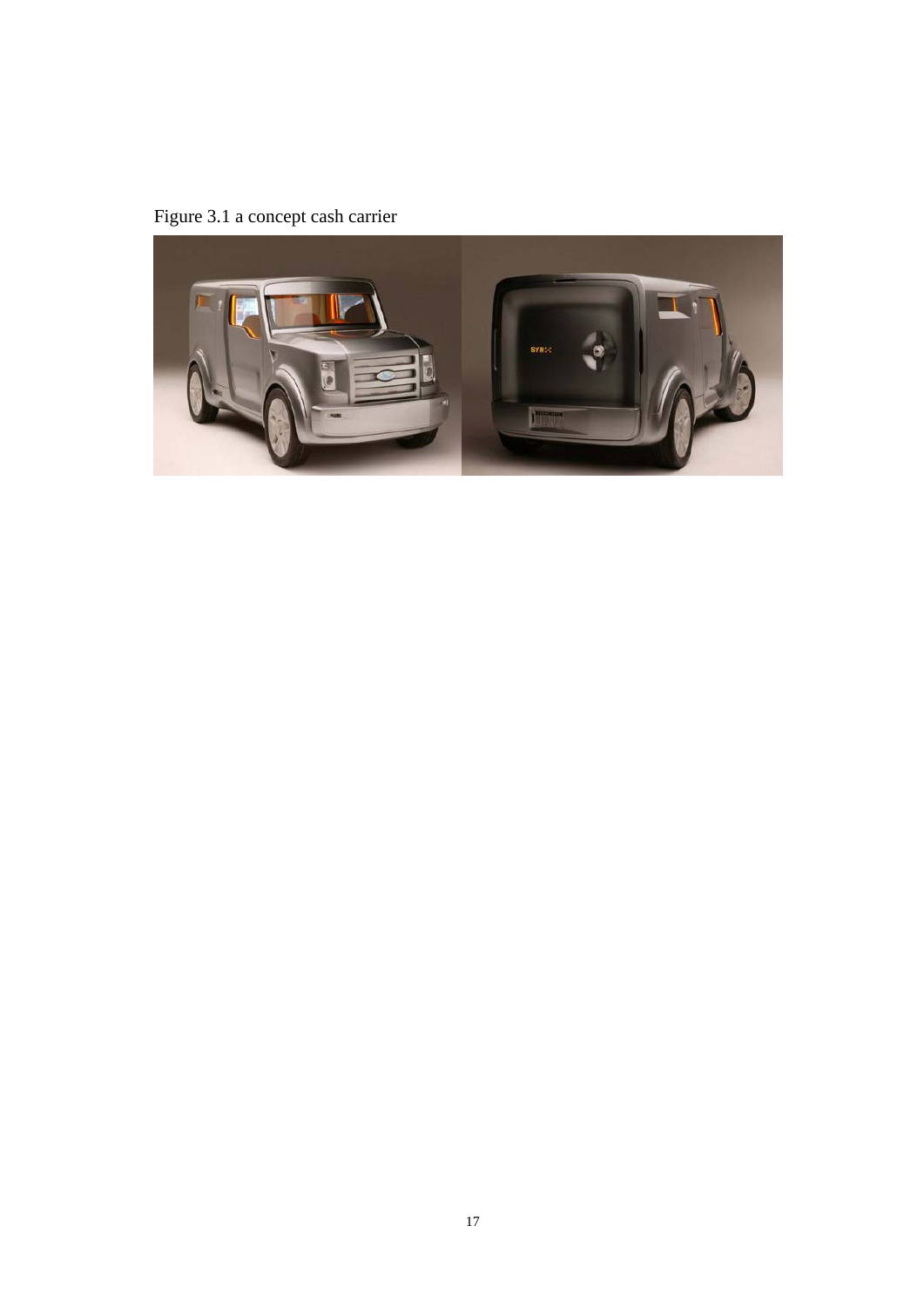# <span id="page-28-0"></span>**CHAPTER 4 THE NECESSITY OF FINANCIAL ESCORT OUTSOURCING – FROM THE OPERATING MODEL OF VPOWER COMPANY**

#### **4.1 Standardization and Security**

Financial escort outsourcing will lead to standardization in document and training of escort team. The escort contracts between banks and escort enterprises, because every bank has its own contract with its co-operated escort enterprise, and the treaties are also different. Then if to carry out the financial escort outsourcing, the document will be standardized; it is easy for escort enterprises to manage centrally. Standardization of document also can reduce cost for the whole financial escort field, because when bank drafts up a contract with its partner, it should pass this work to law office, if every bank does like that, there will be a large expense in total, but, if to outsource the escort business to specialized logistics enterprise, it only can be drafted once for all. The standardized contract of one escort enterprise is listed in the Appendix I, only Chinese version.

Another standardization is reflected in the training of escort team. In present situation, most banks operated the escort business by themselves, and the escort teams are often the people who retired from army, which means the age of the team is relatively old, there is potential risk existing if a accident or robbery occurred, may be they cannot deal the urgency quickly and correctly, it is a big problem in the position. But, in Vpower, a strict trained escort team has been organized. Strict employment procedure is an important guarantee for safe escort. Before the escort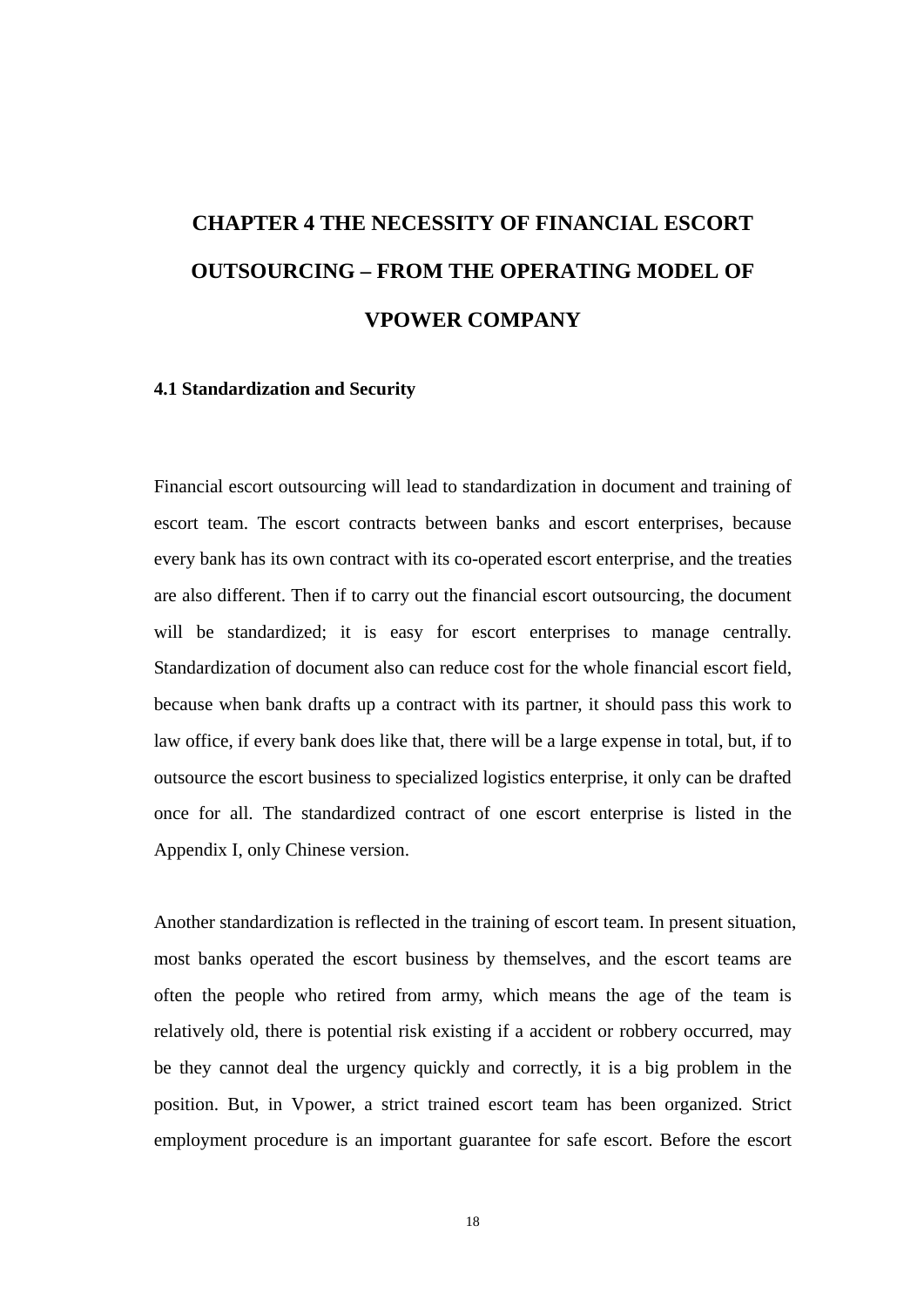<span id="page-29-0"></span>team anticipates the real escort work, it is taught in theory and practice from Police Department, the members are skilled on martial arts and driving. Through a strict and military training, the team forms as a discipline, organized one. Due to the specialized escort team, Vpower has run for about 10 years from its foundation, but there was no financial escort accident happened, Insure the cash reached every destination in the 10 years, it is should be mentioned that its total escort voyages reach 12 million times. The following is the a form about the escort accident of six main banks in 2007, in Whenzhou, a city of Zhejiang Province, and the lost cause by these accidents. And the form also has a comparison with Vpower in Shenzhen.

|             | Serious  | Small    |             |                          |
|-------------|----------|----------|-------------|--------------------------|
| Bank        | accident | accident | Lost        | Information              |
| <b>BCM</b>  | 0        | 2        | 10 thousand | small traffic accidents  |
| <b>CCB</b>  | $\theta$ | 3        |             | small traffic accidents  |
| <b>ICBC</b> | $\theta$ |          |             | small traffic accidents  |
| ABC         |          | $\theta$ | 11 million  | Treasury stolen          |
| <b>CMB</b>  | $\theta$ |          |             | small traffic accidents  |
|             |          |          |             | Escort carrier knocked a |
|             |          |          |             | man into death and small |
| BOC.        |          |          |             | traffic accident         |
| Vpower in   |          |          |             |                          |
| Shenzhen    |          |          |             | small traffic accidents  |

Table 4.1- the accident happened in Whenzhou and Shenzhen in 2007

Source: *Whenzhou Finance Times and Vpower website* 

In Whenzhou, most banks operate the escort business by themselves, is totally different from the model of Shenzhen, so from the form, we can see there were two serious and 8 small traffic accidents happened in 2007, but in Shenzhen, Vpower, a specialized escort company which takes 17 financial institutions' escort business, accident happened only half of Whenzhou, because Vpower owns a skilled escort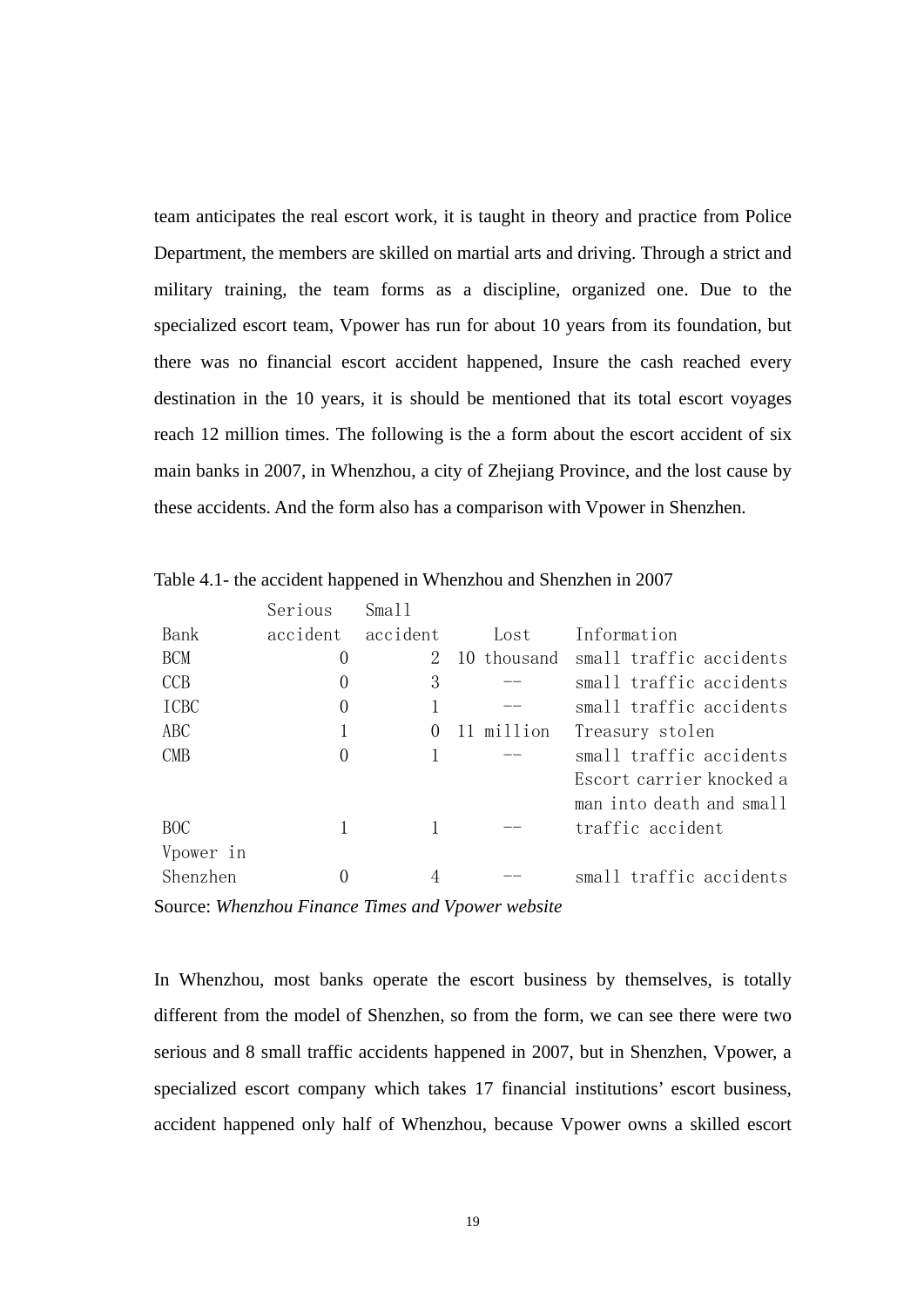<span id="page-30-0"></span>team, which provides safer and quicker transportation.

#### **4.2 Social-Effect and Economic-Effect**

Before the socialization of currency logistics, the traditional mode of banking escort existed two major drawbacks: first, one bank must be equipped with the treasury, warehouse keeper, cash-carry vehicles and escorting personnel when one bank branch added, which causes staff swelling and expense increasing. Secondly, due to duplication of investment of every bank, there will be lack of business for cash-carry vehicles and staffs that makes the vehicles and staff laid idle, it is a waste of resources.

 In early 1996, the national financial work conference proposed the reform of forming specialized cash-escort company, and the central bank decided to have a first try in Shenzhen Special Economic Zone because its financial industry is leading in China.

In early 1997, Shenzhen's 17 financial institutions jointly funded 11 million RMB, registered and formed Shenzhen Vpower Finance Security Company Limited.

As a vector, Shenzhen carried out a new model on cash-escort, the essence of it is reflected on the "three centralization": First, implementation centralized management of the bank treasury, that is, within the city, except the People's Bank and all commercial subsidiary banks (head office), the sub-branch of banks should cancel treasury, and replacing it by the cash-escort companies' cash warehouse. The escort company takes the responsibility of keeping and escorting. So far, Vpower has undertaken more than 1,000 branches between all the Shenzhen Commercial Bank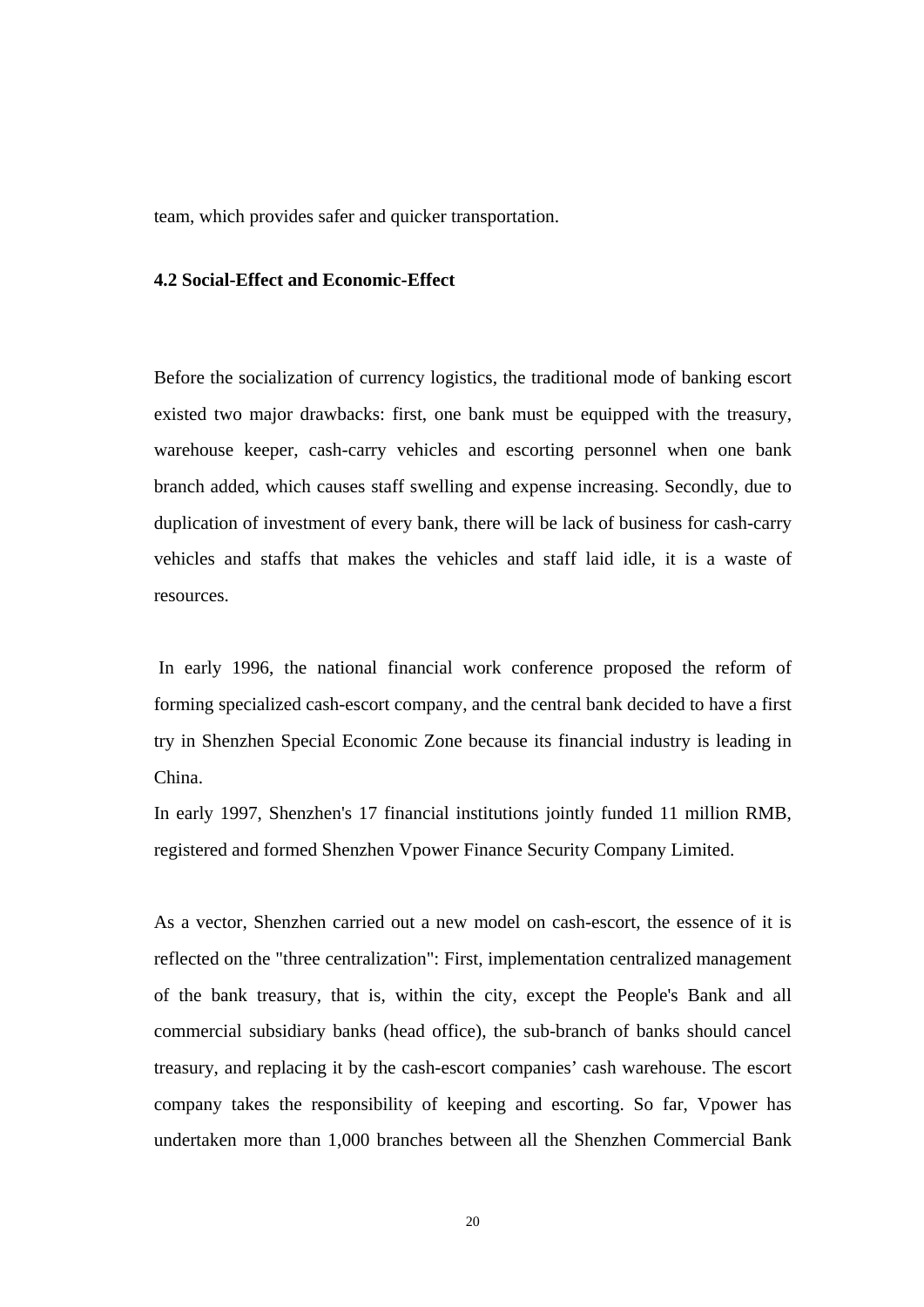<span id="page-31-0"></span>and nearly 800 large enterprises' cash-escort business. In 2003, it completed 1.12 million times escort, and nearly 700 billion RMB safe deliveries of cash in total, the annual total distance is 8.15 million kilometers, send more than 200 million person-time armed security officers and service network covering both inside and outside the Shenzhen Special Economic Zone.

Vpower's practice has fully proved that the reform of "three centralization" and the currency logistics outsourcing is adapted for development of social division and intensive operation , solved the problems of banks did respectively, low efficiency, and poor security. Compared with the traditional operation of cash-escort, specialized outsourcing enables the cost had a big reduction, better security, social and economic benefits are obvious. As following:

|                    | personnel | Expense(10,000RMB) | treasury   | carrier    |
|--------------------|-----------|--------------------|------------|------------|
| Bank self-carrying | 4500      | 38,000             | <b>200</b> | 450        |
| Vpower             | 1000      | 9,000              |            | <b>200</b> |

Table 4.2 - comparison of Vpower model and bank self-carrying

Source: Finance Logistics. *Journal of China Storage and Transport*, 3, 18-19

From view of third-party logistics, it is no doubt that Vpower model is a tremendous savings for social resources. Therefore, the optimization of cost and maximum of efficiency are the substance of third-party logistics operation. On third-party logistics, there is no distinction between industries, all of the industries are neither mysterious nor special, but the products and services targeted are different. To follow the principle and eliminate artificial obstacles and pursuit maximum savings of social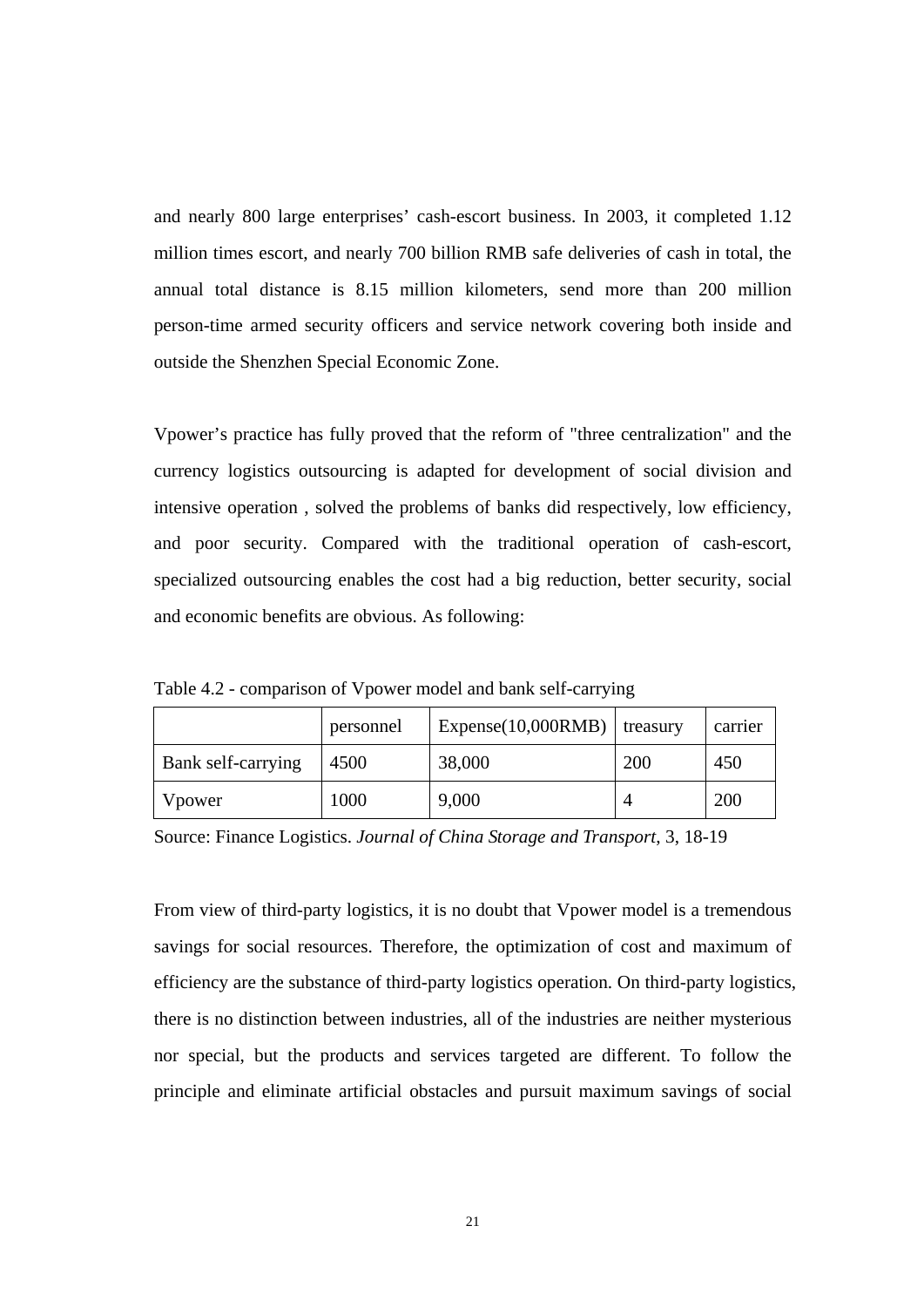resources, we can achieve a positive progress that China's socio-economic development benefited by third-party logistics industry.

Vpower has set a perfect example in China's logistics industry. Its mode of operation has broad market prospects, can be cloned, transplanted, transformed and integrated to other industries.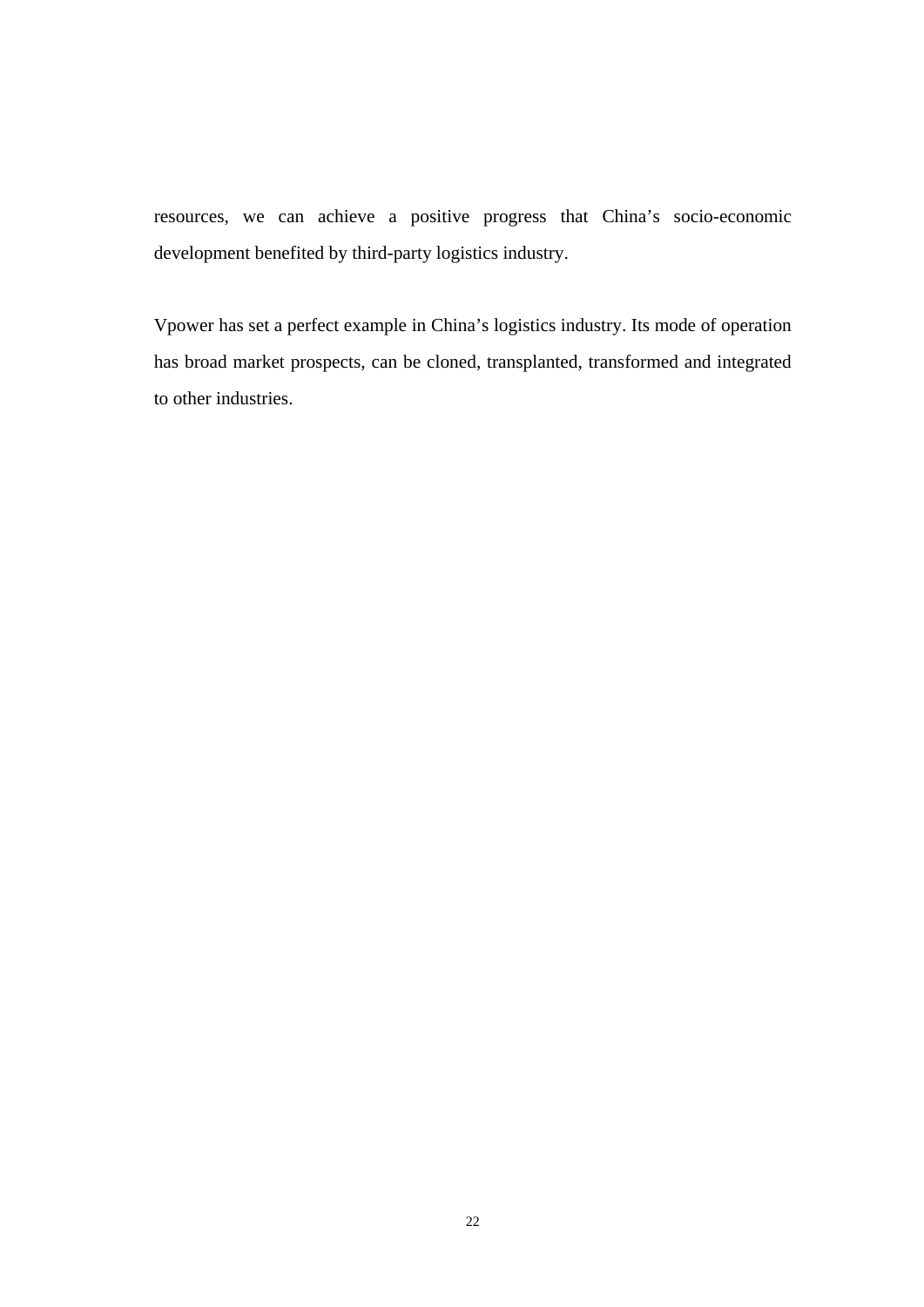# <span id="page-33-0"></span>**CHAPTER 5 OPERATING MODELS OF FINANCIAL ESCORT ENTERPRISE AND RISK ANALYSIS**

#### **5.1 Centralization Management Model**

It also named as Shenzhen model or Vpower model. It is a joint-stock enterprise in the form of corporate financial institutions, and takes the business including all the financial institutions and other enterprises' cash-escorting in the region. To summarize the practices and experiences of the model, mainly is the "three centralized management". One is the implementation of centralized treasury management. Within the city, except the People's Bank and all commercial subsidiary banks (head office), the sub-branch of banks should cancel treasury, and replacing it by the cash-escort companies' cash warehouse. The escort company takes the responsibility of keeping and escorting, in order to solve the problem which is treasuries are set up too much but too dispersed, and are easy to rob. The second is to achieve centralized cash scheduling and monitoring. The second one is the implementation of centralized cash scheduling and monitoring. Thirdly, the implementation of centralization of personnel specialized training and management. With unified command, unified deployment, unified action, the security guard team is well-trained, disciplined and has rapid response, which can ensure safety escort.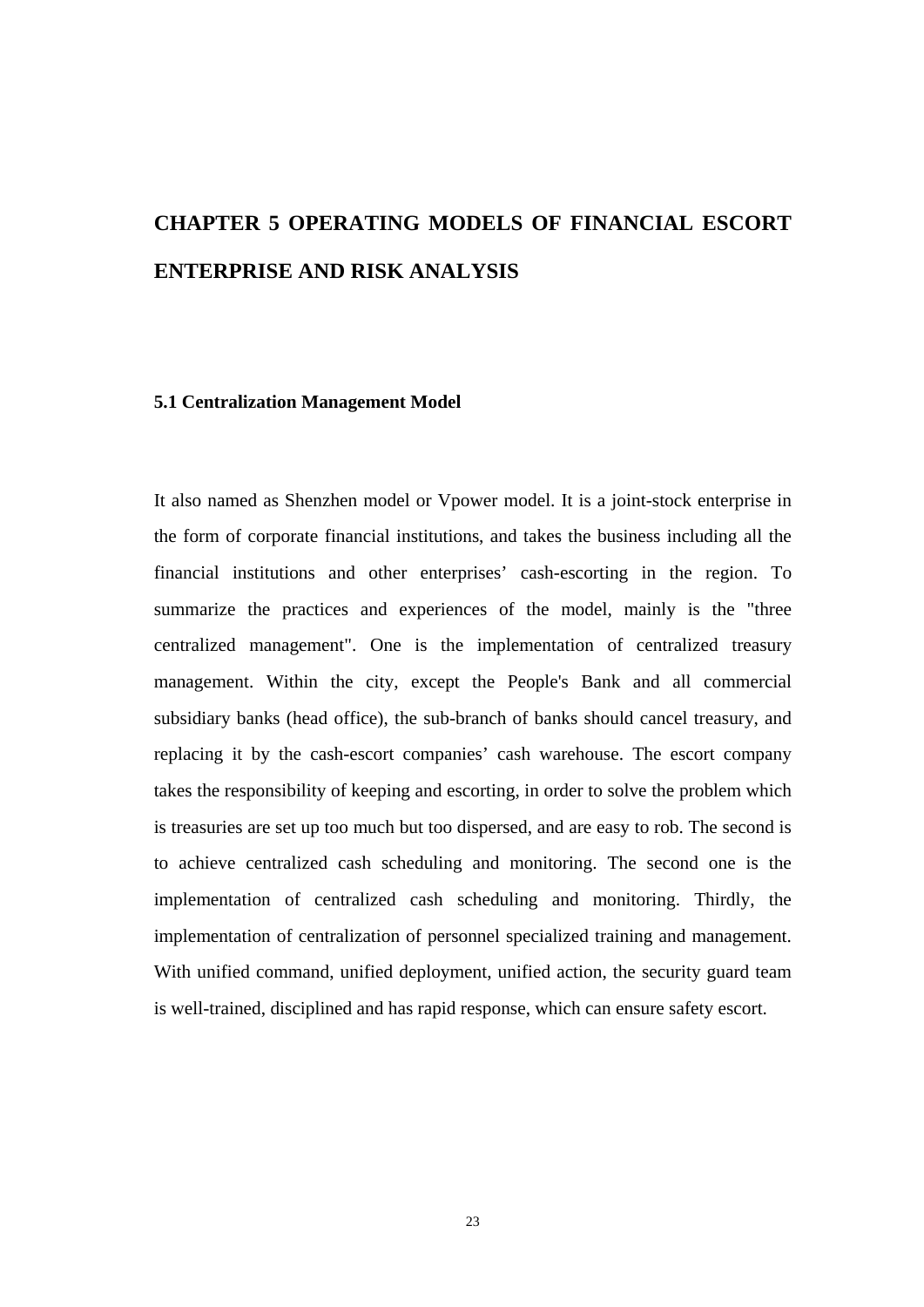

<span id="page-34-0"></span>Figure 5.1 – procedure of centralization management model

Source: *China Co-operation Times*

The arrows in Figure 5.1 represent processes, a round and ellipses mean the node of every procedure. In this model, there are six links in the movement of currencies, namely, six processes. Among them, arrows in gray show the processes which done by Vpower while white ones indicate the processes done by banks. All the gray symbols express that Vpower takes the security responsibility when currency is moving, and Vpower also takes over the security guard of bank's operations, participates in banking business, it provides door-to-door service.

### **5.2 Co-operation Model**

Co-operation mode means that co-operation between security department and banks. Security department sets up a financial escort company or security company, and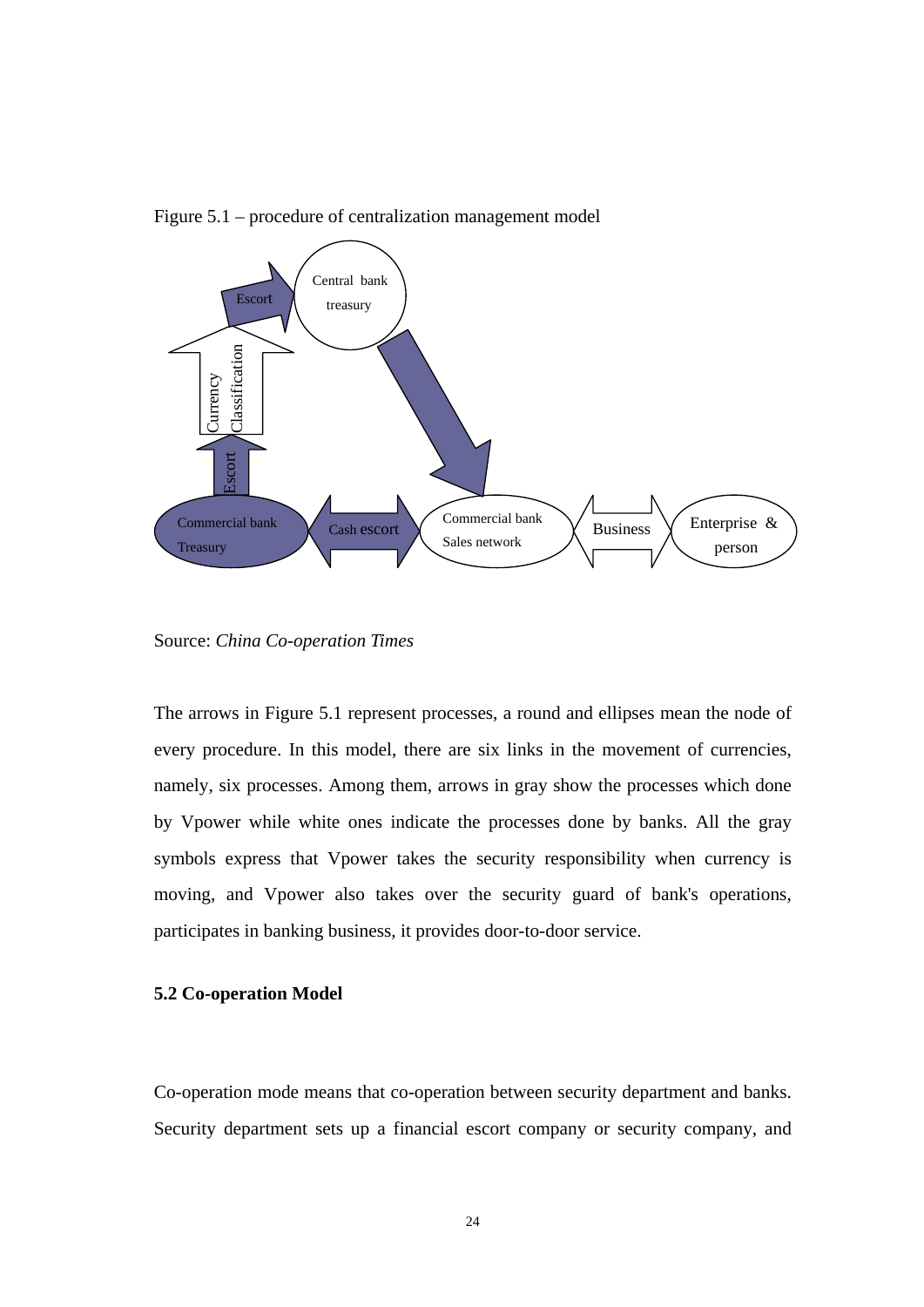<span id="page-35-0"></span>financial institutions outsource cash-escort and treasury-keeping to these companies, in other words, it is a way to transfer the risk which is accompanied in all movement of currency. The practices of this model are: firstly, escorting is priced by the number of vehicles. The security company should escort the cash in a round trip for every network everyday. So, the security company has to decide how many vehicles to carry its business. Second one, for ensuring the compensation ability banks will require the security company to cover the safety of cash to an insurance company in their contract. Thirdly, the security company also takes the business when banks need to collect money from a enterprise in temporary situation or flit from central bank. The model is characterized by: full-time security personnel reduction, banks are not equipped with cash carriers.





Source: *China Co-operation Times*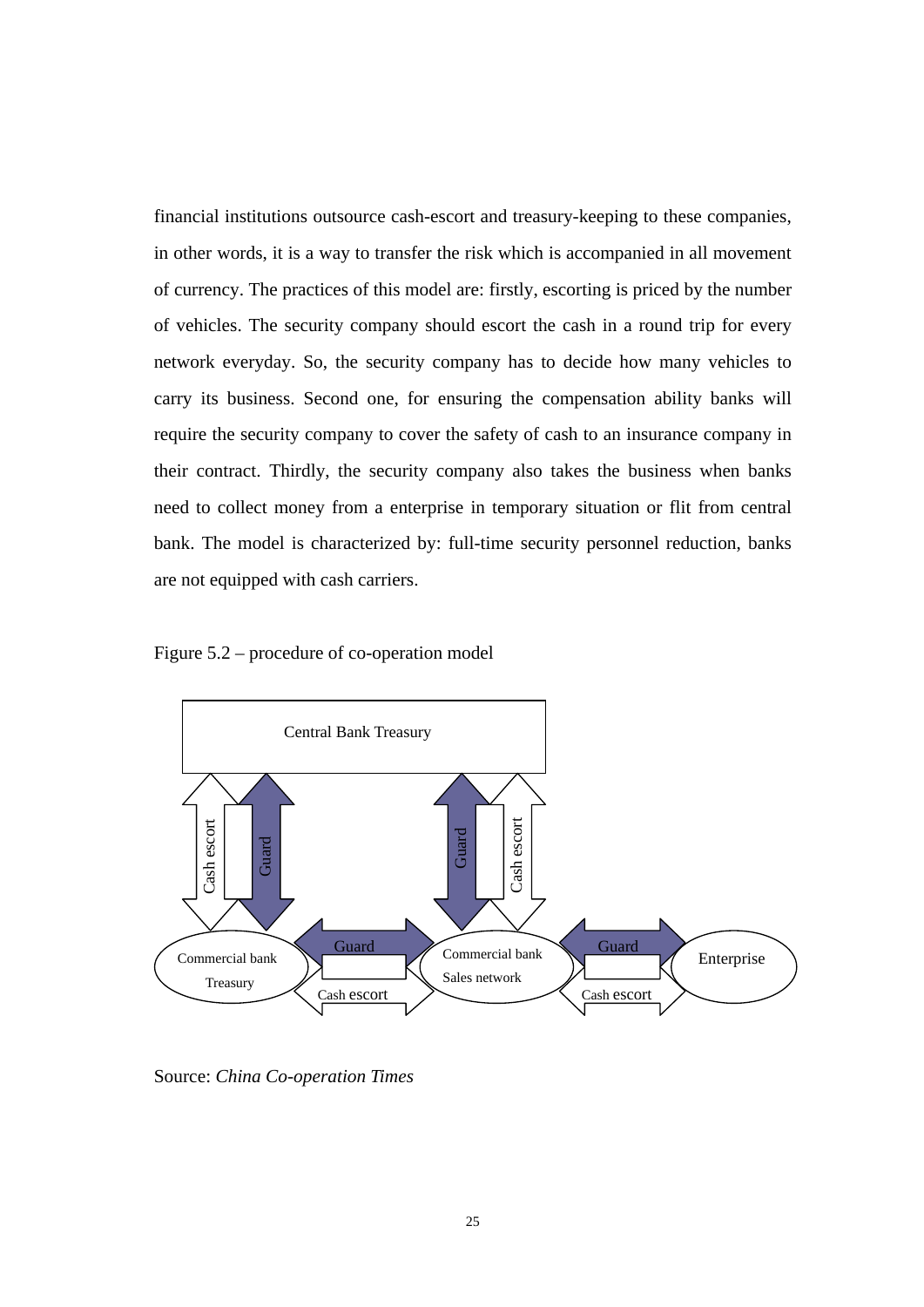From the Figure 5.2, under the model of co-operation, although there are four processes in the movement of cash, actually, the processes of guard and cash escort are separated, so there are eight processes, and the security company does not anticipate any business of bank, but just guards the cash transportation.

As different models provide different services and undertake different risks, the composition and level of expenses are also different. Security companies charge service fees, which including four parts (three insurances and an expense): the three insurance are reflected in the three risks which have been mentioned in Chapter two, transfer risk, operational risk, security risks, and an expense refers to the cost of Currency escort, from location of customers to destination. Generally, escort companies charge service fees = Transportation costs (including insurance) + Transition expenses (including insurance) + Operating costs (including insurance) + Security costs (including insurance).

Vpower's service charges also include four parts (three insurance and an expense), but it does not undertake 100 percent of the risks, because Vpower does not anticipate all the business of bank. So, the structure of service fee is different. Vpower's service charges  $=$  Transportation costs (including insurance)  $+$  Transition expenses (including insurance) + part of operating expenses (including insurance). Vpower is responsible for guarding the bank's transferring treasury, and classify the stored mixed cartons, according to the requirements of banks, the mixed cartons are divided into: stored, non-stored, temporary stored, not-fixed-time stored and weekend-stored. The different cartons are in different colors and different codes to reduce errors caused by handling. But Vpower is not responsible for the cash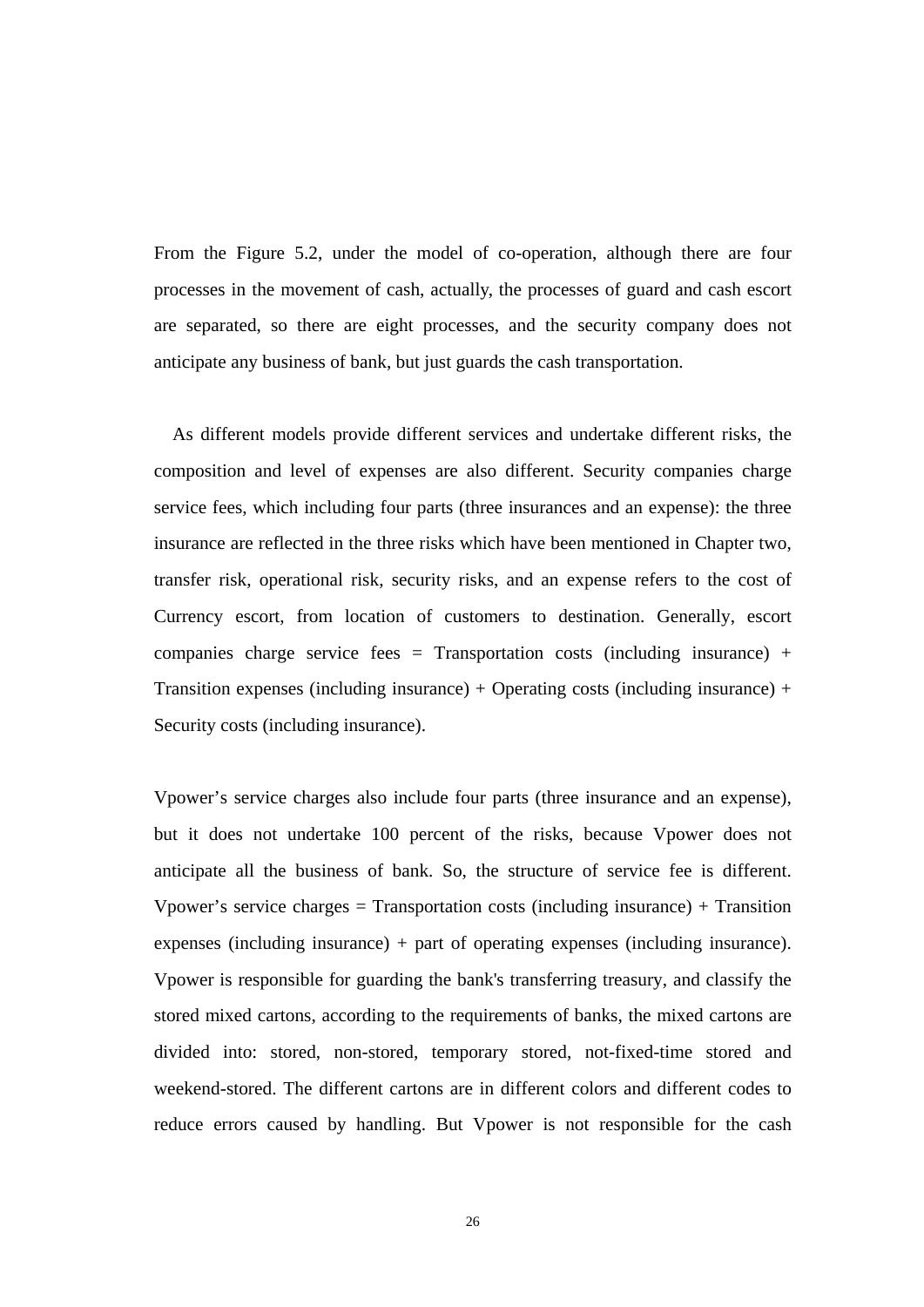<span id="page-37-0"></span>classification, packaging and handling of defective currency. Therefore, Vpower only takes part of business and risks in dealing with the mixed cartons and currency. Vpower is responsible for mixed cartons delivery directly to the bank counters, but not responsible for safety of mixed cartons when they are in counters for about 9 hours. As showed in Figure 5.3:



Figure 5.3 – risk analysis on centralization management model

Co-operation model's service charges only include the service fees for security guards during cash transportation, so, service charges = security guard fees (including some insurance), showed in the Figure 5.4. This model only provide security guard during transportation of cash, while it is still required bank's staff appointed during the escort of cash, public security department only takes part of the work, and also because of the involvement of banks, the risk is taken by whom is very vague. The work of mixed carton handover happened besides banks network,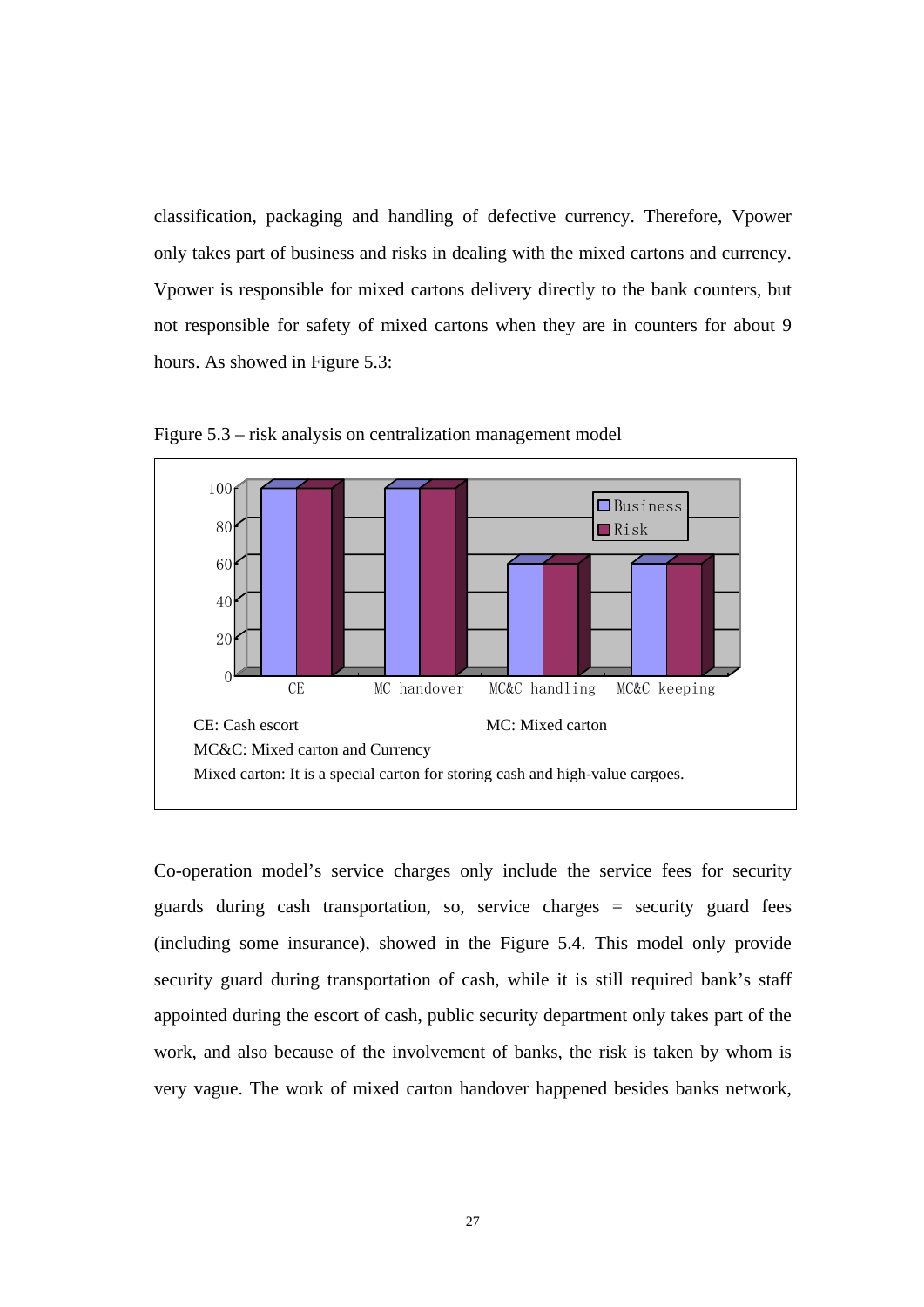<span id="page-38-0"></span>and it is done by bank, the security company merely provides security guard. So in this process, security companies only undertake part of the task and risks.

In the two processes of handling of mixed carton and currency and custody of mixed carton and currency, the public security department does not involved in, so it needn't to takes any risks.



Figure 5.4 – risk analysis on co-operation model

Through the comparison and analysis in Chapter 5 and Chapter 6, we can see that the Vpower model is the most advanced escorted model in China, and also recognized by financial industry. Nevertheless, compared with international counterparts, Vpower has many problems for improvement, but as a third-party logistics, it has set a model for domestic counterparts. Vpower saves logistics cost about 290 million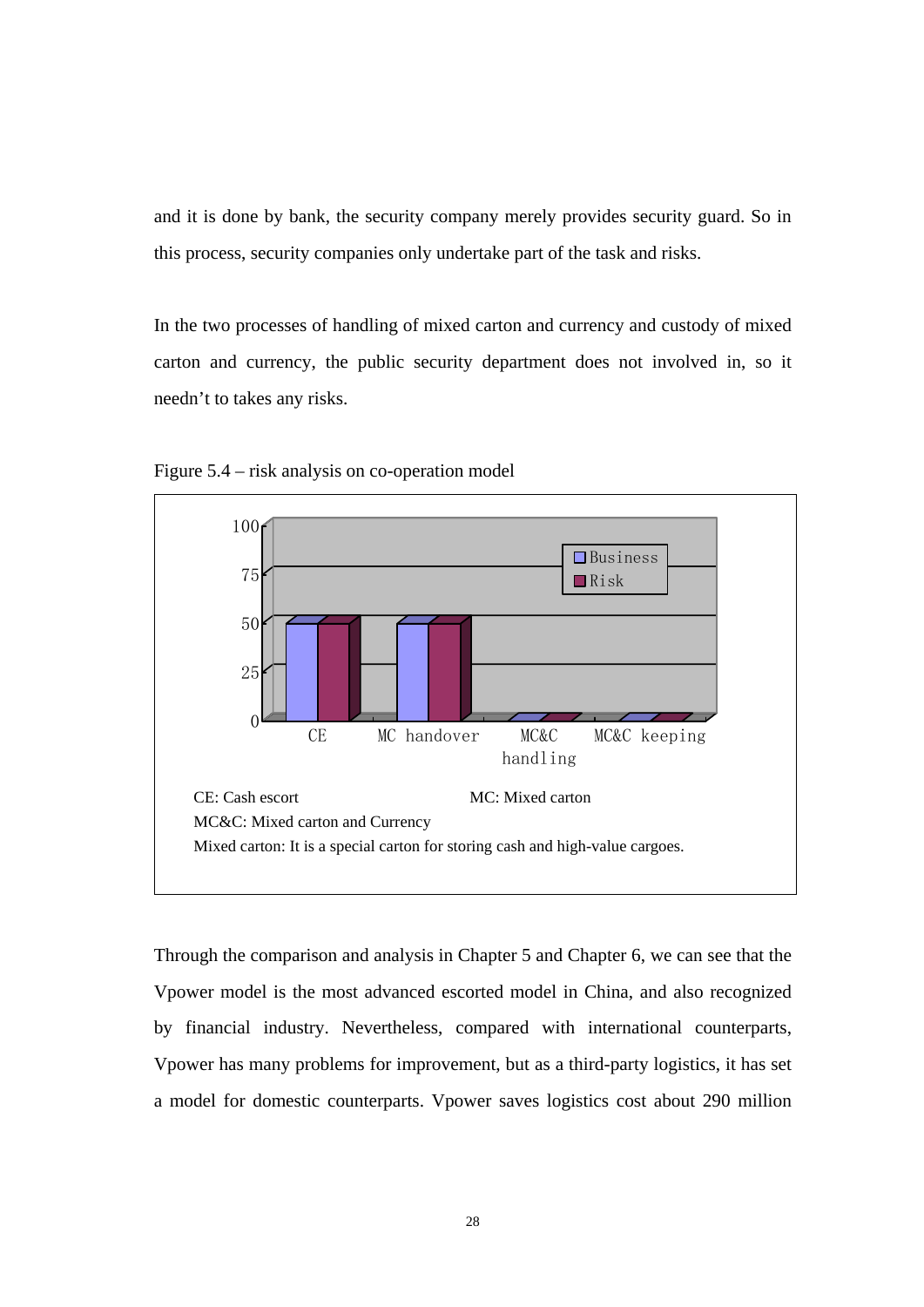RMB for all banks in Shenzhen every year, and reduces cash carries and security personnel, reduces the occupation of public facilities.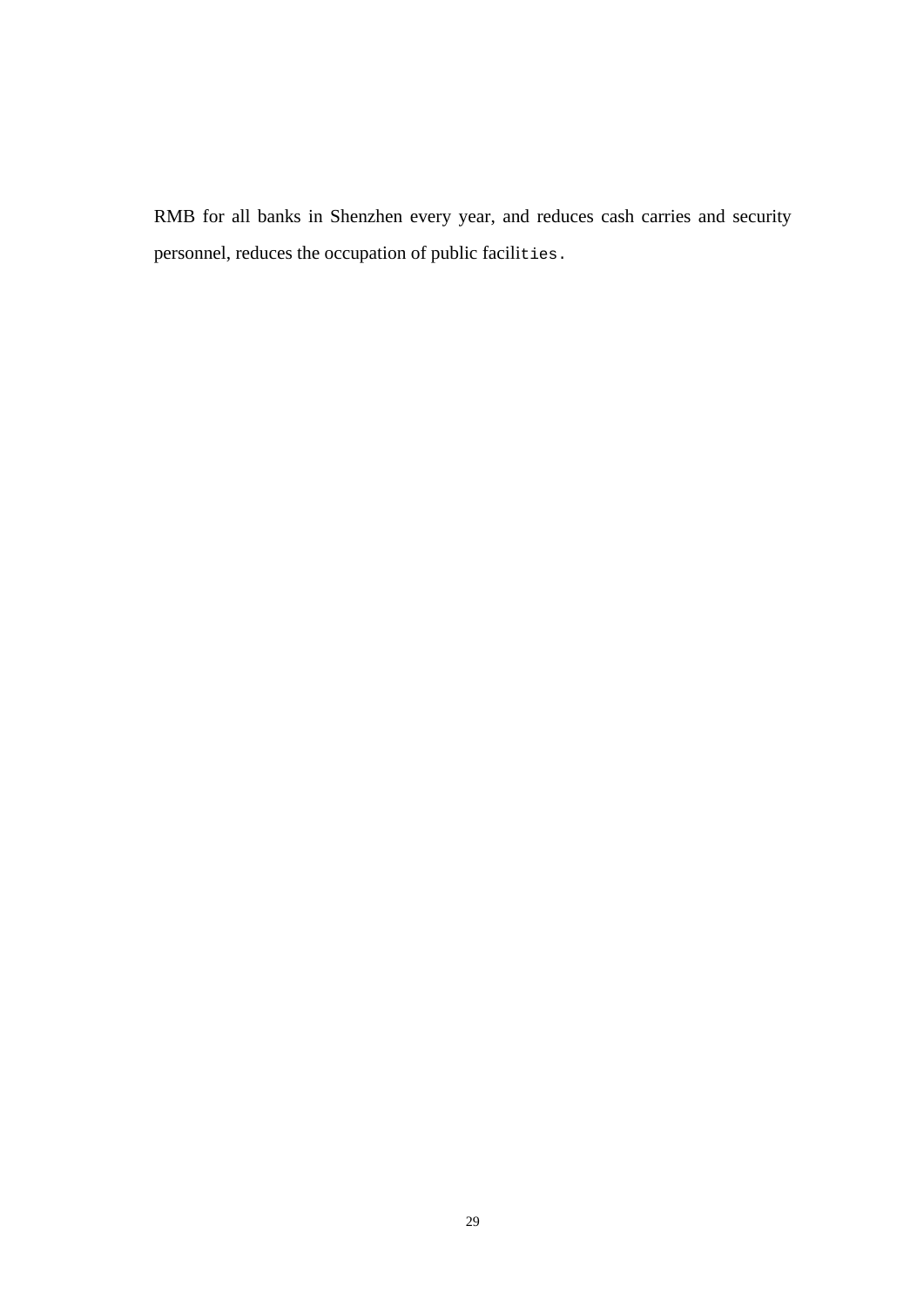# <span id="page-40-0"></span>**CHAPTER 6 METHOD OF LOGISTICS COST CONTROL IN FINANCIAL ESCORT ENTERPRISE**

#### **6.1 The Budget of Distribution Cost**

Everything should be estimated before done, because that can make the process ran smoothly. To make a budget of distribution cost is a affective way for enterprises make plans, adjust plans and evaluate plans. The theory is to make a budget of logistics expense according to the enterprise's annual plan, and set a control standard for logistics cost control. After that, to work out the actual logistics cost in the actual situation, provide exact cost information to logistics cost controlling, and do a comparison between the actual cost and budget, the purpose of comparison is to find out the maid elements and sectors which effect the actual cost differ from budget, so that to feedback the information to decision-maker, in order to adjust the strategy of cost controlling, improve controlling method. If there appears some unreasonable budget in cost analysis, feedback the information to the department of cost budget, and adjust or re-set the original goal, to achieve the goal of cost control with continuous circle and optimization. Budget and control can not be separated, logistics cost budget is not only a process of planning, but also a process of setting controlling standard.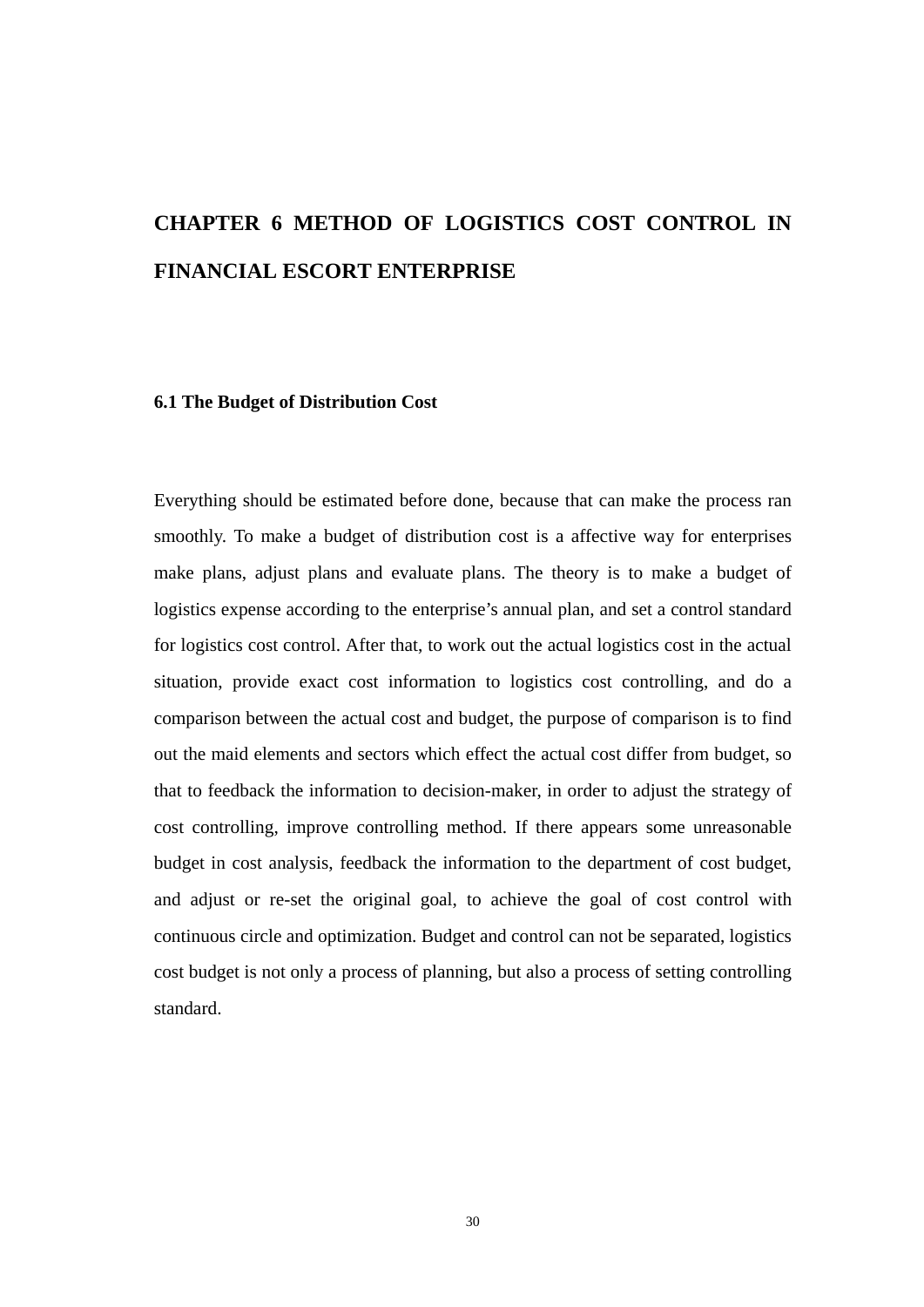<span id="page-41-0"></span>Table 6.1 – the main expenses structure in a escort enterprise

| <b>Item</b> | <b>Content</b>                                                       |
|-------------|----------------------------------------------------------------------|
| Freight     | Cost of shipment, tax                                                |
|             | The expense during storage which includes: 1. storage transportation |
| Storage     | expense 2. Storage expense 3. Loading and discharging expense 4.     |
| Fee         | Other expenses for service                                           |
| Value-ad    | The expense which distribution center provides value-added service   |
| ded         | for customers, which includes: 1. Equipment expense 2. Material      |
| expense     | expense 3. Labor expense 4. Other expenses                           |

Source: Finance Logistics. *Journal of China Storage and Transport*, 3, 18-19

Although there is no mutual and special budget method on logistics cost, we can follow the three main budget methods in China: Zero-base Budgeting approach (ZBB), Fixed Budgeting approach and Flexible Budget approach.

ZBB: Zero-based budgeting, which wholly-called "zero-based for the preparation of plans and budget", originally, was developed by Texas Instruments Co., in the preparation of the budget for all budget Expenditures, zero as the basement, does not consider how was the past situation, analyze the necessity of each budget expenditure and the amount of expenditure. This budget approach does not adjust according to historical information and data, according to cost-benefit analysis, re-emit the management activities of the priorities, and finally to decide the distribution of capital and other resources allocation.

Fixed budget approach which is made without regard to potential [variations](http://www.investorwords.com/5228/variation.html) in [business](http://www.investorwords.com/623/business.html) [activity.](http://www.investorwords.com/92/activity.html)Fixed budget is a budget for the relatively stable preparation;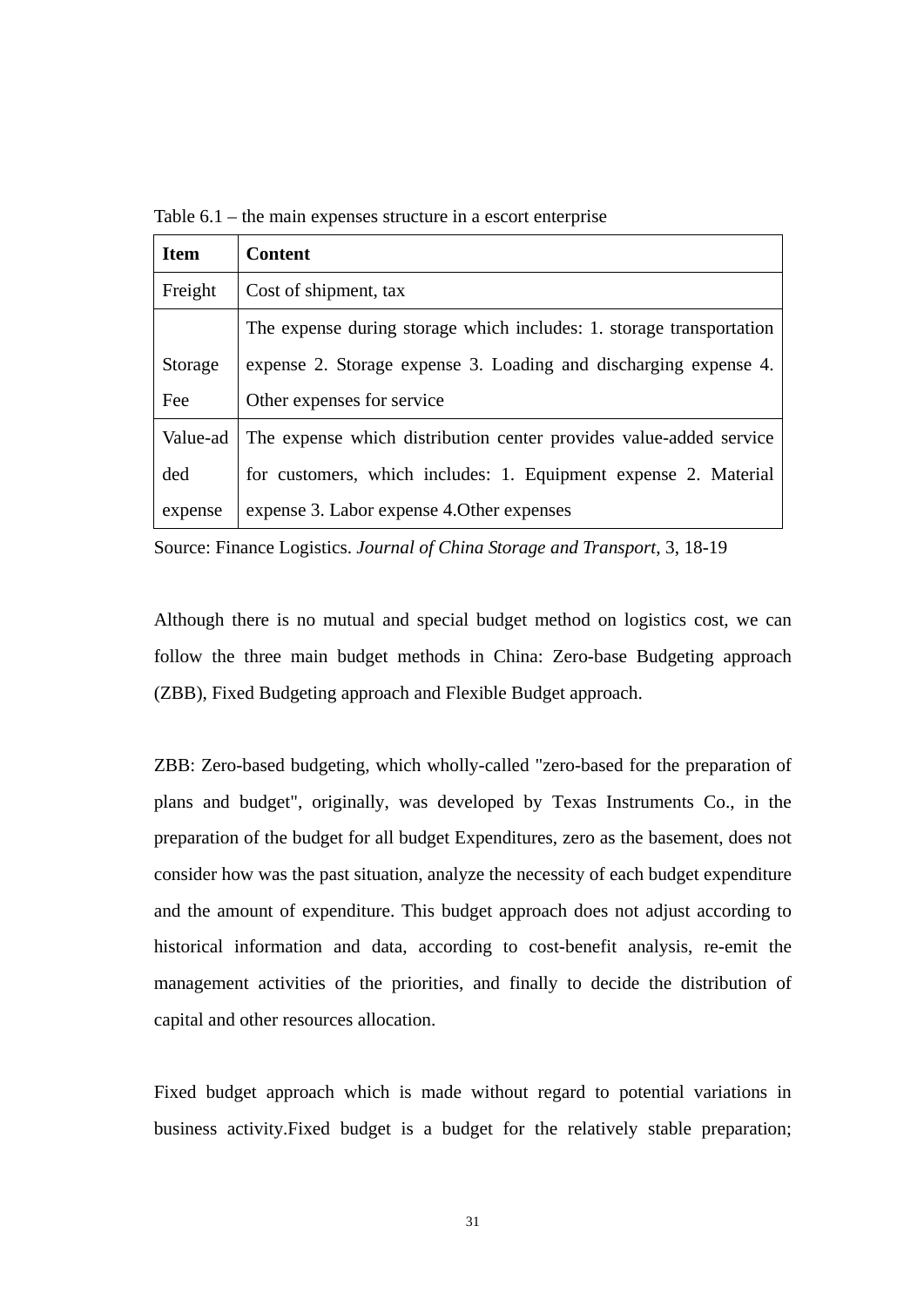generally, it is adopted when there is no big change between actual situation and planned circumstance. The calculation of fixed budget is more direct and simple, and the many uncertain factors, frequent changes in daily's business, so that fixed budget approach is not adopted widely in financial escort enterprise, and it is also not suitable for this industry.

Flexible budget is also known as changeable budget and sliding budget. It is a budget method based on the variable cost method, and different level of business in future, this budget method is just the opposite of fixed budget. It refers to the variable volumes of different business in the estimated period as the basis, then work out the each expense amount on these items, it is a method for budget of multiple-business. So, each business's expense depends on the amount of business, therefore, this approach has an extent of flexibility, that's why it is called flexible budget.

For financial escort enterprises, it is the most suitable budget approach, because in most circumstances, financial escort enterprises' business is variable, which is depended on each bank's business, bank's business is different every day, someday, bank may need very few cash or other high-value thing to escort, and at that day, the cash almost for withdrawing and depositing through ATM. But, sometimes, the bank needs a lot of cash for its business, such as a core customer's requirement. Then the escort enterprise has two more voyages than normal, then it increase the operational cost in fuel, personnel and other expense, such as toll fee, etc.

For example, in Vpower, in 2006, each vehicle is equipped with one driver, two escort security men and two missionaries. The initial price of the vehicle is 0.25 million RMB, and the salary for those personnel are 3000, 2500, 3000 RMB per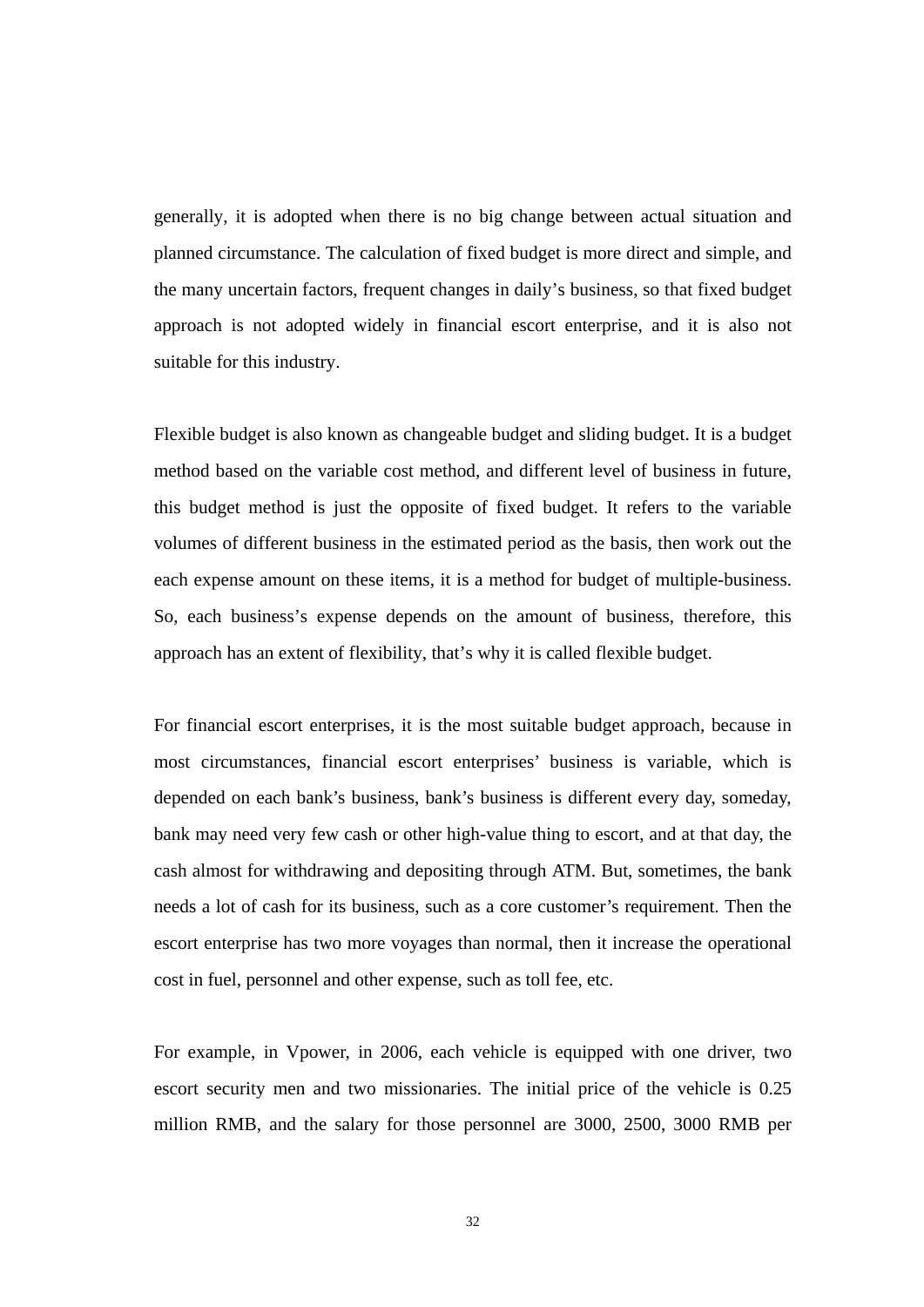<span id="page-43-0"></span>month respectively, these expenses are considered as fixed cost, and the annual mile for each vehicle is about 50750 kilometers, and the vehicle's oil consumption is 9.0 L/100KM, and in 2006 the average price of 0# diesel is 4.46 RMB per liter, other fees include and maintaining, toll and insurance expenses are about 0.18 million RMB, these are all average figures because this expense is classified as variable. So, when we make a budget for 2007 cost controlling according to above information, the total fixed cost is 0.102 million RMB (8500\*12/1 million), while the total variable cost is about 0.2 million RMB (50750\*4.46\*9/100/1million+0.18). Those figures are calculated in average, generally, thought flexible budget method, the annual business' volume is floating between 80% and 110%, that mean the each vehicle's annual mile will be between 40600 and 55825 kilometers. At the end, to make a form as above:

Table 6.2 – cost budget in Vpower by flexible budget approach

| fixed                   |         | diesel price    |                          |             |
|-------------------------|---------|-----------------|--------------------------|-------------|
| cost(million)           | 0.102   | in 2007         | 5.1                      |             |
| other                   |         |                 |                          |             |
| fees (million)          | 0.18    |                 |                          |             |
|                         |         | oil consumption |                          |             |
| mile(km)                | 50750   | (L/100km)       | 9                        |             |
|                         |         |                 |                          |             |
| floating                |         |                 |                          |             |
| percentage              | mile    | fixed cost      | variable cost total cost |             |
|                         |         |                 |                          |             |
| 80%                     | 40600   | 0.102           | 0.1626354                | 0.2646354   |
| 85%                     | 43137.5 | 0.102           | 0.172800113              | 0.274800113 |
| 90%                     | 45675   | 0.102           | 0.182964825              | 0.284964825 |
| 95%                     | 48212.5 | 0.102           | 0.193129538              | 0.295129538 |
| 100%                    | 50750   | 0.102           | 0.20329425               | 0.30529425  |
| 105%                    | 53287.5 | 0.102           | 0.213458963              | 0.315458963 |
| 110%                    | 55825   | 0.102           | 0.223623675              | 0.325623675 |
| Source: Internal source |         |                 |                          |             |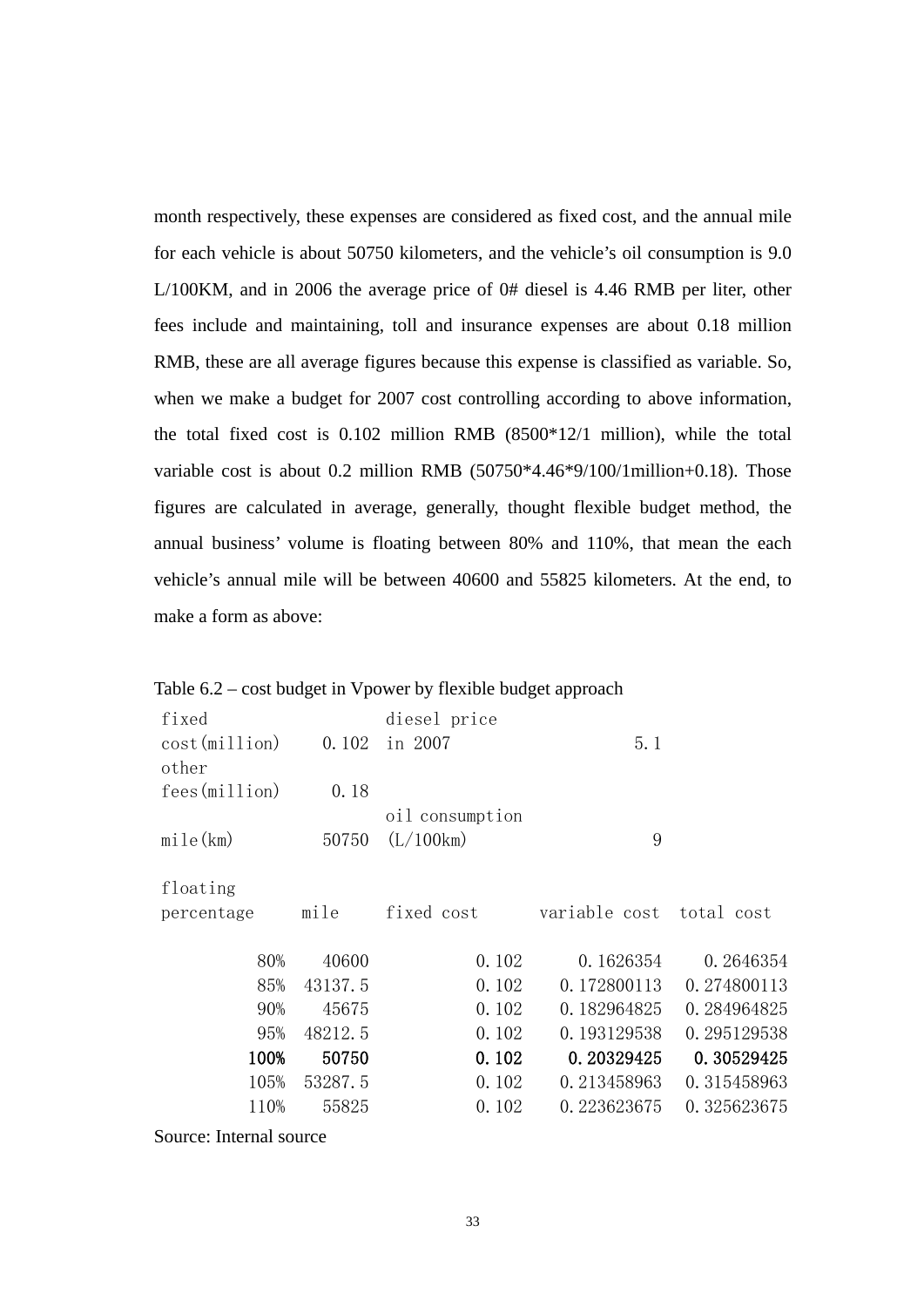<span id="page-44-0"></span>So, the decision-maker can decide the plan according to this form and controlling the cost in actual situation, the form also can provide other function to decision-maker, such as when the actual cost is not match to the figure in form, in other words, the actual cost is higher than the budgeted one, then we can find out where the problem is, is there some problem within the fixed cost or variable cost, and to find what makes the cost higher, is the staff require more salary, or the increasing price of fuel, then to solve the problem, and make a correct decision in order to achieve the aim of cost controlling.

The key of this approach is to classify cost into two categories, fixed cost and variable cost. Variable cost depends on the business volume, the function is set as: flexible budgeted cost = budgeted fixed cost + estimated business volume  $*$  unit budget variable cost. It is a method for those business costs which depend on business volume.

#### **6.2 Position-chosen of DC**

For escort enterprises, to choose a suitable position as distribution center can not only improve quality of customer service, but also reduce distribution cost in a great extent.

Assume there are s candidacy nodes as  $D_1$ ,  $D_2$ , ...  $D_s$ ; Bank has m networks, as  $A_1$ ,  $A_2, \ldots A_m$ , and the supply are  $P_1, P_2, \ldots P_m$ , respectively; Commercial band treasuries as  $B_1, B_2, \ldots B_n$ ; Their sendout are  $Q_1, Q_2, \ldots Q_n$ ; The unit transport cost from  $A_i$  to  $D_i$  is considered as  $C_{ii}$ , while the unit transport cost from  $D_i$  to  $B_k$  is marked as  $d_{ik}$ ,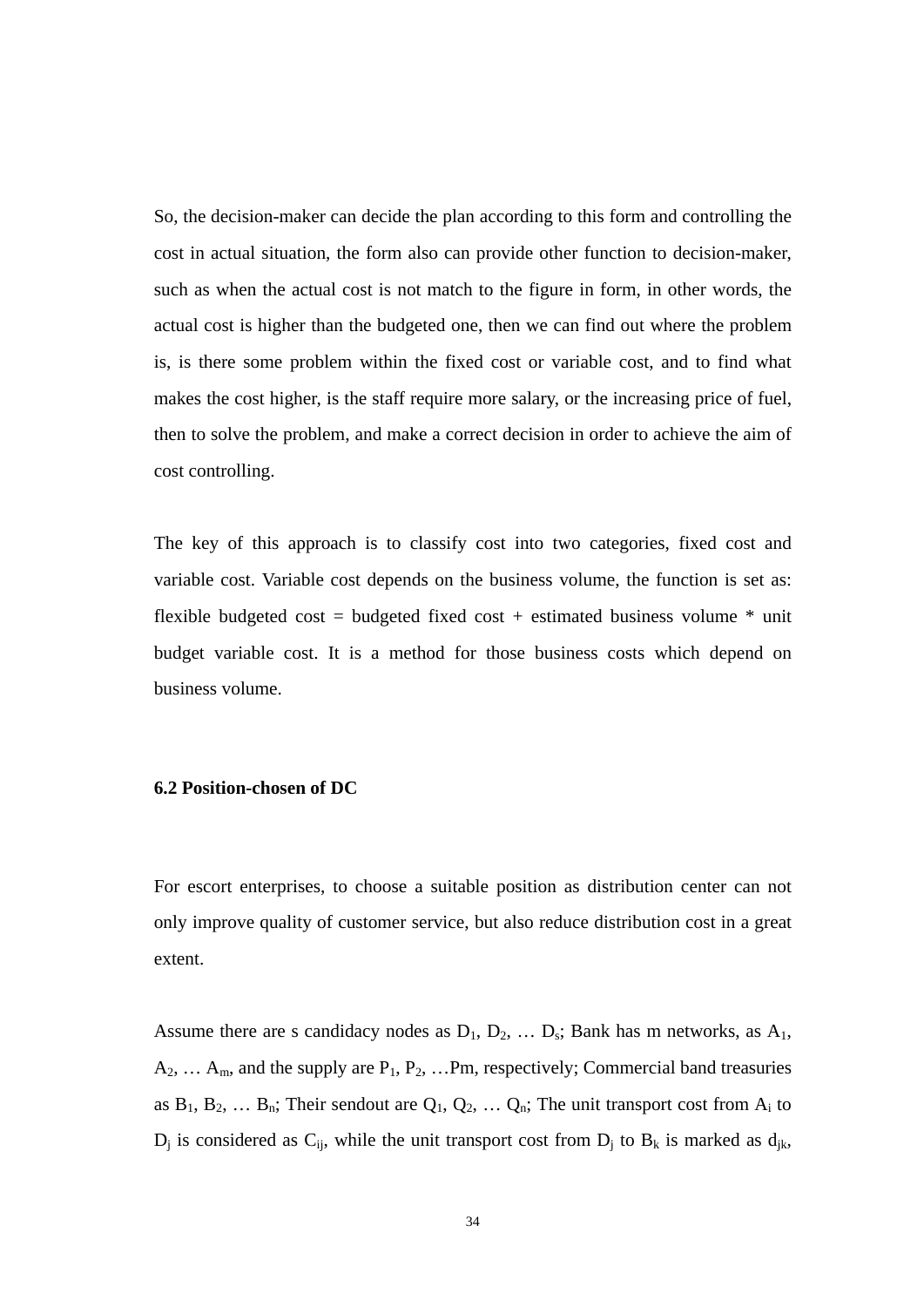and unit storage variable cost as  $C_j$ , storage fixed cost as  $G_j$ . The objective is obvious to get the minimum logistics cost by choosing an optimal position of distribution center.

Now, suppose variable  $X = (X_1, X_2, \dots X_j)$ , when

 $X_j = 1$ , then to choose this position as distribution center;

 $X_j = 0$ , then it means this position is not suitable to set as distribution center. And the position-chosen objective function can be expressed as:

MinC (X) = 
$$
\sum_{j=1}^{s} (\sum_{i=1}^{m} C_{ij} P_j + \sum_{k=1}^{n} d_{jk} Q_k + \sum_{k=1}^{n} (Q_k - P_j) C_j + G_j) X_j
$$
  
St:  $\sum_{j=1}^{s} X_j = 1$ 

This objective function can be solved by static simulation solving method by Excel.

For example, the following map is a part of Shenzhen, and generally, in Vpower, its each cash escort carrier takes 10 bank networks, in the map, there 10 bank networks in blue belong to 3 banks, the squares in red are the candidacy position of distribution center, and the squares in black are bank's treasuries. And the other information as following tables.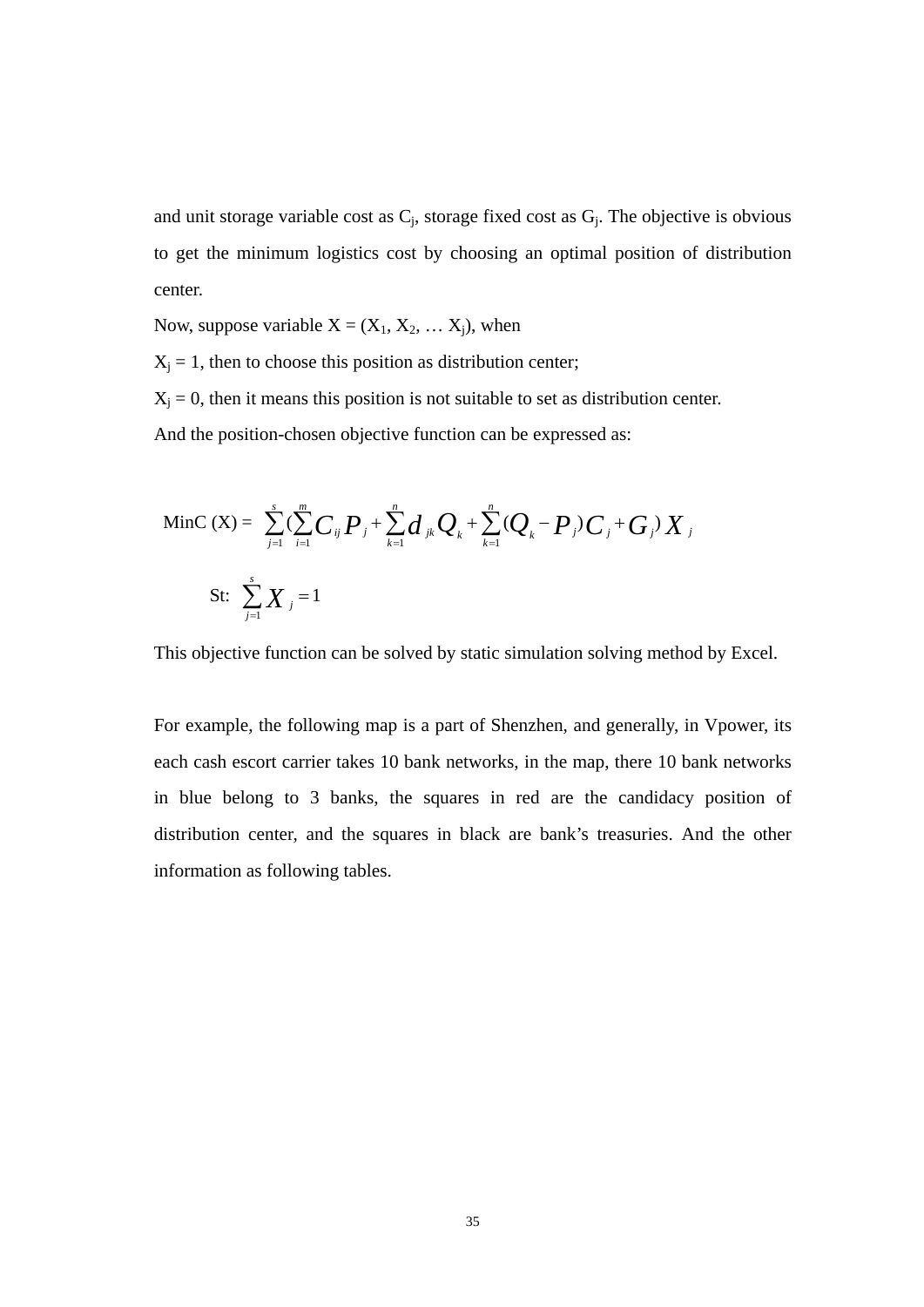

<span id="page-46-0"></span>Figure 6.1 – a part of Shenzhen's map and some bank network location

Source: Dingding Electronic Map website

This table 6.3 shows the distance from the candidacy position to every bank network or from the red square to every blue circle. Table 6.4 means the distance from every black square to every red square. And the letters in same color mean they belong to a bank. Such as network A1, A6, A7, A10 belong to Bank B2. (unit: kilometer)

|  |  | A1 A2 A3 A4 A5 A6 A7 A8 A9 A10 sum |  |  |                                     |
|--|--|------------------------------------|--|--|-------------------------------------|
|  |  |                                    |  |  | D1 2.3 1 2.5 3 3 2 3 5 6 4.3 32     |
|  |  |                                    |  |  | D2 1.8 2.8 2 2 3.3 3 5.2 2 4 4.5 31 |
|  |  |                                    |  |  | D3 4 4.2 3.8 4 4.6 3 5 5 3 1 37     |

Table 6.3 – distance from DC to bank network

Source: Internal source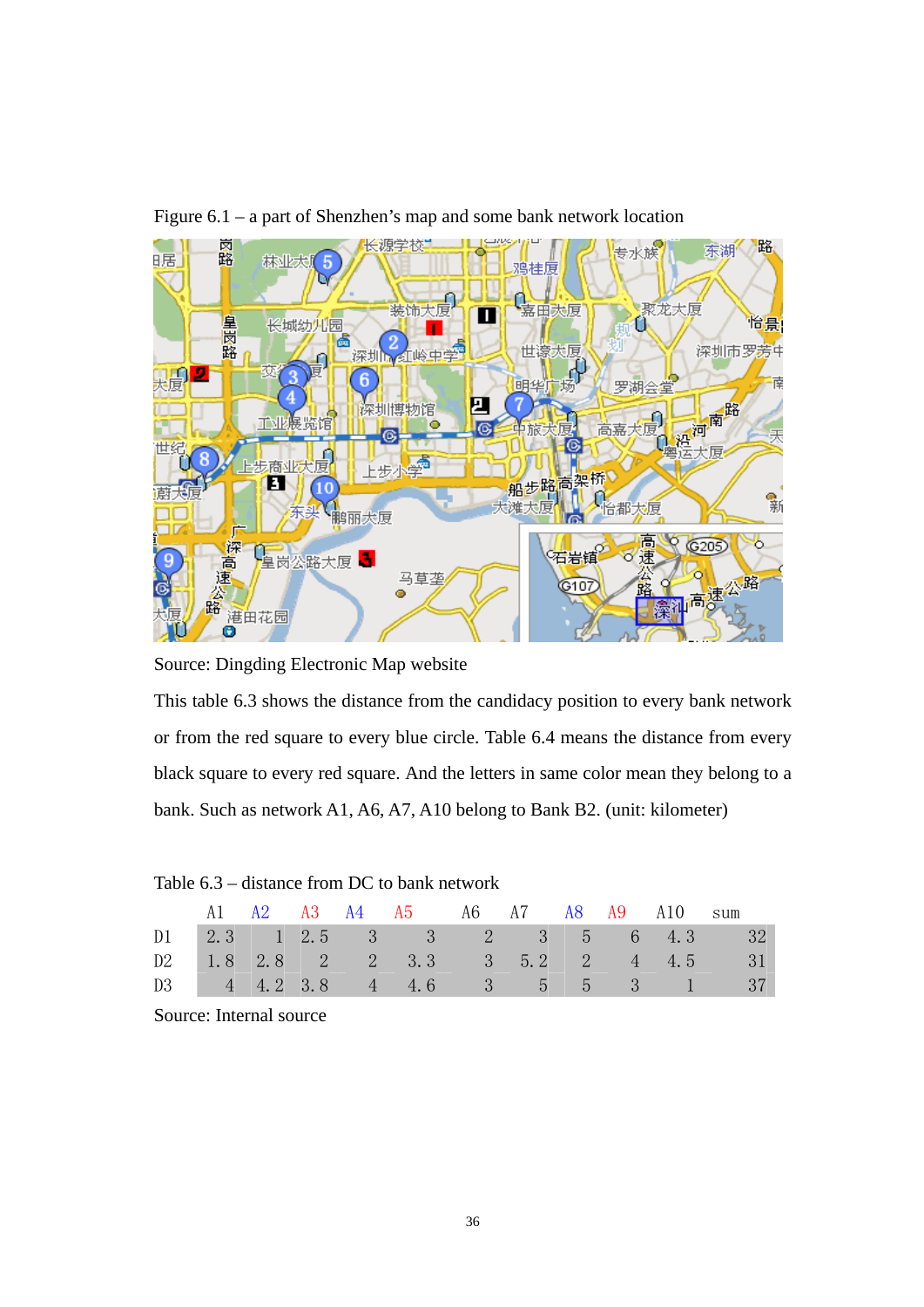<span id="page-47-0"></span>

| Table $6.4$ – distance from bank treasury to DC |  |  |
|-------------------------------------------------|--|--|
|-------------------------------------------------|--|--|

|                | <b>B</b> 1 | <b>B2 B3</b> |      | sum |
|----------------|------------|--------------|------|-----|
| D <sub>1</sub> |            | 2            | $-5$ |     |
| D <sub>2</sub> |            | 5.5 5.5 2.5  |      | 14  |
| D <sub>3</sub> |            |              |      | 10  |

Source: Internal source

Table 6.5 is the number of mixed carton need for every bank network every day. And table 6.6 is the total mixed carton supplied from bank.

Table 6.5 – daily demand of bank network

|                            |  |  |  |  | A1 A2 A3 A4 A5 A6 A7 A8 A9 A10 |
|----------------------------|--|--|--|--|--------------------------------|
| Demand 3 4 4 4 2 3 3 2 2 2 |  |  |  |  |                                |

Source: Internal source

Table 6.6 – daily supply of bank treasury

|        | B1 B2 B3 |                        |  |
|--------|----------|------------------------|--|
| Supply |          | $10 \quad 15 \quad 10$ |  |

Source: Internal source

#### From table 6.5 and table 6.6, we can get

| Table $6.7$ – the number of mixed carton stored in DC |               |                           |    |                  |      |
|-------------------------------------------------------|---------------|---------------------------|----|------------------|------|
|                                                       | $A2+A4+A8$    | $A1+A6+A7+A10$ $A3+A5+A8$ |    |                  | S11m |
| demand                                                | 10            |                           | 11 |                  | 29   |
|                                                       | $\hat{ }$ $=$ | $\langle =$               |    | $\langle \equiv$ |      |
| supply                                                | 10            |                           | 15 | 10               | 35   |
|                                                       |               |                           |    |                  |      |
| surplus                                               |               |                           |    | 2                |      |

Table 6.8 is the land expense in Shenzhen, for sale, the unit is RMB per square meters, and for rent, the unit is RMB per month. (One month includes 30 days)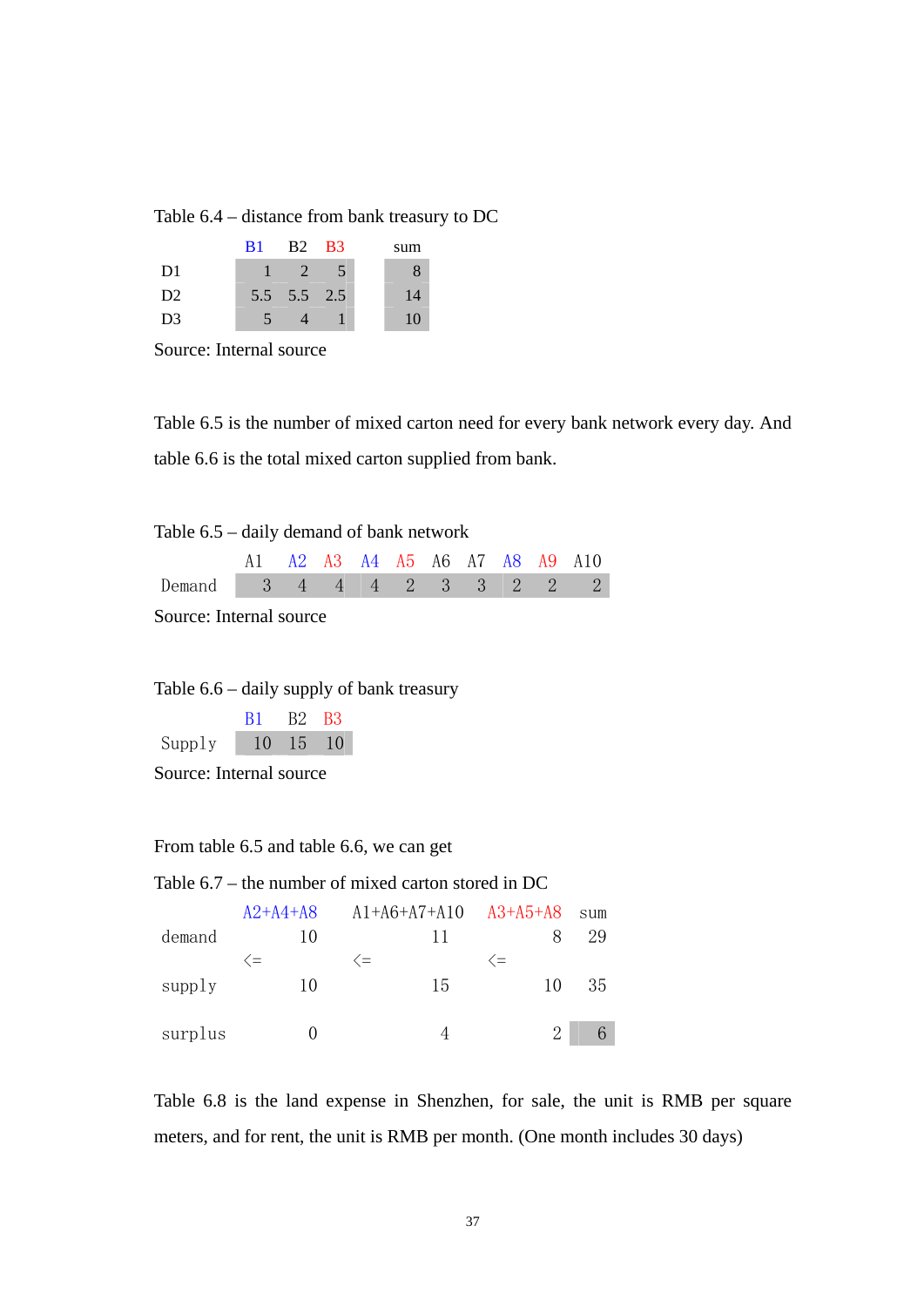#### <span id="page-48-0"></span>Table 6.8 – land expense in Shenzhen

|                | Land expense      |      |  |  |  |
|----------------|-------------------|------|--|--|--|
|                | For sale for rent |      |  |  |  |
| D <sub>1</sub> | 20000             | 5000 |  |  |  |
| D2             | 15000             | 3500 |  |  |  |
| D3.            | 10000             | 2600 |  |  |  |

Source: Shenzhen Shunchi real-estate data

Some other information, if the distribution center buys a place, the area is about 100 square meters. But in this case, the distribution center wants to rent place. And the unit transport cost is 20 RMB per kilometer including fuel and maintain expenses and some fee to escort staff. If the supply overnumbers demand, then there will be some mixed cartons should be stored in the distribution center, and the unit storage cost is 25 RMB per day including keeping and maintain expenses.

Now, define D1, D2, and D3 as variables, X1, X2, and X3; D1, D2, and D3 should be 1 or 0; and the sum of X1, X2, and X3 equals to 1. That means only one of the three positions will be chosen as the distribution center finally.

So, we can get the objective function aim at minimum cost as the one introduced in above modal. Through the static simulation solving method of Excel, the outcome (minimum cost) is 896.17 RMB per day when X2 equals to 1, X1 and X3 both equal to 0.

Now, we get the result, if Vpower set its distribution center in D2, it is the most economical and profitable.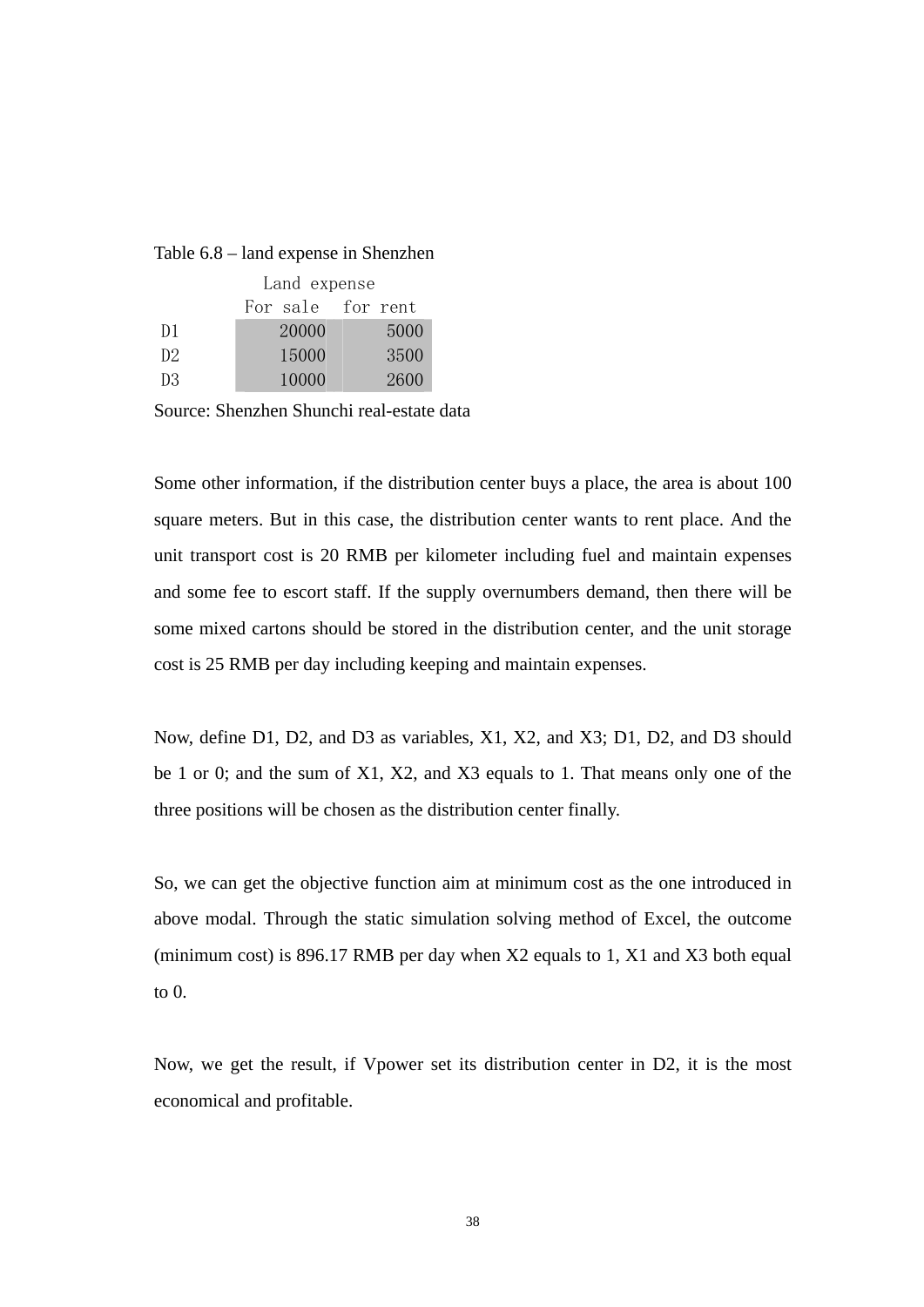#### <span id="page-49-0"></span>**6.3 Optimal Stowage Decision**

Stowage decision is fully considered about both the elements of cargoes' weight and cubage, in order to achieve maximum space utilization of a carrier. Generally, the cubage of a cargo is small when its density is big, if a carrier transports this kind cargo, it is economical in weight, but in cubage, in other words, there is some space wasted or unutilized. The aim of stowage decision is to utilize the free space with the light cargo whose density is relative small when the carrier is nearly full loaded with heavy cargoes.

Assume it need to distribute n cargoes from distribution center, every cargo is packaged, and the amount of every kind of cargo is marked as  $Q_i$ ; There are m customers along the distributing route; The carrier's capacity is G in weight, and V in cubage; Suppose the weight of cargo i is  $w_i$ , and cubage is  $v_i$ ; The amount of cargo i for customer j is considered as  $x_{ii}$ , and cargo i's transport distance from distribution to customer j is assumed as  $l_{ij}$ , and the unit transport cost is  $c_{ij}$ . Then the cargo stowage decision proposal can be expressed as the following function.

Define the total distribution cost as Z, then:

$$
\text{MinZ} = \sum_{i=1}^{n} \sum_{j=1}^{m} a_{ij} C_{ij} \chi_{ij} W_i \hat{l}_{ij} \tag{3}
$$

$$
\text{St:} \quad \sum_{i=1}^{n} \sum_{j=1}^{m} \chi_{ij} \, \mathcal{W}_i \leq G \tag{4}
$$

$$
\sum_{i=1}^{n}\sum_{j=1}^{m} \chi_{ij} \gamma_i \leq V \tag{5}
$$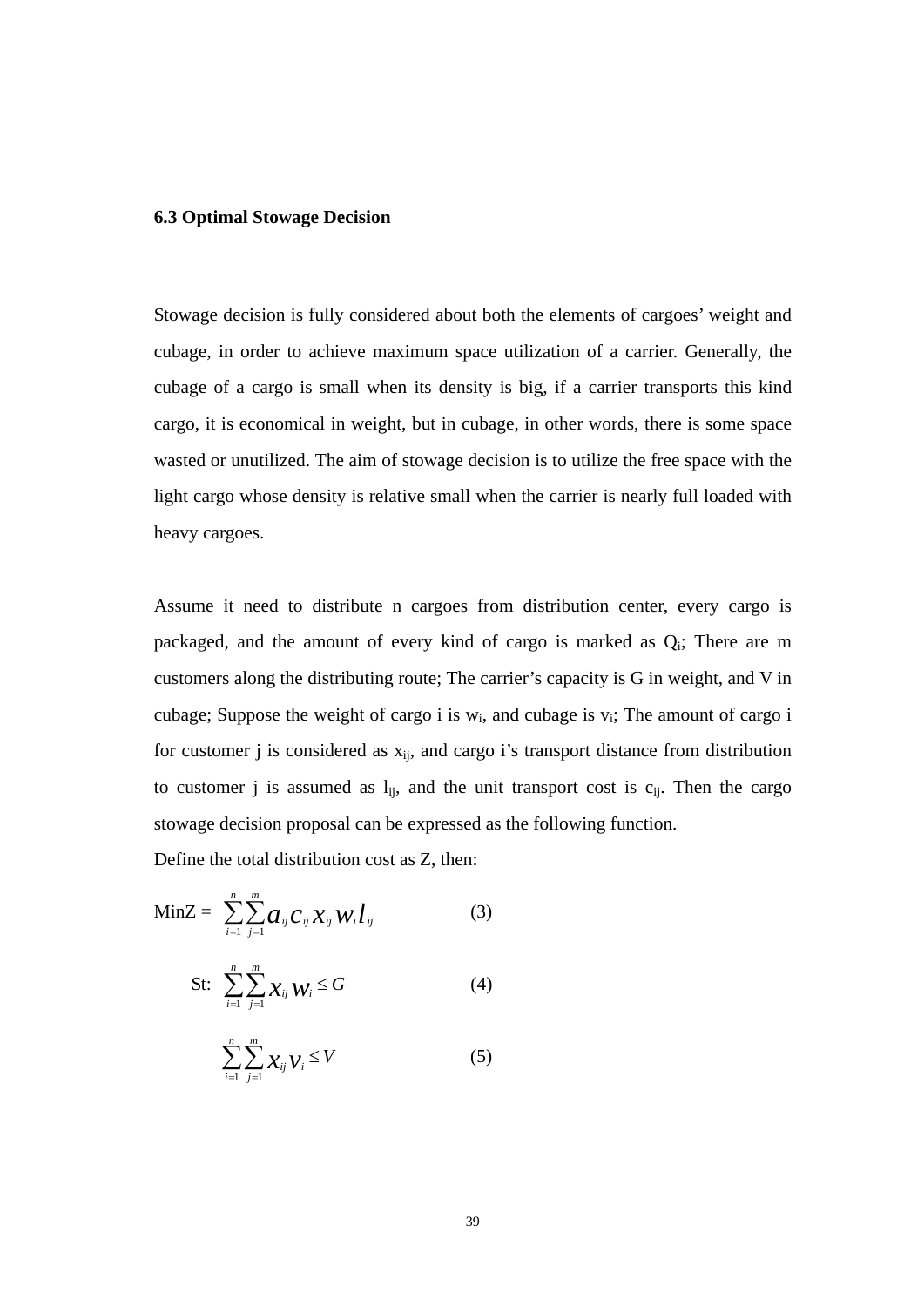$$
\sum_{j=1}^{m} X_{ij} W_{ij} \leq Q_i \tag{6}
$$

 $x_{ii}>=0$ , and  $x_{ii}$  is integer, i=1, 2, 3, …n; j=1, 2, 3, …m (7)

#### Explanation:

 $a_{ii}$  is time value coefficient, expresses the time of cargo i for customer j, the value is the more urgent, the bigger; Function (3) is the objective function of distribution cost; Function (4) means the total cargo weight cannot be larger than the weight capacity of carrier and function (5) shows the total cargo cubage cannot be larger than the cubage capacity of carrier; Function (6) indicates the sum amount of every cargo to every customer cannot be larger the capacity of distribution center. Function (7) is a constraint for x, x should be integer.

#### Summary of this chapter

Logistics is regarded as the third profit source of an enterprise, because profit is equal to revenue deducts cost which includes production cost and transport (or logistics) cost, so controlling of logistics cost is vital, and it is also important to use suitable method to estimate and control cost, the above methods are all adopted in logistics companies, because these methods can help controlling cost to achieve minimum cost. Because of the different scale and physical allocation of networks of every bank, they have different distribution time requirement. Some need more capital and more quick distribution, but some which are located in out-of-the-way place with less customers, so they have not strict requirement in distribution time. When an escort enterprise owns so many different kinds of customers, it will only increase distribution cost if the enterprise provides same service standard for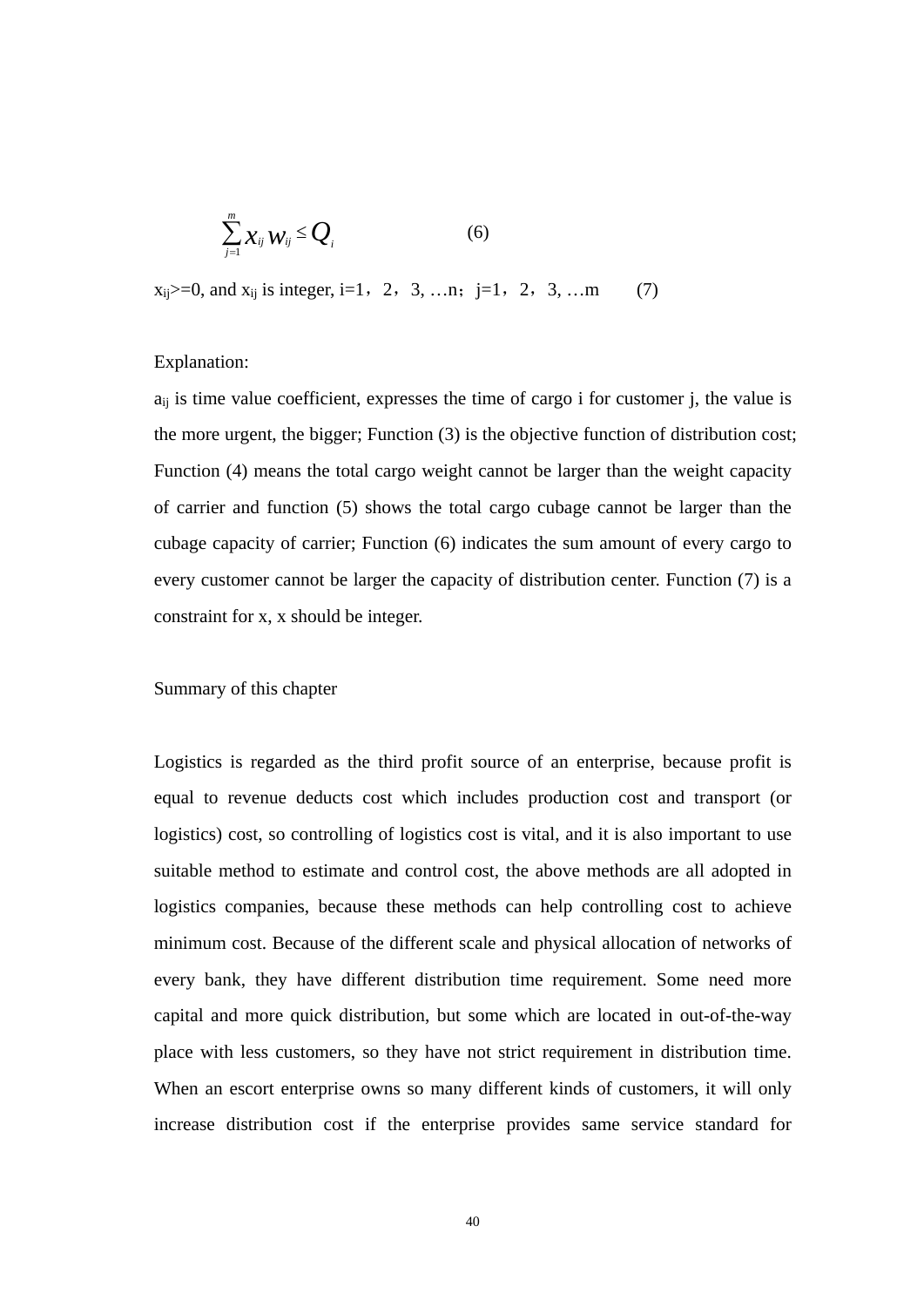different customers. Therefore, enterprises should classify customers into different groups according to their characteristics and different time limitation requirement, such as group A, group B and group C, or other thing like that, which means primary important, secondary important and ordinary, then make the special transportation pattern for special customer, provide customized service. Generally speaking, enterprise should deal with group A's business primarily and put main human and material resource on, but for group C, enterprise can only work according its requirement and order, but should attention that whether it can be leveled up to group B or A.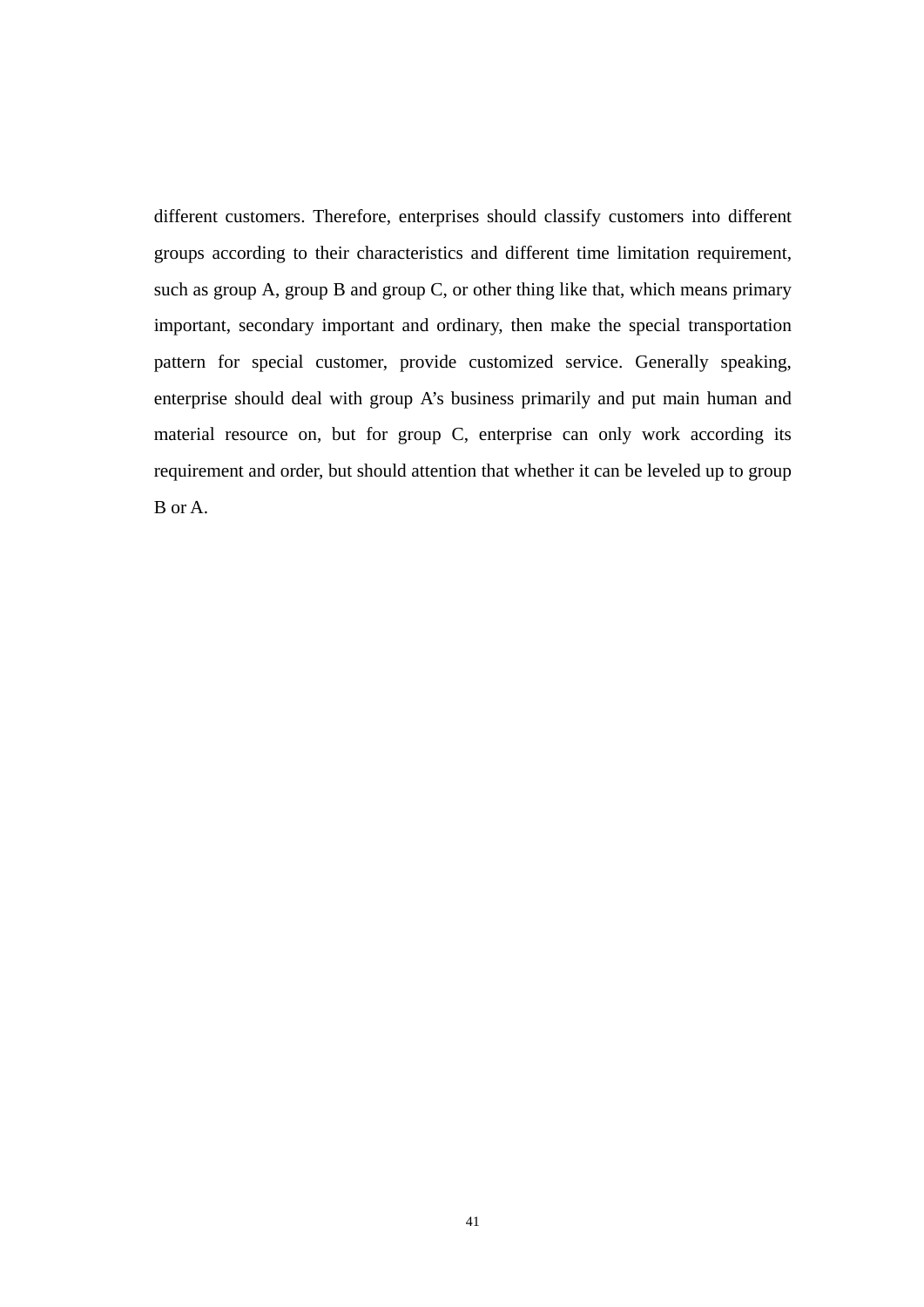#### **CONCLUSION**

<span id="page-52-0"></span>In 1776 Adam Smith put forward absolute advantage theory in his *The Wealth of Nations*; he found that if the two nations only produce their relatively familiar product instead of producing all products, the total social benefit is higher, because of labor division.

Nowadays, the phenomenon is also as Adam Smith's theory between financial industry and logistics industry. That means banks outsource their logistics business to special  $3<sup>rd</sup>$  part logistics company, it is not only beneficial for both banks and escort companies, but also achieve a tremendous saving for the whole society.

And in China, there are only a few big cities has carried out the model as Vpower, the advantage is obvious, specially, facing the challenge and affect of the entry of foreign banks, financial logistics outsourcing can make sure banks put most effort in his main business, provide better service. With the support of China government and other industry, to borrow idea from successful operation of Vpower, it is feasible and necessary to set the new model in China other areas.

But, logistics is still a novel industry in China, in many aspects are immature; there is a large space for development. To set companies as Vpower is still need to overcome some obstacles, such as knowledge of logistics and it is very difficult to form a company like Vpower, because the initial investment is large and it is not recognized by whole society. But the real figures can tell everything and I believe financial escort outsourcing is the inevitable tendency.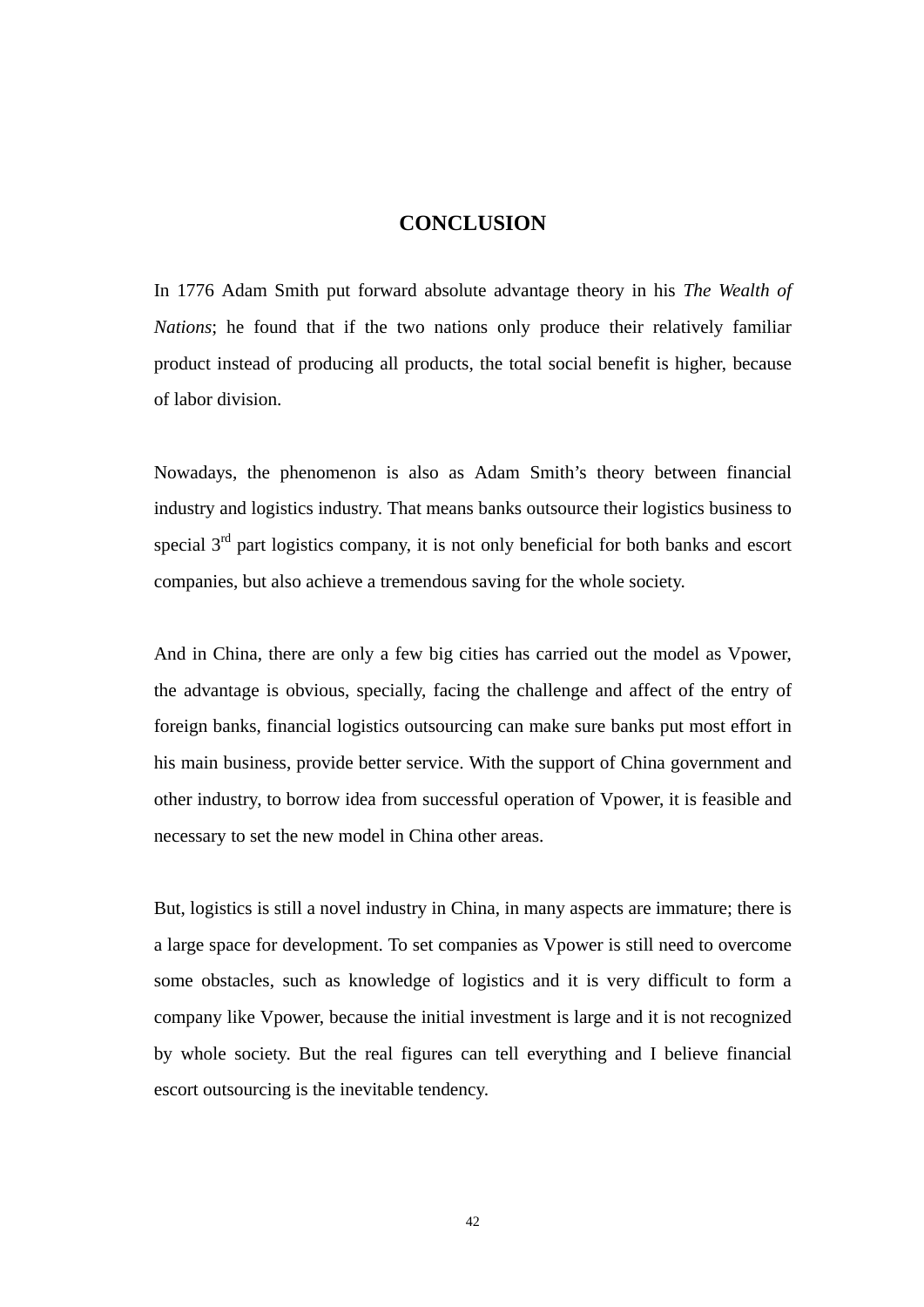### **REFERENCE**

<span id="page-53-0"></span>Liu Mingkang. (2007). The priority of banking is to enhance core competitiveness. Retrieved February 15, 2008 from the World Wide Web: [http://news.xinhuanet.com/newscenter/2007-09/29/content\\_6814760.htm](http://news.xinhuanet.com/newscenter/2007-09/29/content_6814760.htm)

Ren Wenchao. (2005). Finance Logistics. *Journal of China Storage and Transport*, 3, 18-19

Tan Jiyu, Liu Gaochang, Lu Meijuan. (2007). Probe into the Method of Logistics Cost Control in Financial Convoy Enterprise. *Journal of Sci-Tech Information Development and Economy*. 17(26), 197-198

Zhang Hong. (2006). The Problem and Development of China Banking Logistics. *Journal of China Security Service*. 13, 24-25

Analysis on Status of China Escort Industry. *Journal of China Security Service*. 2001(4), 56-57

Xiao Dao. (2005). Specialization—New model of Shenzhen Finance Escort. *Shenzhen Special Region Times*.

Tang Xu. (2006). Local Banks How to Enhance Core Competitiveness in New Open Pattern. *Finance Times*.

Zhang Hu. (2007). Professional Outsourcing: The First Choice of Escorting. *China Co-operation Times*.

Protocol on the Accession of WTO of the People's Republic of China. (2002)

Report of China: Promise of WTO-Entry of China and Action of Promise. *Journal of Recognition of China*. (11).

Peng Chan. (2007). Chinese Security Market is opening. *Journal of China Public Security*. (1)

Dominick Salvatore. (2004). International Economics (8 Edition). JOHN WILEY & SONS Press, New York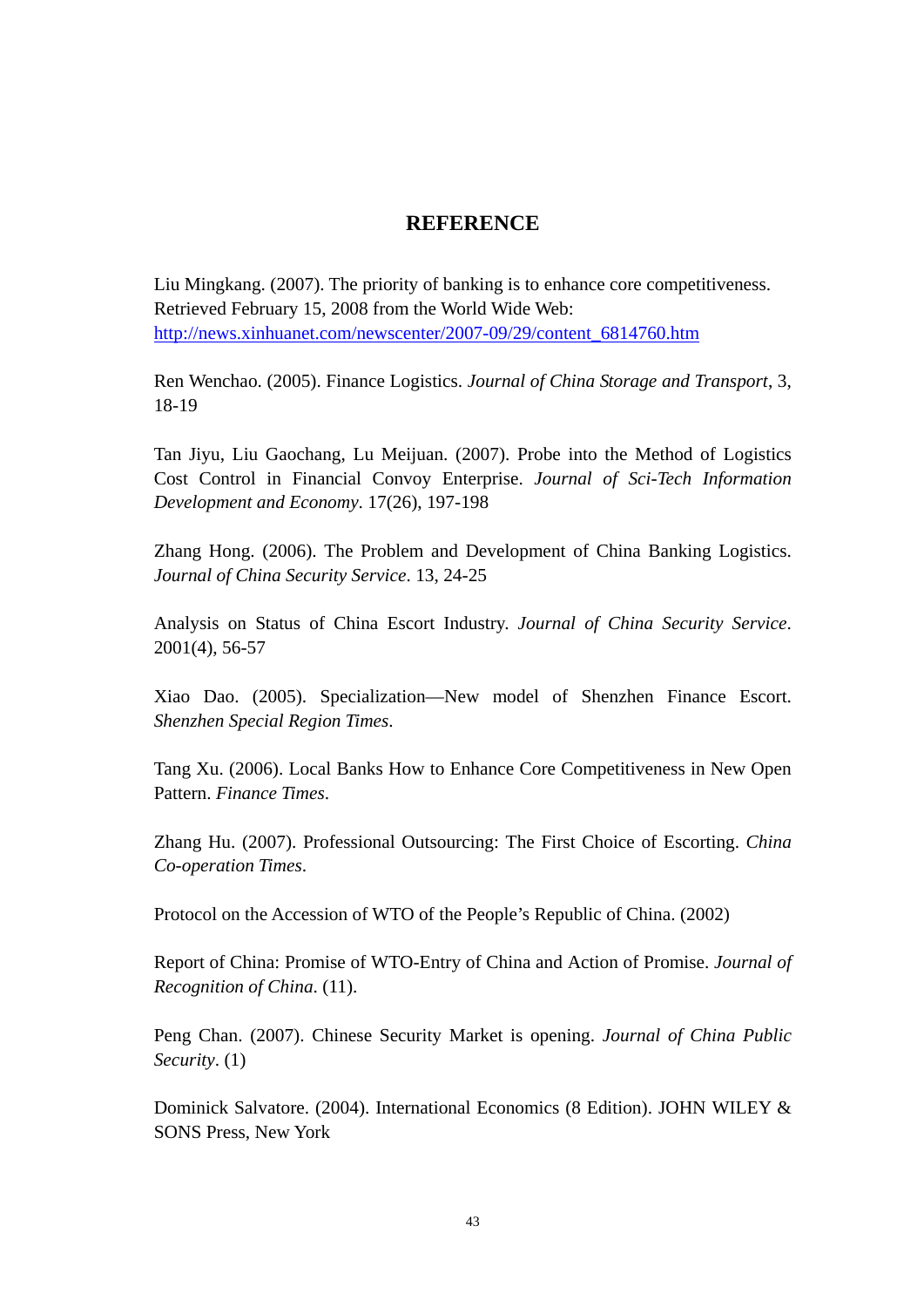Adam Smith. (1776). The Wealth of Nations.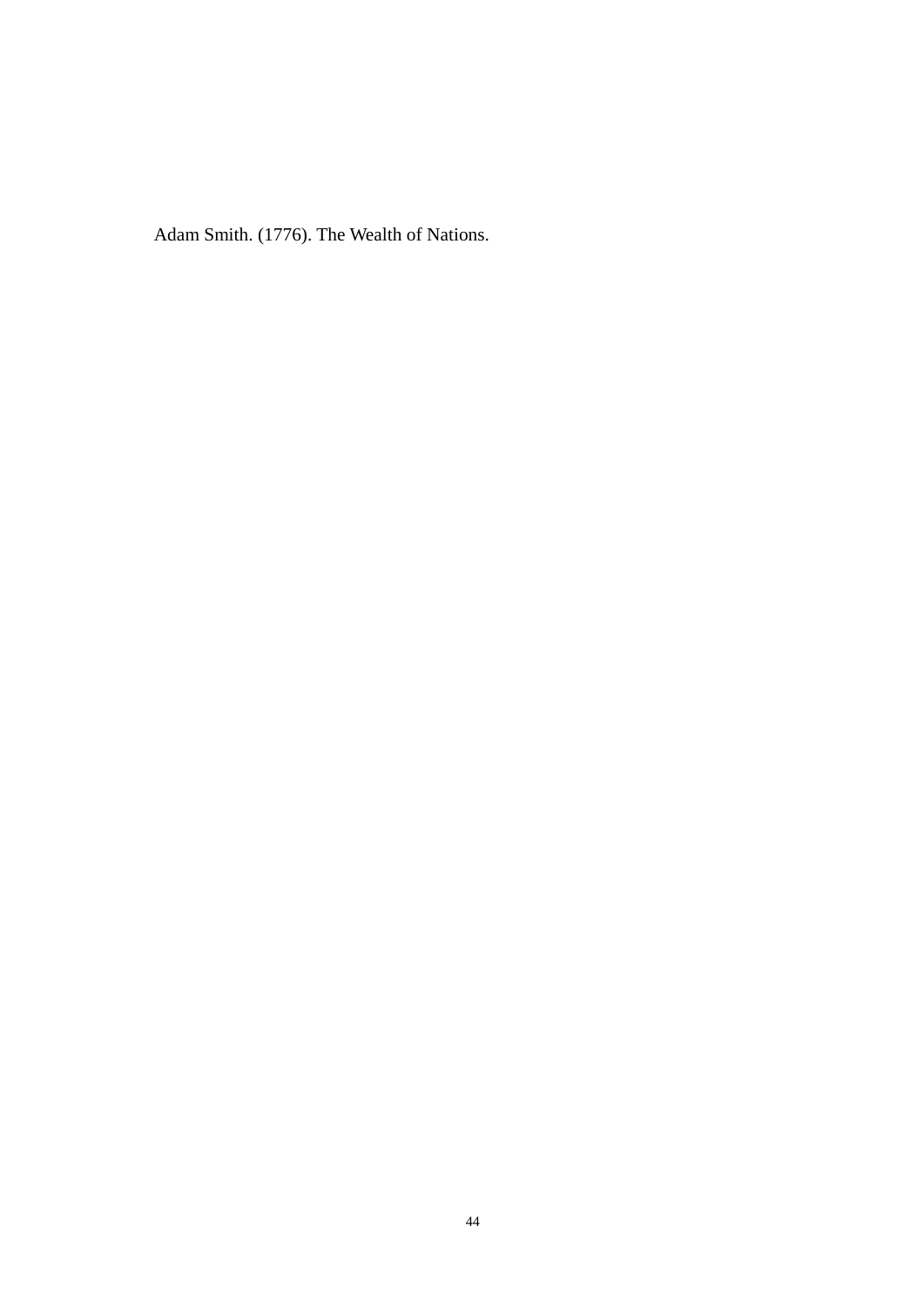### **APPENDIX I**

#### <span id="page-55-0"></span>"ESCORT CONTRACT" (Chinese Version)

#### 《押运合同》

立合同单位:

甲方:银行

乙方:保安服务有限责任公司

根据总行和公安厅、中国人民银行[xxxx]x 号文件精神以及 xx 分行有关守卫、 押运社会化管理有关要求,乙方负责甲方头寸箱的押运。经甲乙双方协商一致 达成如下协议:

第一条 乙方义务

押运的头寸箱(装有现金、金银、重要凭证、重要物品、有价证券)的安全, 防止抢劫、盗窃、丢失、侵害、火烧、毁损等案件事故的发生(以下简称案件 事故)。

(1)负责甲方各营业网点早、晚接送头寸箱的押运工作;

(2)负责甲方与慈利人民银行之间的上解和调拨现金的押运工作;

(3)负责甲方营业中途往返各营业网点的临时出、入库的押运工作;

(5)负责押运途中特种物品的财产安全和出纳提款人员的生命安全。

2、根据甲方实际工作需要,提供专用运钞车壹台(以下简称头寸车)。头寸车 性能和安全标准必须符合中国人民银行、中华人民共和国公安部(银发[1997] 第 241 号)等有关规定。

3、乙方工作人员须统一着装和佩带统一制发的押运证。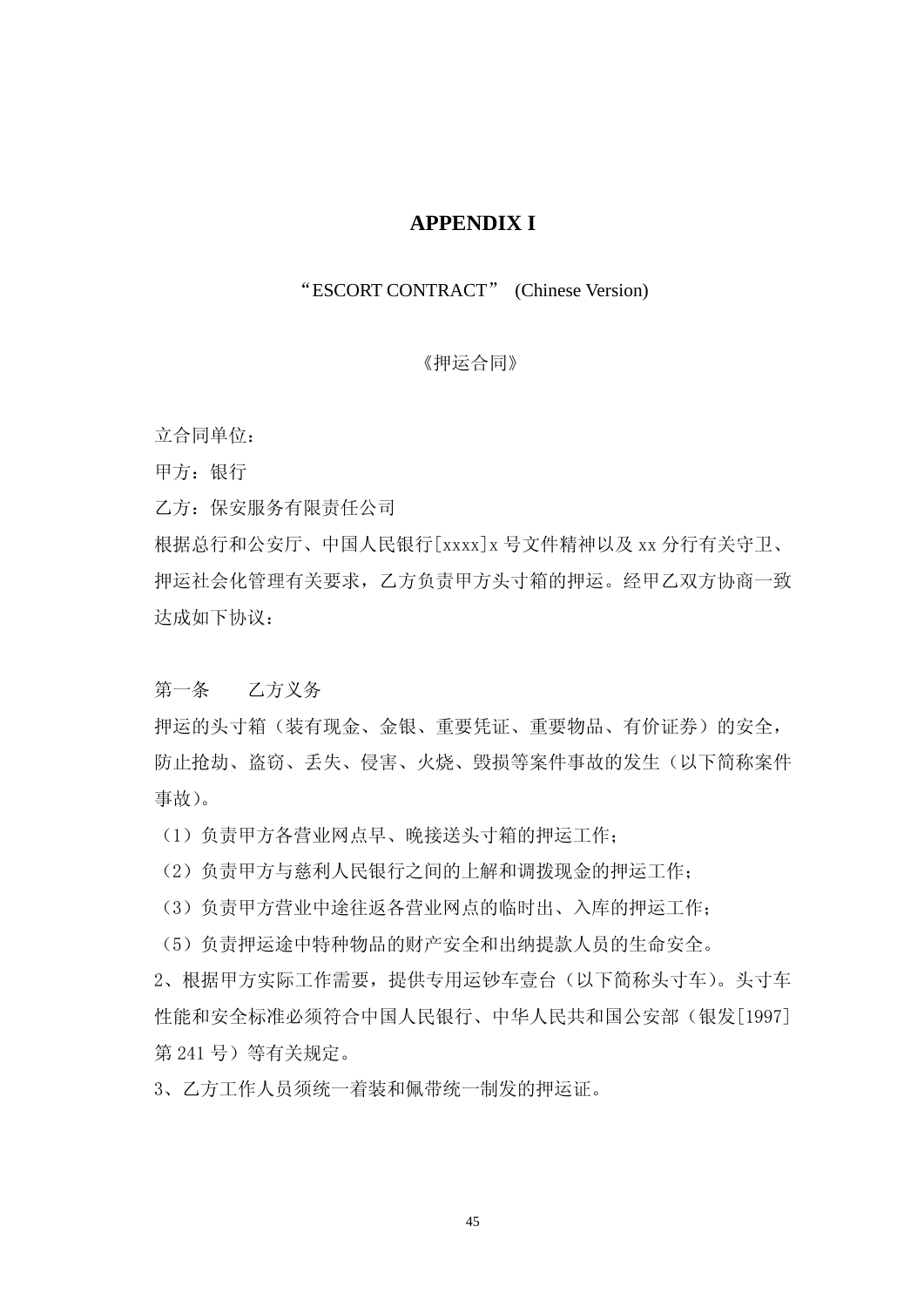4、乙方押运车辆必须停靠在甲方营业网点黄线警界区内,押运员要负责把头寸 箱护送至营业网点(押运人员不得进入营业部), 选择有利位置警戒, 待甲方出 纳提款人员与柜台内当班人员办好交接手续,确认营业厅通行门落锁后方能离 开。

5、乙方保证人员、车辆每天(含节假日、上门收款)按甲方规定时间、地点按 时到位,不得以任何理由延误和拒绝执行押运任务,要保证甲方各营业网点每 日在公布的营业时间开门营业。由于道路阻塞、交通事故以及灾害性天气等原 因而延误时间不能按时到位的,乙方应及时与甲方出纳提款人员和保卫部门联 系协商,并采取有效措施尽快完成任务。

6、乙方在执行押运过程中,一旦发生案件事故,乙方押运人员应及时向公安机 关报警并同时通知甲、乙双方领导、甲方保卫部门到现场及时处理。

7、乙方适当安排甲方留行待命的车辆和人员。留行使用的车辆只限于本合同规 定的头寸箱的运送。乙方有权拒绝甲方其他情况使用待命头寸车辆。

8、乙方驾驶员、押运人员由乙方负责聘请管理,但须将人员基本情况和照片交 甲方保卫部门和各网点备案,以免发生冒领事故。乙方要确保人员素质符合甲 方工作要求并保持人员相对稳定,调换人员须提前两天书面通知甲方,甲方认 为乙方派出人员中有不称职和不适宜者,书面向乙方提出后,乙方保证三日内 更换。乙方工作人员在押运过程中发生伤亡事故由乙方自行承担,甲方不承担 任何赔偿责任。

9、乙方应确保派出人员在甲方工作期间遵守《中国金融系统保卫人员押运、守 卫、值勤工作的规定》、甲方的各项规定和安全保密制度以及本合同约定。

10、乙方必须按甲方要求在当地保险公司投保甲方头寸箱的财产安全险和甲方 出纳提款人员的意外伤害险,财产安全险保额不得低于 500 万元,人身意外伤 害险两份保额不得低于 100 万元。保险单须注明甲方为保险赔偿金的第一受益 人,保险单交甲方保管。如发生案件事故赔偿后保险金额不足时,乙方必须进 行续保,并将投保单交甲方保管。本合同期满前,乙方不得以任何理由撤销、

46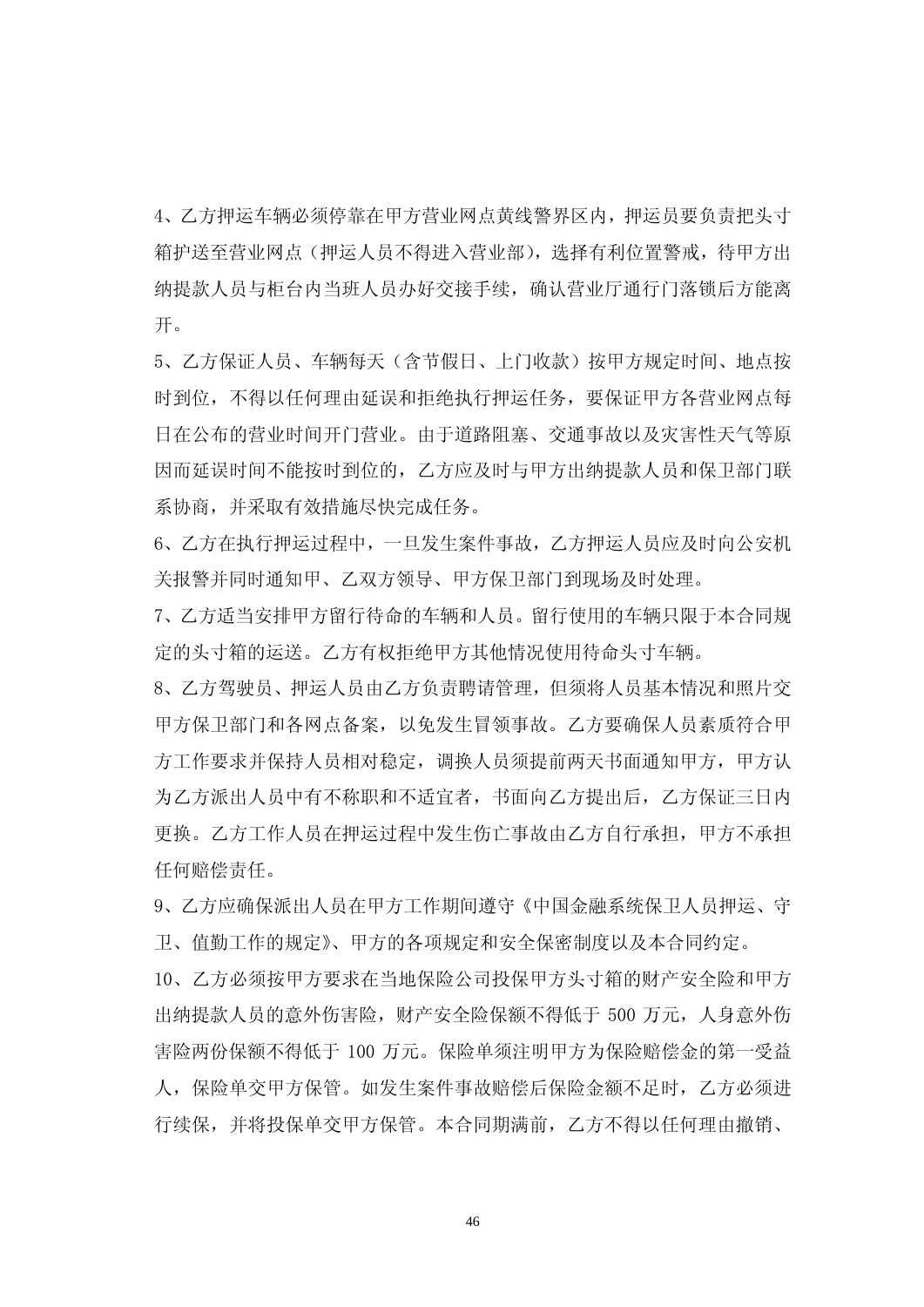中断保险,如乙方撤销、中断保险的,甲方有权代乙方继续投保,有关费用甲 方有权从应付给乙方的押运服务费中扣除或向乙方追索。

第二条 甲方义务

1、甲方自行安排出纳提款人员随乙方提供押运服务的头寸车负责对营业网点头 寸箱的交接及相关工作。

2、甲方安排出纳提款人员负责将营业网点和上门收款点早晚接送和营业中调拨 的现金、有价证券、重要凭证等用头寸箱封装、打包落双锁。

3、甲方营业网点若更改营业时间和调整押运线路,须提前书面通知乙方。

4、甲方保卫部门按规定对乙方的押运工作有权按程序开展检查、监督和业务指 导。

5、甲方按时支付给乙方押运费用。

6、甲方给乙方押运人员提供一定条件的办公场所。

第三条 押运服务费

甲方支付乙方押运服务费(含车辆、押运员报酬等费用)全年合计人民币壹拾 捌万元(包括税金)。

第四条 付款时间及方式

押运服务费分 x 次付清,乙方应提供服务发票。xxxx 年 xx 月 xx 日前甲方以 xxxx 方式将 xxxxx 元汇入乙方指定的 xx 银行的基本帐户(开户行: xxxxxxxxxxxxxxx), xxxx 年 xx 月 xx 日前以同样方式付清余款(节假日顺延)。

第五条 合同期限

本合同有效期为壹年,从 xxxx 年 xx 月 xx 日至 xxxx 年 xx 月 xx 日止。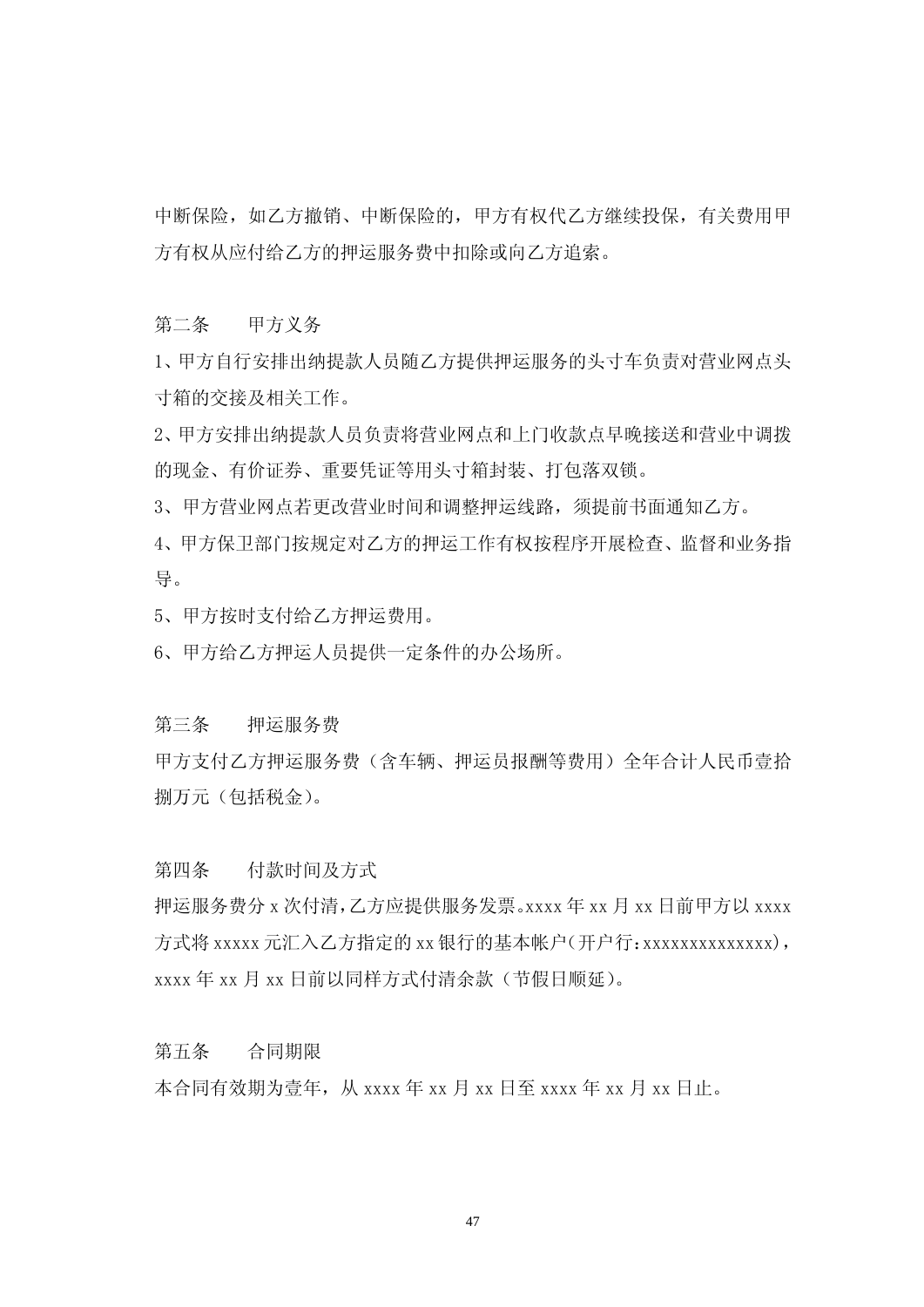第六条 违约责任

1、任何一方违反本合同的条款规定之一,除本合同约定的条款以外,每次以每 台车月服务费的 5%给守约方支付违约金,造成损失的则按本合同相应条款执行 赔偿。

2、在本合同有效期间内,若一方有重大违约,另一方可解除本合同,造成的相 应损失由违约方承担。

3、如因国家和中行总行政策调整必须终止本合同时,甲方可有权解除本合同, 但应提前一个月通知乙方。如乙方因经营和政策性有关原因提出解除合同,应 提前三个月通知甲方。押运服务费根据服务时间结算,计算公式为全年押运服 务费/ 365 天×服务天数。

4、乙方在押运过程中若发生案件事故或者甲方出纳提款人员人身伤亡事故而使 甲方遭受损失,乙方以甲方提供的有关帐表、凭证确认并经公安机关专案部门 核实的数目为依据全额赔偿。人身伤亡的赔偿数额依照有关法律规定标准由乙 方赔偿。乙方的赔偿期为案件事故发生之日后二十日内向甲方履行赔偿责任, 逾期赔付则每日按实际损失额的万分之四支付逾期违约金。

5、乙方押运人员不按时上班出车或乙方头寸车辆发生故障,备用车辆不能及时 到位导致头寸箱不能按时送至甲方营业网点的,迟到 10 分钟以上每次扣减押运 服务费 500 元作为违约金, 造成甲方损失的由乙方另行承担赔偿责任。

6、如乙方人员单独或内外勾结他人作案或泄密,为作案人提供信息和便利给甲 方造成损失的, 由乙方负责全部赔偿损失。

7、甲方逾期支付押运服务费的则每日按逾期支付押运服务费的万分之四支付违 约金。

第七条 乙方除外责任

1、因战争和无法抗拒的自然灾害造成的甲方经济损失;